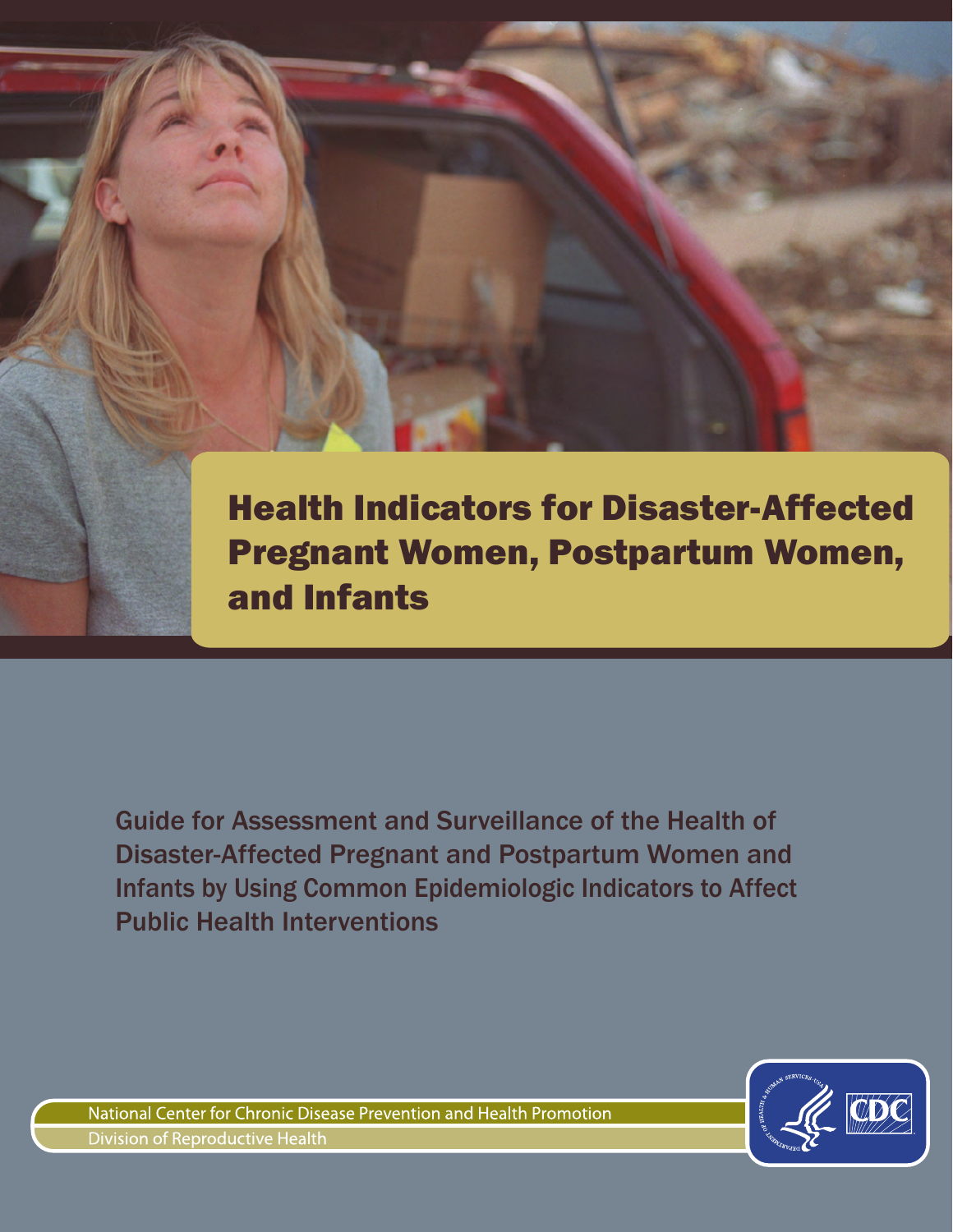## HEALTH INDICATORS FOR DISASTER-AFFECTED PREGNANT WOMEN, POSTPARTUM WOMEN AND INFANTS

## **Table of Contents**

| Indicator 3: Access to Special Supplemental Nutrition Program for Women, Infants, and Children |  |
|------------------------------------------------------------------------------------------------|--|
|                                                                                                |  |
|                                                                                                |  |
|                                                                                                |  |
|                                                                                                |  |
|                                                                                                |  |
|                                                                                                |  |
|                                                                                                |  |
|                                                                                                |  |
|                                                                                                |  |
|                                                                                                |  |
|                                                                                                |  |
|                                                                                                |  |
|                                                                                                |  |
|                                                                                                |  |
|                                                                                                |  |
|                                                                                                |  |
|                                                                                                |  |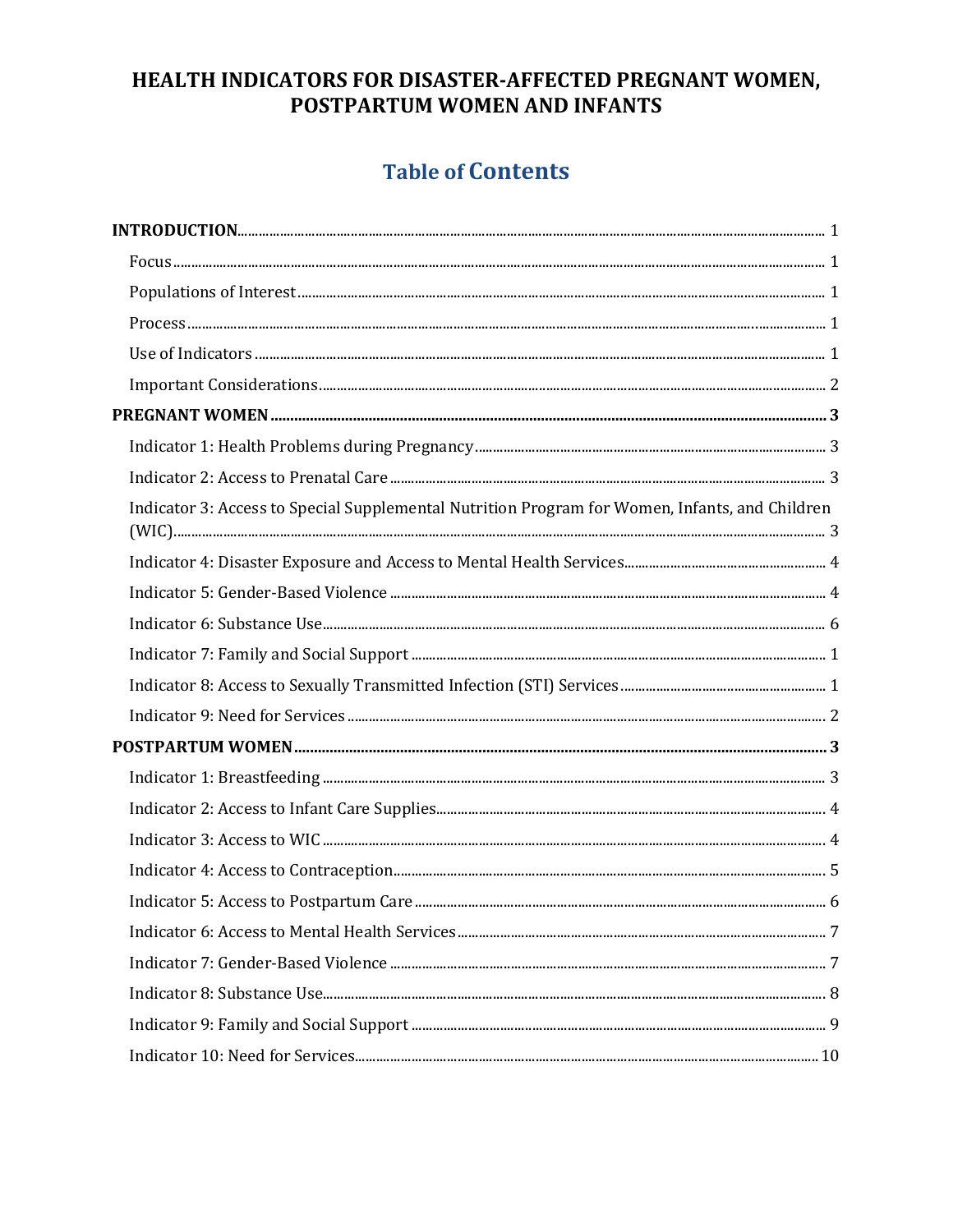| Post-Disaster Indicators for Pregnant/Postpartum Women and Infants: Question Index  21 |  |
|----------------------------------------------------------------------------------------|--|
|                                                                                        |  |
|                                                                                        |  |
|                                                                                        |  |
|                                                                                        |  |
|                                                                                        |  |
|                                                                                        |  |
|                                                                                        |  |
|                                                                                        |  |
|                                                                                        |  |
|                                                                                        |  |
|                                                                                        |  |
|                                                                                        |  |
|                                                                                        |  |
|                                                                                        |  |
|                                                                                        |  |
|                                                                                        |  |
|                                                                                        |  |
|                                                                                        |  |
|                                                                                        |  |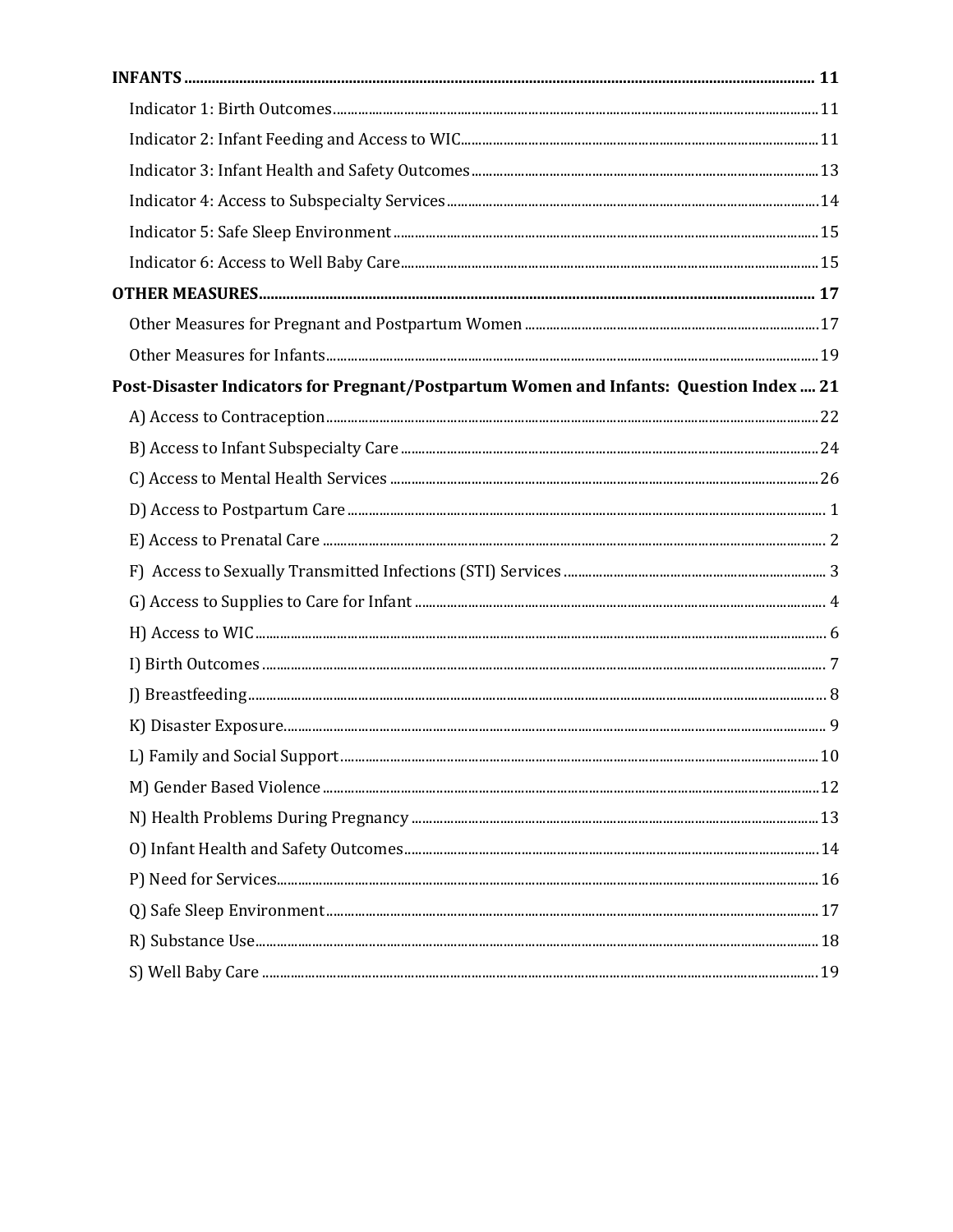## **INTRODUCTION**

Disaster has been associated with a decrease in access to healthcare and medications, increased stress and maternal risk factors, and poor birth outcomes. However, these associations have not been shown consistently, perhaps partly due to disparate study designs, measures of exposure, and outcomes. To bring consistency to the study of post-disaster factors affecting pregnant and postpartum women and infants, the CDC Division of Reproductive Health (DRH) Emergency Preparedness and Response Program initiated a collaborative process with partners to identify a list of common post-disaster epidemiologic indicators for this at-risk group. The purposes for developing a list of common epidemiologic indicators for pregnant and postpartum women and infants affected by disaster were to:

- 1. Identify salient conditions (e.g. infant feeding, gender-based violence) and outcomes (e.g. maternal and birth outcomes) to be monitored via surveillance or post-disaster data collection.
- 2. Promote use of consistent measures across post-disaster studies.
- 3. Build scientific knowledge regarding disaster effects on pregnant and postpartum women and infants.

## <span id="page-3-0"></span>**Focus**

The focus was on catastrophic events, defined as any disaster "including terrorism, that results in extraordinary levels of mass casualties, damage, or disruption severely affecting the population, infrastructure, environment, economy, national morale, and/or government functions" [National](http://www.fema.gov/national-response-framework)  [Response Framework.](http://www.fema.gov/national-response-framework) For this project we did not focus on infectious diseases or pandemic illnesses.

## <span id="page-3-1"></span>**Populations of Interest**

Women who are pregnant, infants  $\leq 6$  months old, and women who gave birth to an infant  $\leq 6$ months ago.

## <span id="page-3-2"></span>**Process**

We started with large group conversations at national meetings during 2011-2012 to learn about practical field issues and perceived needs of pregnant and postpartum women and infants after disaster. Then we conducted focused monthly discussions with a nationwide group where we invited 28 federal, state, American Indian/Alaska Native, and academic partners to further define perceived needs and outcomes and how they could be measured. This document is a product of these discussions and includes indicators, suggested measures, and sample questions for each population group.

The 'Other Measures' section capture measures that frequently came up in the conversations but were not critical for assessing the selected indicators. The document also contains new or adapted measures that need to be pretested.

## <span id="page-3-3"></span>**Use of Indicators**

The following indicators are primarily to guide assessment and surveillance and affect public health interventions to disaster-affected pregnant and postpartum women and infants. Hence, wherever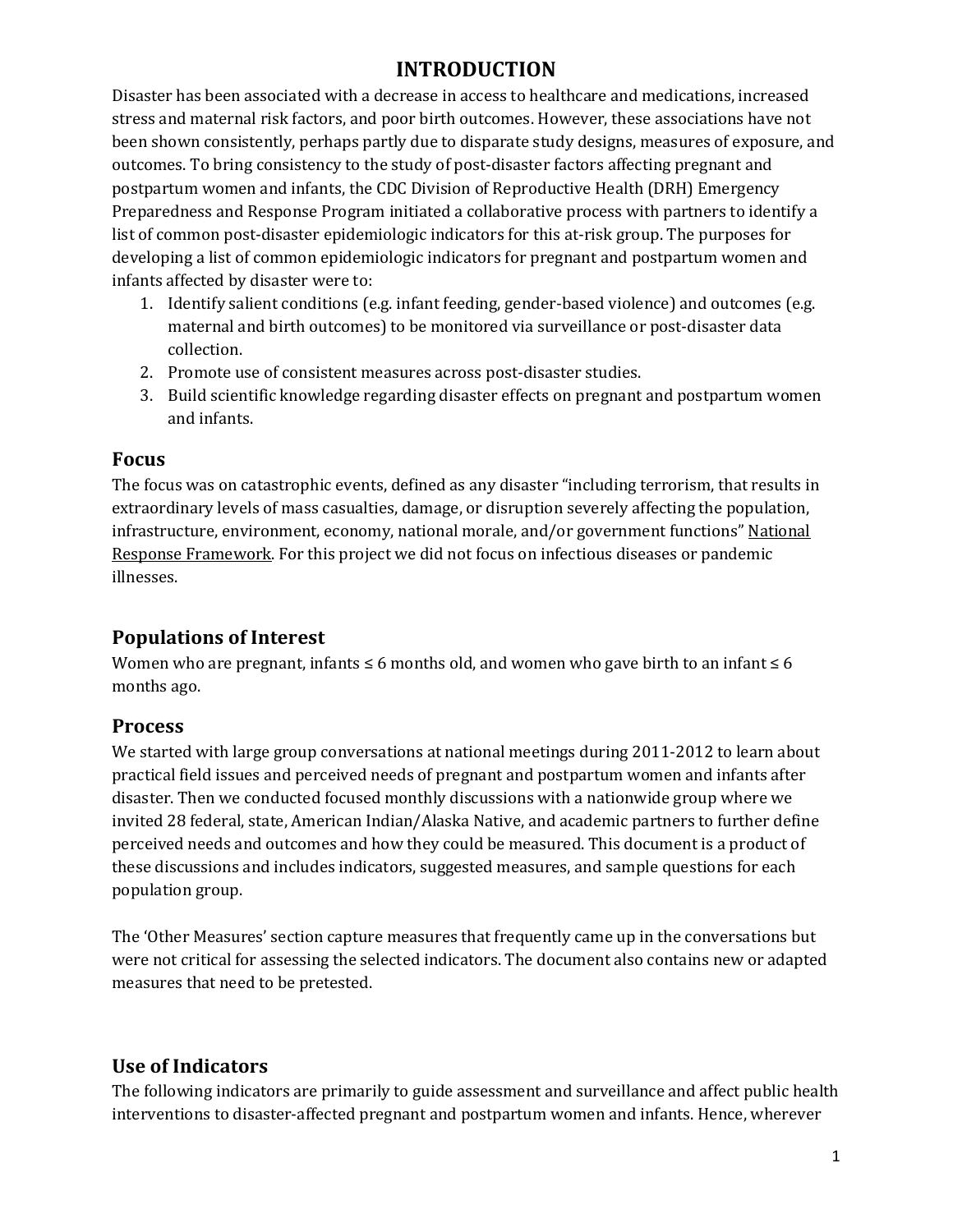possible, the focus is on actionable items where public health programs, interventions, and policy can be used or adapted to meet needs. We do not envision that all indicators or measures will be used in every assessment or surveillance tool, but that the user will select what indicators are important and what aspects of the indicator (measures) need to be explored in a setting.

## <span id="page-4-0"></span>**Important Considerations**

This document contains sample questions for measures; it is not a questionnaire. Thus, as you select questions for your questionnaire, you will need to ensure that you add interviewer directions, transitions, appropriate skips, and response codes. For example, you need to direct the interviewer in the event the mother gave birth to more than one infant during the last pregnancy. Your directions could read like this: "*For respondents with more than one infant 6 months old or younger, questions pertaining to the infant should be asked regarding the firstborn.*"

Some aspects of this survey, such as the section on gender based violence, are sensitive in nature. As such, a concerted effort should be made to train all interviewers on the ethical components of survey implementation, including protecting the confidentiality, privacy, and safety of all respondents. In addition, interviewers should provide information on referral services when service needs are identified. For sample interviewer scripts, training, and referral lists, please consult the Reproductive Health Assessment After Disaster Toolkit [\(RHAD Toolkit\)](http://cphp.sph.unc.edu/reproductivehealth/index.html).

Several data collections tools are referenced throughout this document, including the following:

- Behavioral Risk Factor Surveillance System [\(BRFSS\)](http://www.cdc.gov/brfss/)<br>• Reproductive Health Assessment after Disasters Too
- Reproductive Health Assessment after Disasters Toolkit [\(RHAD Toolkit\)](http://cphp.sph.unc.edu/reproductivehealth/index.html)
- Natural Disaster Morbidity Surveillance Individual Form [\(NDMSIF\)](http://emergency.cdc.gov/disasters/surveillance/)
- National Immunization Survey [\(NIS\)](http://www.cdc.gov/nchs/nis.htm)
- National Intimate Partner and Sexual Violence Survey [\(NISVS\)](http://www.cdc.gov/violencePrevention/NISVS/index.html)
- National Survey of Children's Health [\(NSCH\)](http://www.childhealthdata.org/learn/NSCH)
- Pregnancy Risk Assessment Monitoring System [\(PRAMS\)](http://www.cdc.gov/prams/)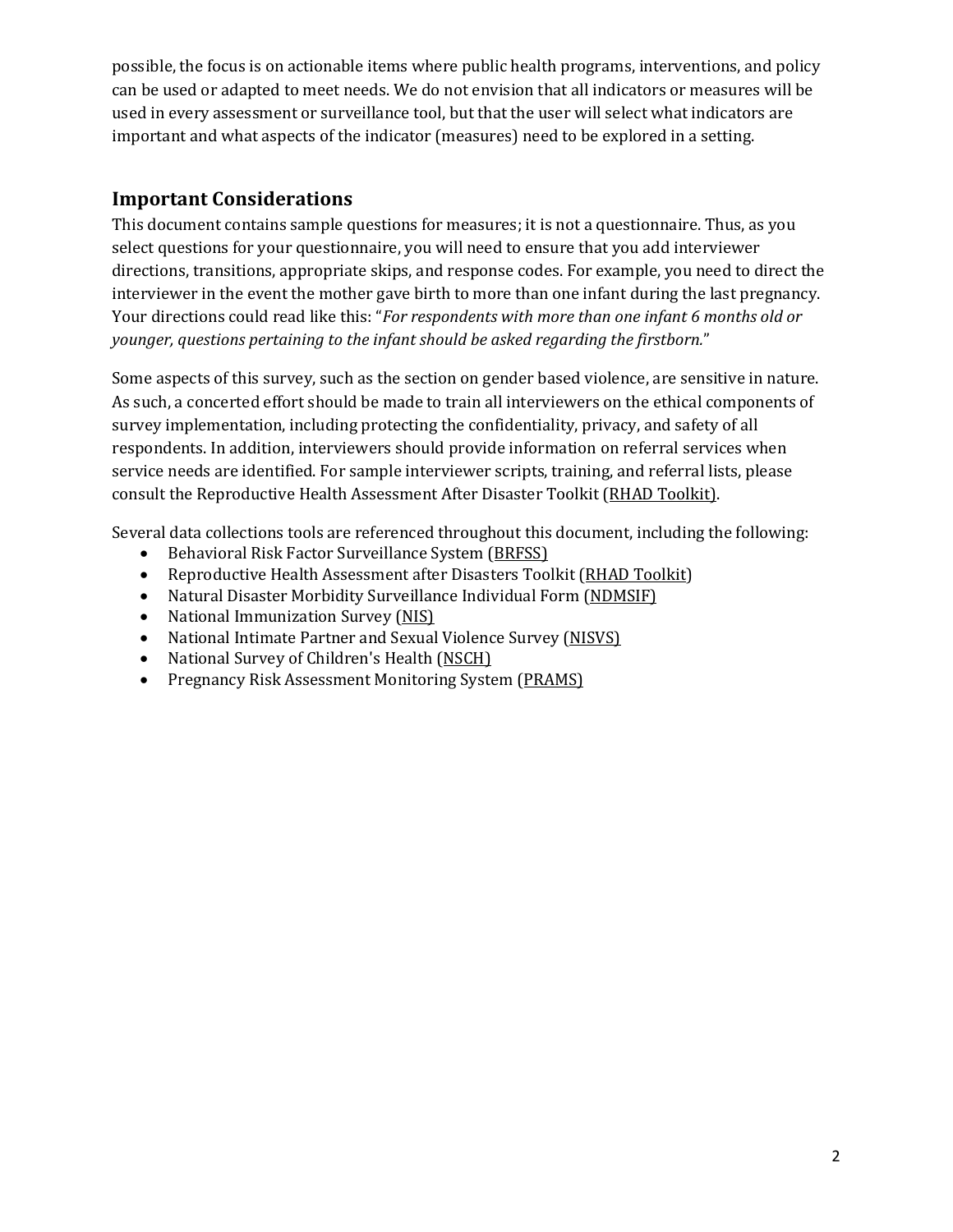## **PREGNANT WOMEN**

<span id="page-5-0"></span>The following 9 indicators are those specific to pregnant women.

## <span id="page-5-1"></span>**Indicator 1: Health Problems during Pregnancy**

Chronic and pregnancy induced conditions can affect the health of a woman during and after pregnancy and impact pregnancy outcomes. The conditions identified below require additional medical monitoring during pregnancy.

#### **Measure**

1.1 Health problems during pregnancy

#### **Definition**

Proportion of women reporting health problems that require ongoing care. Includes diabetes, vaginal bleeding, urinary tract infections, severe nausea and vomiting, hypertensive disorders, heart problems, and any others identified by the interviewee. This item has been pretested.

#### **Question Number**

N1

## <span id="page-5-2"></span>**Indicator 2: Access to Prenatal Care**

It is widely agreed that receipt of prenatal care (PNC) is associated with improved pregnancy outcomes, especially among women with medical and/or social risk. Post-disaster studies have demonstrated that access to PNC may be affected by a variety of system and personal barriers. Decreasing barriers to needed medical, nutritional, and social services is a public health core function.

#### **Measure**

2.1 Trimester of prenatal care (PNC) initiation

#### **Definition**

PNC initiation reported in weeks or months of pregnancy, and then converted to trimester. This item has been pretested.

#### **Question Number**

E1

#### **Measure**

2.2 Access to PNC since disaster

#### **Definition**

Series of questions about whether woman obtained PNC since the disaster, site where woman obtained PNC, and barriers if she did not obtain PNC. These items have **not** been pretested.

#### **Question Numbers**

E2, E3, E4

## <span id="page-5-3"></span>**Indicator 3: Access to Special Supplemental Nutrition Program for Women, Infants, and Children (WIC)**

WIC is a government program that provides supplemental foods, breastfeeding promotion and support, nutrition education, and health care referrals for low-income pregnant and postpartum women, as well as infants and children up to age five who are found to be at nutritional risk. A disaster may greatly impact a pregnant woman's access to food and nutritional services. Programs such as WIC or Food Stamps may help to meet these needs.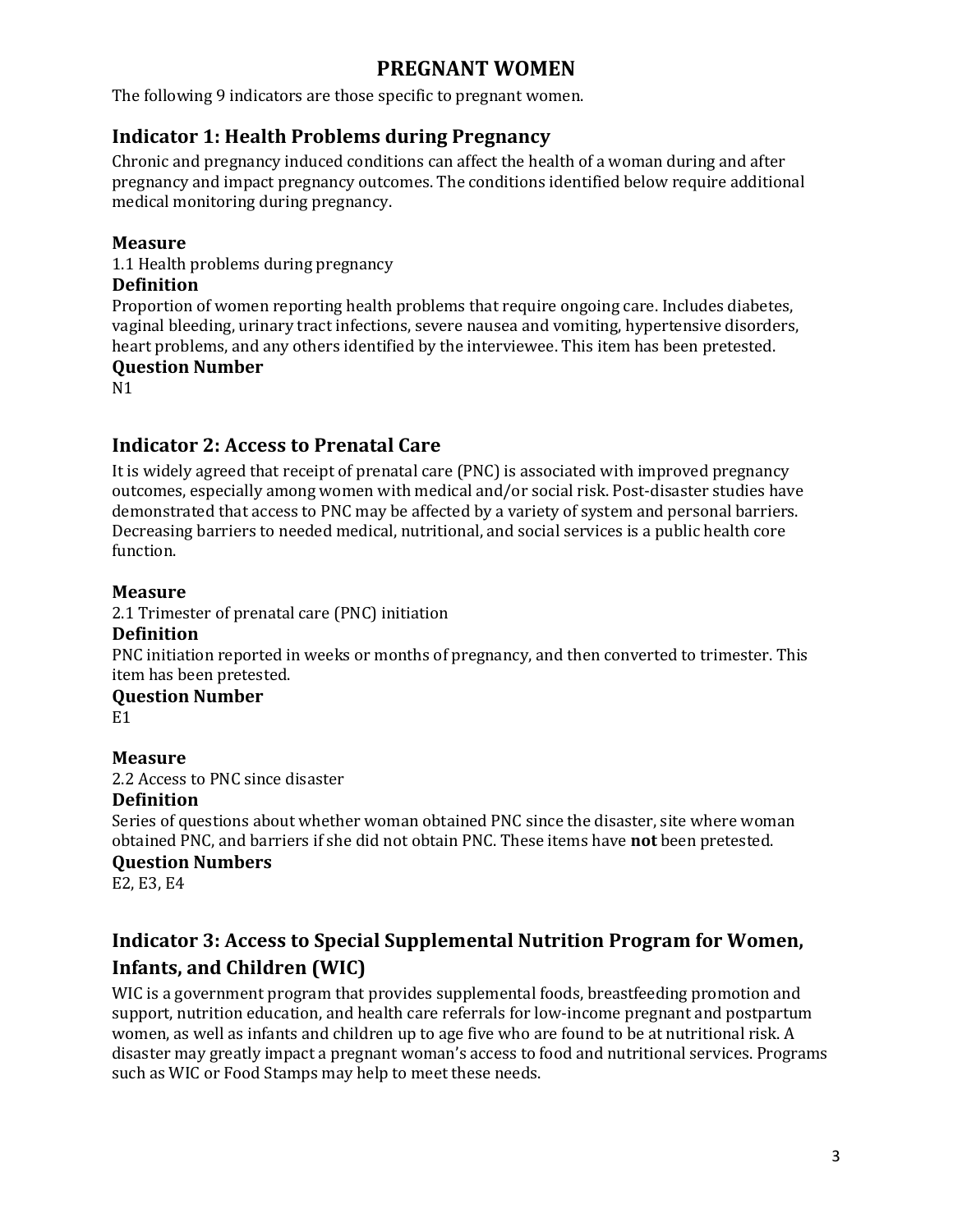3.1 Use of WIC services before disaster

#### **Definition**

Proportion of pregnant women reporting that they were on WIC before the disaster. This item has **not** been pretested.

## **Question Number**

H1

#### **Measure**

3.2 Access to WIC or other nutritional services

#### **Definition**

Series of questions about whether a pregnant woman has used WIC services since the disaster, location where services were obtained, and barriers to access if services were not obtained. These items have **not** been pretested.

#### **Question Numbers**

H2, H3, H4

## <span id="page-6-0"></span>**Indicator 4: Disaster Exposure and Access to Mental Health Services**

Post-disaster studies have demonstrated that disaster-affected pregnant women may have increased mental issues but not necessarily psychopathology. Furthermore, access to mental health services may be affected by a variety of system and personal barriers.

#### **Measure**

4.1 Disaster Exposure

#### **Definition**

Measures 8 severe experiences, including feeling that one's life was in danger, experiencing illness or injury to self or a family member, walking through floodwaters, significant home damage, not having electricity for more than 1 week, having someone close die, or seeing someone die. High exposure has been defined as having a score ≥3. These items have been pretested.

#### **Question Numbers**

K1, K2

#### **Measure**

4.2 Access to mental health services since disaster

#### **Definition**

Series of questions about perceived need for mental health services, whether the woman could access the service, site where woman obtained mental health services, and barriers if she did not obtain mental health services. These items have **not** been pretested.

#### **Question Numbers**

C1, C2, C3, C4

## <span id="page-6-1"></span>**Indicator 5: Gender-Based Violence**

Disasters have been associated with violence against women. Acts of violence often result in negative physical and emotional heath effects. Disaster-affected women may have a current need for services to meet physical/psychological needs and legal/protective services.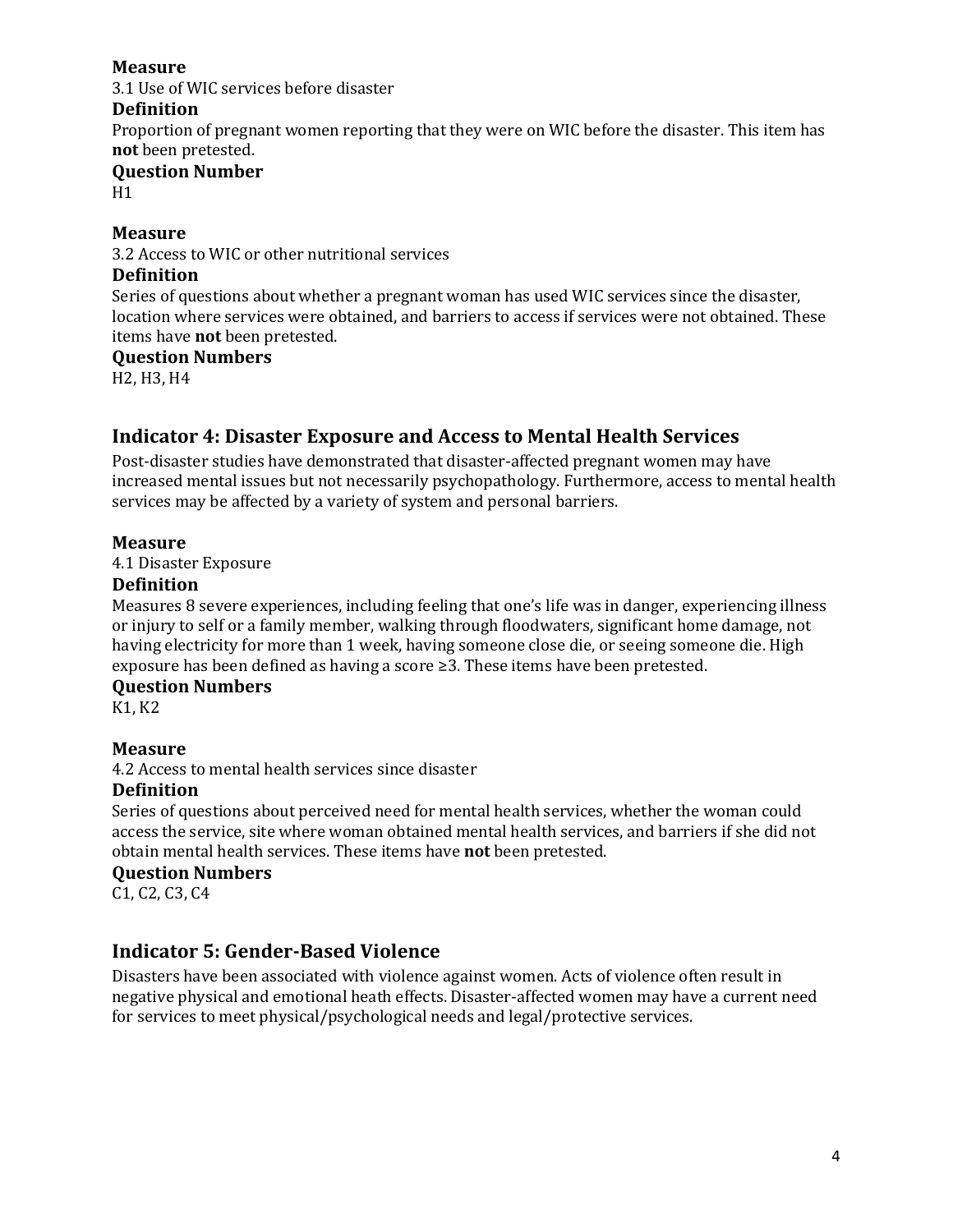5.1 Physical intimate partner violence since disaster

#### **Definition**

Proportion of pregnant women reporting physical violence by husband or partner since the disaster. This item has been pretested.

## **Question Number**

M1

#### **Measure**

5.2 Physical violence by persons other than intimate partners since disaster

#### **Definition**

Proportion of pregnant women reporting physical violence by person other than husband or partner since the disaster. This item has **not** been pretested.

#### **Question Number**

M2

#### **Measure**

5.3 Sexual violence by anyone, including intimate partners since disaster

#### **Definition**

Proportion of pregnant women reporting sexual violence by anyone including husband or partner since the disaster. This item has **not** been pretested.

#### **Question Number**

M3

#### **Measure**

5.4 Perpetrator of sexual violence since disaster

#### **Definition**

Pregnant woman's relationship to the perpetrator of the sexual violence. This item has **not** been pretested.

#### **Question Number**

M4

#### **Measure**

5.5 Perceived effect of violence on physical or emotional health

#### **Definition**

Proportion of pregnant women reporting perceived effects of the violence on physical or emotional health. This item has been pretested.

#### **Question Number**

M5

#### **Measure**

5.6 Sought treatment for effects of violence

#### **Definition**

Proportion of pregnant women who have experienced violence since the disaster and sought treatment from a doctor, counselor, or any other medical care provider for resulting physical and/or emotional problems. This item has been pretested.

#### **Question Number**

M6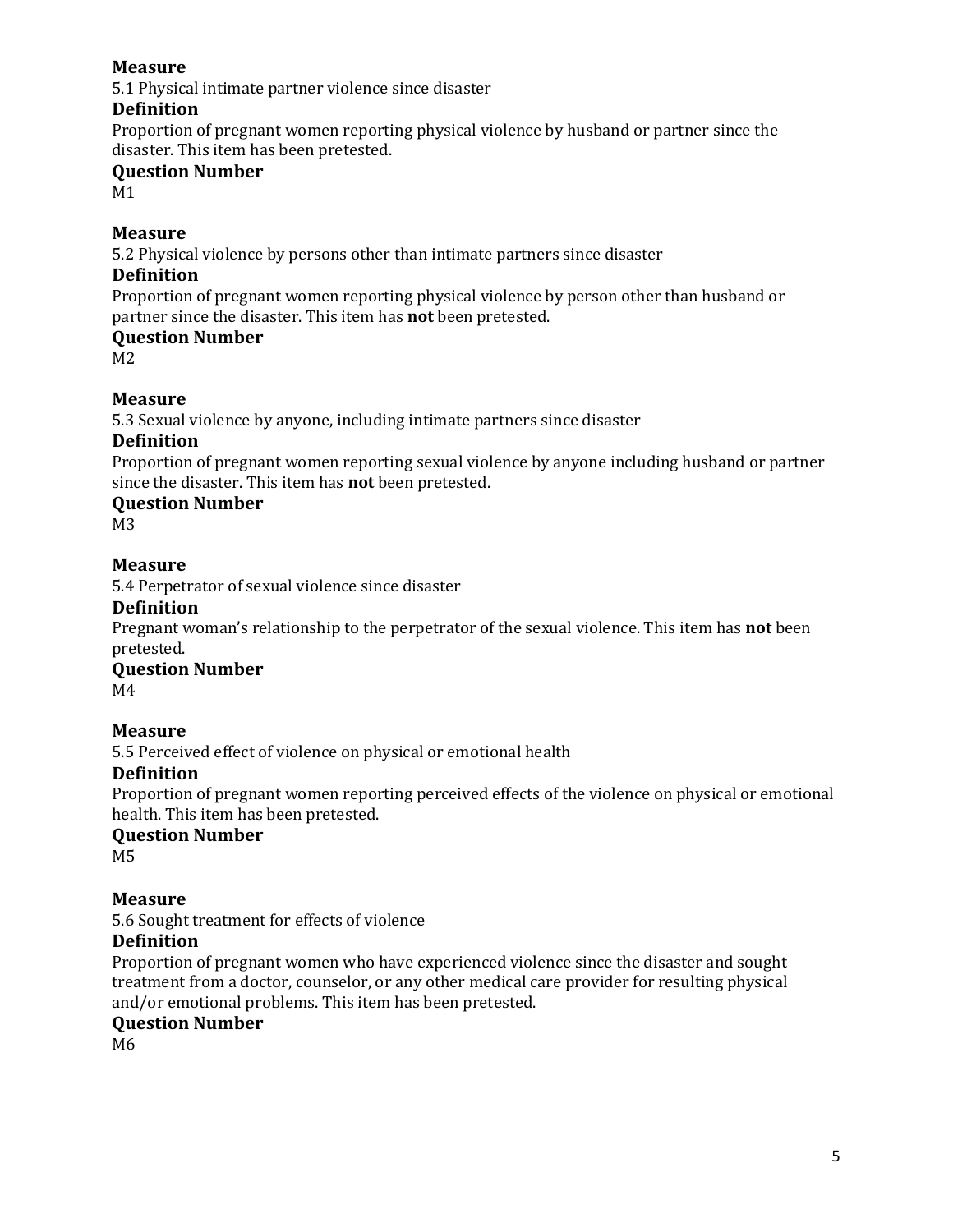5.7 Current need for services for family violence

#### **Definition**

Proportion of pregnant women reporting current need for services to reduce violence in family. This item has **not** been pretested.

**Question Number**

M7

## <span id="page-8-0"></span>**Indicator 6: Substance Use**

Tobacco use leads to disease and disability, and second hand smoke can lead to negative health effects for an infant. Tobacco use may begin or increase after a disaster given the possible increase in stressors. Also, alcohol and drug problems present significant health risks to the user. A selfreported need for help for an alcohol or drug problem can offer a critical window for intervention.

#### **Measure**

6.1 Current number of cigarettes smoked per day

#### **Definition**

Average number of cigarettes currently smoked per day. This item has been pretested.

#### **Question Number**

R2

## **Measure**

6.2 Need help to quit smoking

#### **Definition**

Proportion of pregnant women who report that they currently need services to help them quit smoking. This item has **not** been pretested.

#### **Question Number**

R3

#### **Measure**

6.3 Average weekly alcohol consumption since disaster

#### **Definition**

Average number of alcoholic drinks consumed during an average week since the disaster. This item has been pretested.

#### **Question Number**

R4

#### **Measure**

6.4 Self-reported need for help for an alcohol or drug problem

#### **Definition**

Proportion of pregnant women who report that they currently need services to help with an alcohol or drug problem. This item has **not** been pretested.

#### **Question Number**

R5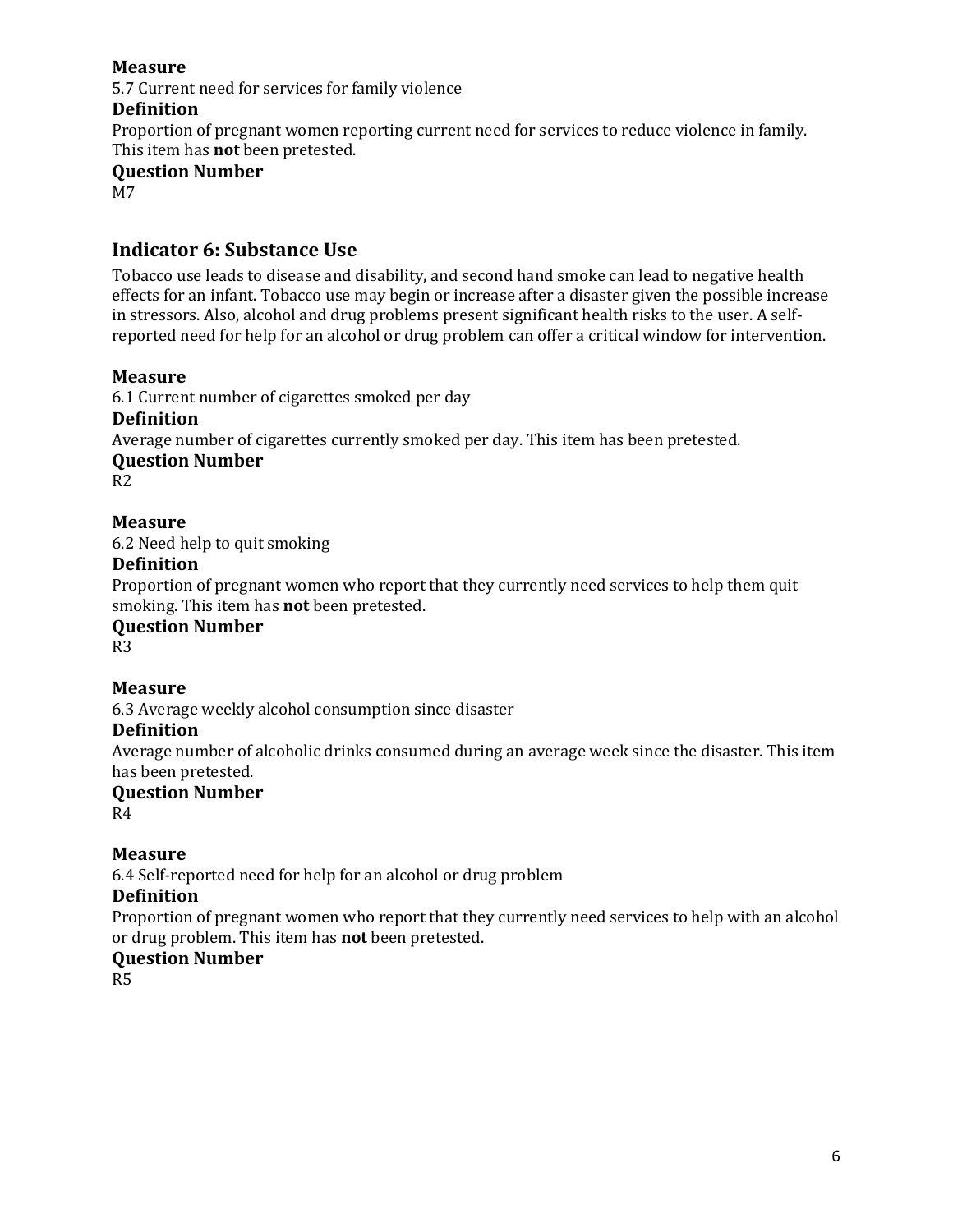## <span id="page-9-0"></span>**Indicator 7: Family and Social Support**

Family and social support networks are important for pregnant women, especially after a disaster event. A disaster may result in a woman losing her support network.

## **Measure**

7.1 Effect of disaster on social network

#### **Definition**

Proportion of women reporting that they were separated from loved ones whom they felt close to because of disaster. This item has **not** been pretested.

## **Question Number**

 $L1$ 

## **Measure**

7.2 Frequency of receipt of social and emotional support since the disaster

#### **Definition**

Reported frequency of receipt of social and emotional support since the disaster among pregnant women. This item has **not** been pretested.

#### **Question Number**

 $L2$ 

## **Measure**

7.3 Presence of social support since the disaster

#### **Definition**

Proportion of pregnant women who report that someone would help them if a problem came up since the disaster. This item has **not** been pretested.

#### **Question Number**

L3

## **Measure**

7.4 Perceived tangible support since the disaster

### **Definition**

Series of questions that list tangible supports that the pregnant woman perceives as available to her since the disaster: someone would loan her \$50, someone would help her if she was sick and needed to be in bed, someone would take her to the clinic or doctor's office if she needed a ride, and someone would talk with her about her problems. These items have **not** been pretested.

#### **Question Number**

 $L4$ 

## <span id="page-9-1"></span>**Indicator 8: Access to Sexually Transmitted Infection (STI) Services**

Treatment of STIs during pregnancy is important for maternal and infant health. Access to STI treatment may be affected by a variety of system and personal barriers.

#### **Measure**

8.1 Access to STI services since disaster

#### **Definition**

Series of questions about perceived need for STI services, whether the woman could access the service, site where woman obtained STI services, and barriers if she did not obtain STI services. These items have **not** been pretested.

#### **Question Numbers**

F1, F2, F3, F4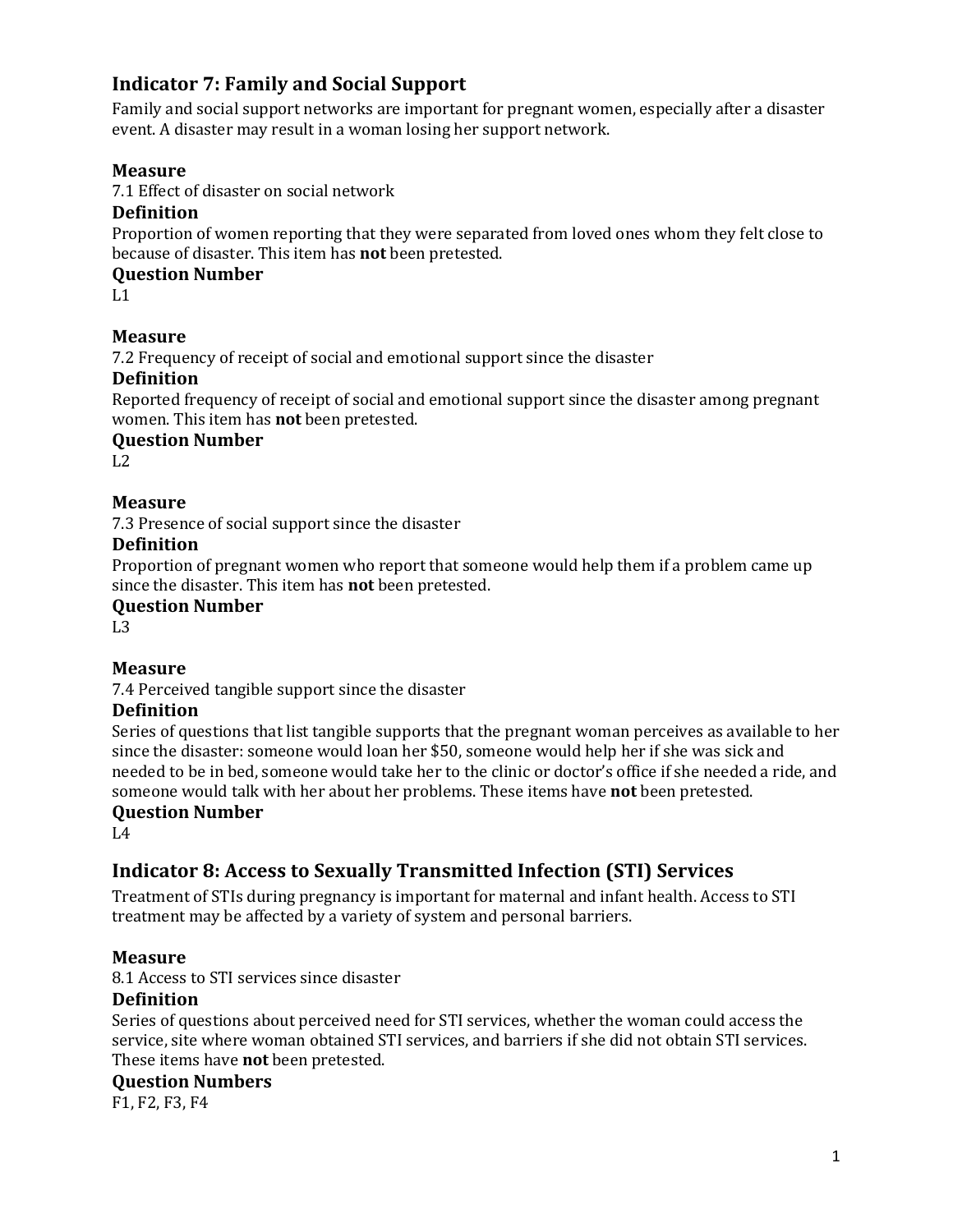## <span id="page-10-0"></span>**Indicator 9: Need for Services**

Pregnant women are an at-risk population with unique service needs after a disaster event. Access to many services may be affected by a variety of system and personal barriers.

## **Measure**

9.1 Identified need for services

## **Definition**

Self-reported need for health and social services, including housing, food stamps, school or vocational training, transportation, medical services, dental services, and various social support services. This item has been pretested.

## **Question Number**

P1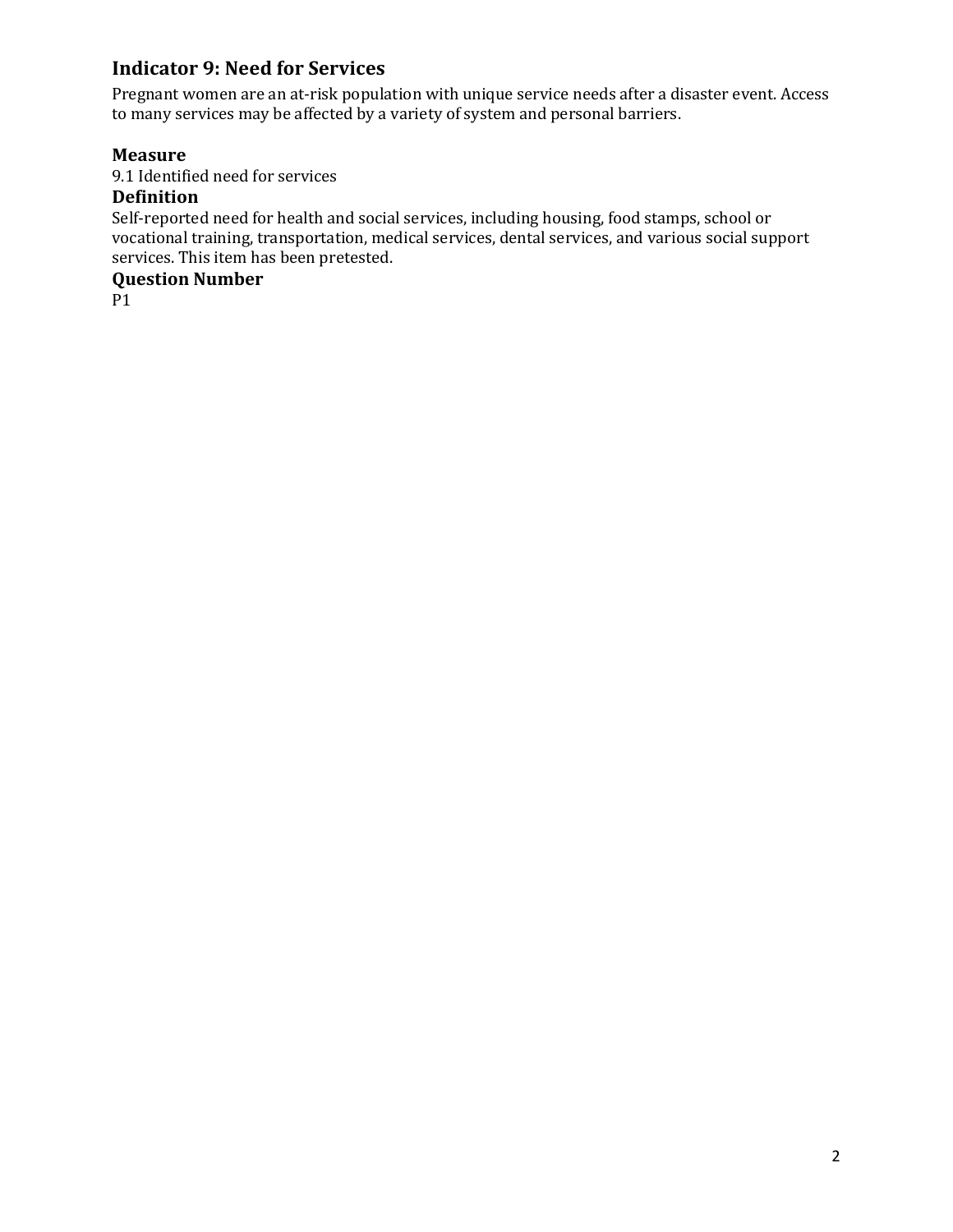## **POSTPARTUM WOMEN**

<span id="page-11-0"></span>The following 10 indicators are those specific to postpartum women.

## <span id="page-11-1"></span>**Indicator 1: Breastfeeding**

Breastfeeding is the safest and often the only reliable source of nutrition for infants affected by disasters. Breastmilk alone is sufficient to support optimal growth and development for approximately six months after birth.

#### **Measure**

1.1 Ever breastfed

#### **Definition**

Proportion of postpartum women who breastfed or pumped any amount of breastmilk to feed their infant at any point after delivery. This item has been pretested.

#### **Question Number**

 $|1|$ 

#### **Measure**

1.2 Currently breastfeeding

#### **Definition**

Proportion of postpartum women who are currently breastfeeding or feeding any amount of pumped milk to their infant. This item has been pretested.

#### **Question Number**

 $12$ 

#### **Measure**

1.3 Relactation because of disaster

#### **Definition**

Proportion of postpartum women who initiated relactation because of the disaster. For some mothers and infants, once breastfeeding has stopped, it may be resumed successfully. This item has **not** been pretested.

## **Question Number**

 $13$ 

#### **Measure**

1.4 Disaster impact on breastfeeding

#### **Definition**

Proportion of postpartum women who chose not to initiate breastfeeding, to stop breastfeeding, or to supplement breastmilk with formula because of the disaster. This item has **not** been pretested.

### **Question Number**

 $13$ 

#### **Measure**

1.5 Reasons for not initiating, adding formula, or stopping breastfeeding completely

#### **Definition**

Reasons given for not initiating breastfeeding, stopping breastfeeding, or supplementing breastmilk with formula. This item has **not** been pretested.

#### **Question Number**

 $I<sub>4</sub>$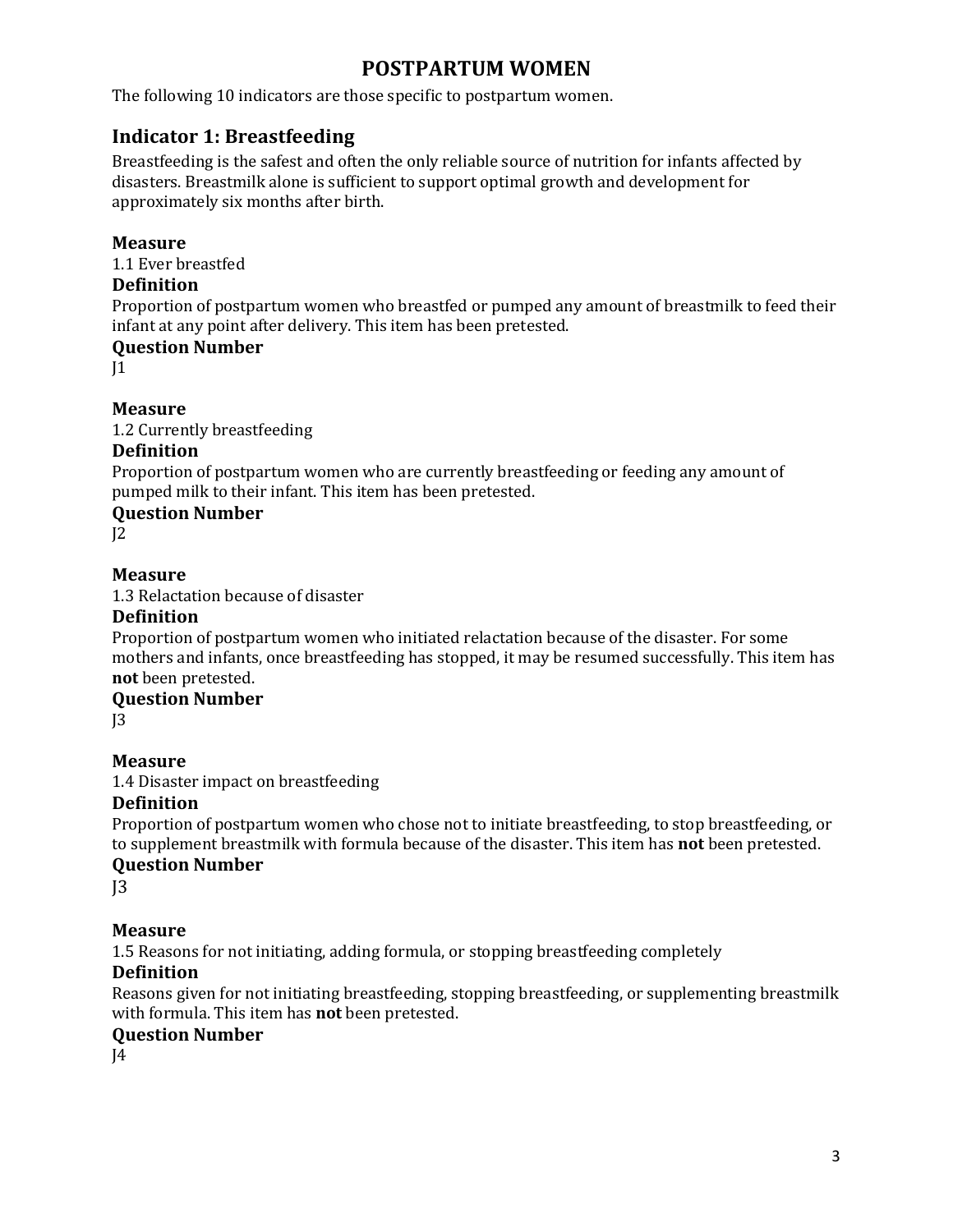## <span id="page-12-0"></span>**Indicator 2: Access to Infant Care Supplies**

Disasters have the potential to disrupt a postpartum woman's access to necessary infant supplies. Postpartum women who are not breastfeeding may need access to potable water to mix with powdered formula for their infant. Safe storage and preparation of pumped breastmilk and infant formula may require access to refrigeration and heating. Lack of access to safe storage and sterile preparation can be detrimental to the health and wellness of the infant. These women, along with postpartum women who are pumping breastmilk, also need potable water to clean bottles.

#### **Measure**

2.1 Access to supplies needed to care for infant

#### **Definition**

Series of questions identifying the proportion of postpartum women reporting difficulty accessing supplies to care for their infant because of the disaster, the specific supplies that were difficult to access, location where supplies were sought, and barriers to access if supplies were not obtained. These items have **not** been pretested.

#### **Question Numbers**

G1, G2, G3

#### **Measure**

2.2 Difficulty accessing potable water to mix formula or clean bottles

#### **Definition**

Proportion of postpartum women who needed potable water to mix formula and/or clean bottles, but had difficulty accessing it because of the disaster. This item has been pretested.

#### **Question Number**

 $G<sub>4</sub>$ 

## **Measure**

2.3 Difficulty storing and/or preparing formula or milk

#### **Definition**

Proportion of postpartum women who experienced difficulty refrigerating and/or heating formula or pumped milk because of the disaster. This item has been pretested.

#### **Question Number**

 $G<sub>5</sub>$ 

## <span id="page-12-1"></span>**Indicator 3: Access to WIC**

WIC is a government program to provide supplemental foods, breastfeeding promotion and support, nutrition education, and health care referrals for low-income pregnant, breastfeeding, and non-breastfeeding postpartum women, and to infants and children up to age five who are found to be at nutritional risk. A disaster may greatly impact a postpartum woman's access to food and nutritional services. Decreasing barriers to needed medical, nutritional, and social services is a public health core function.

#### **Measure**

3.1 Use of WIC services before disaster

#### **Definition**

Proportion of postpartum women reporting that they were on WIC before the disaster. This item has **not** been pretested.

#### **Question Number**

H1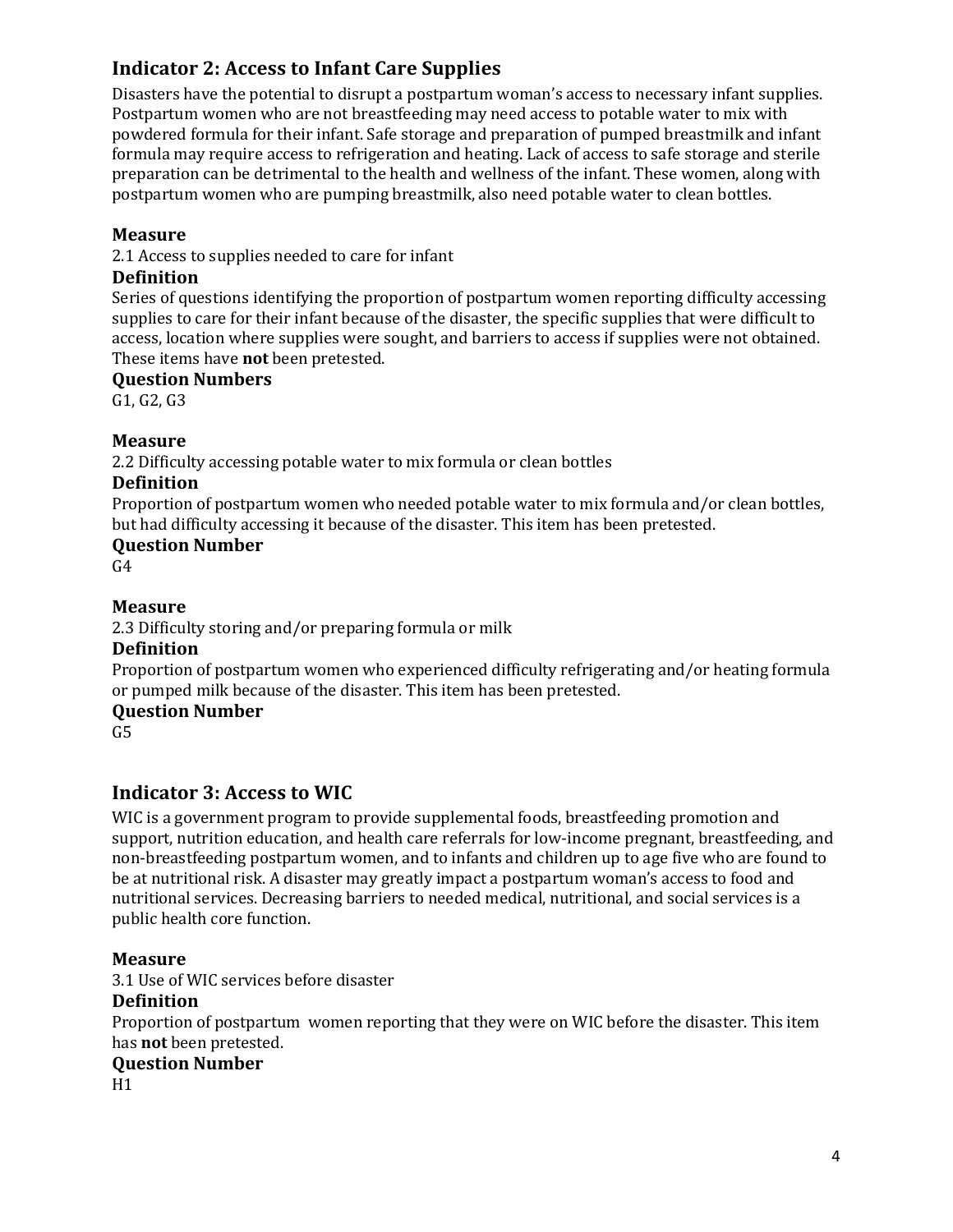3.2 Access to WIC or other nutritional services

## **Definition**

Series of questions about whether a postpartum woman has used WIC services since the disaster, location where services were obtained, and barriers to access if services were not obtained. These items have **not** been pretested.

#### **Question Numbers**

H2, H3, H4

## <span id="page-13-0"></span>**Indicator 4: Access to Contraception**

Access to contraception is critical in the prevention of unintended pregnancies. A disaster may make it difficult for a woman to access her usual or preferred contraceptive method.

#### **Measure**

4.1 Current use of a permanent method

#### **Definition**

Proportion of postpartum women who have had their tubes tied or whose partner has had a vasectomy; identifies those who should not be asked the series of questions below about access to contraception. This item has been pretested.

#### **Question Number**

A1

#### **Measure**

4.2 Use of family planning before disaster

#### **Definition**

Proportion of postpartum women who were using a contraceptive method just before the disaster. This item has been pretested.

#### **Question Number**

 $A2$ 

#### **Measure**

4.3 Currently practicing family planning

#### **Definition**

Proportion of postpartum women who are currently practicing family planning with their partner, including natural family planning methods. This item has been pretested.

#### **Question Number**

A3

#### **Measure**

4.4 Family planning method currently used

#### **Definition**

The method being used among postpartum women who are currently practicing family planning with their partner, includes natural family planning methods. This item has been pretested.

#### **Question Number**

A4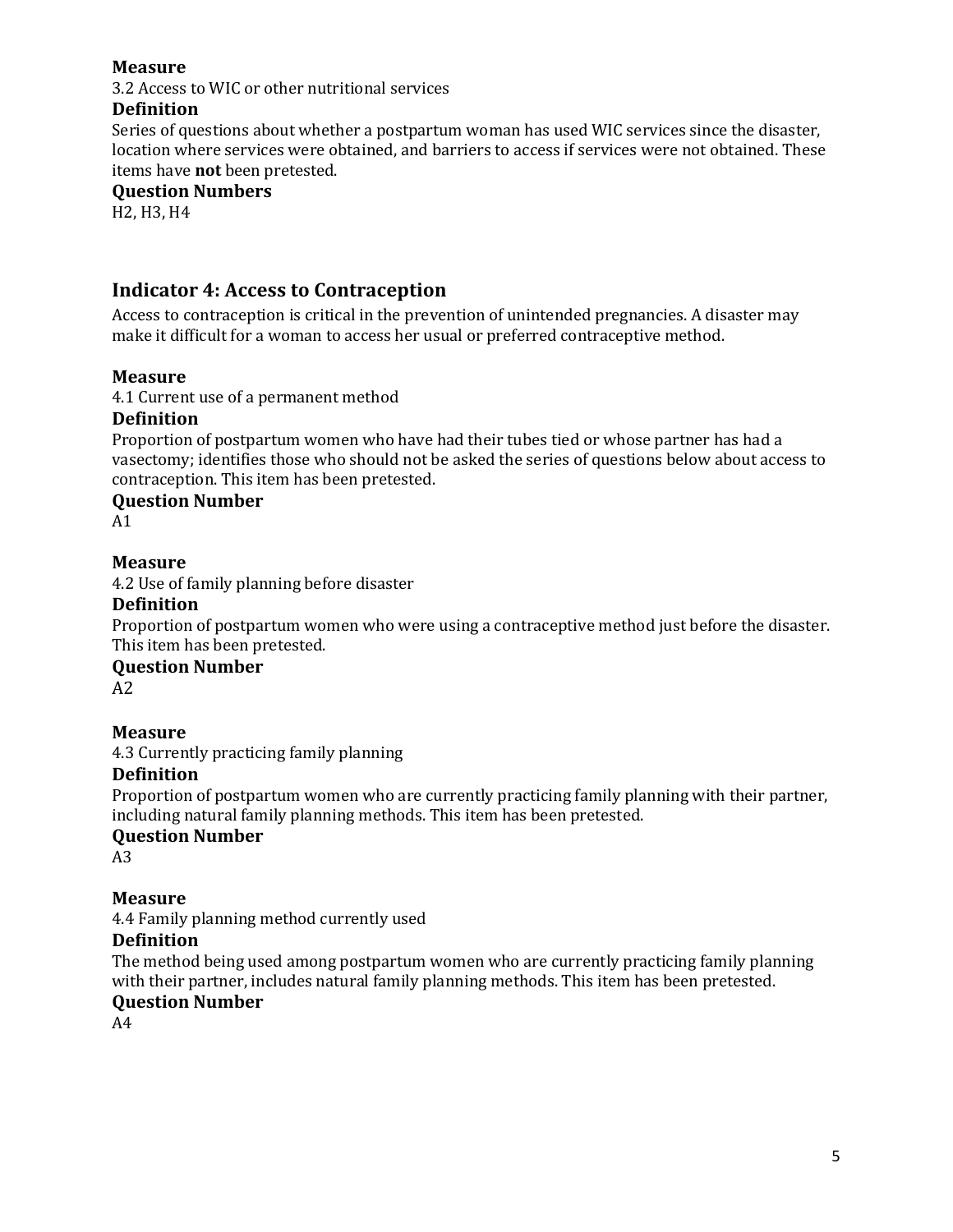4.5 Source of contraception

#### **Definition**

Location where postpartum women currently using contraception last obtained their contraceptive method. This item has **not** been pretested.

## **Question Number**

A5

## **Measure**

4.6 Preferred family planning method

#### **Definition**

The desired method of contraception among postpartum women. This item has **not** been pretested. **Question Number**

A6

## **Measure**

4.7 Difficulty accessing contraception after the disaster

#### **Definition**

Proportion of postpartum women who have had difficulty accessing their contraceptive method since the disaster. This item has been pretested.

**Question Number**

A7

## <span id="page-14-0"></span>**Indicator 5: Access to Postpartum Care**

A postpartum checkup is recommended 4-6 weeks after delivery for all women who have given birth. Disasters may present unique challenges to women trying to access postpartum care. Decreasing barriers to needed medical, nutritional, and social services is a public health core function.

#### **Measure**

5.1 Access to postpartum care

#### **Definition**

Series of questions about whether or not a postpartum woman received a postpartum checkup after giving birth, location where postpartum care was obtained, and barriers to access if postpartum services were not obtained. These items have **not** been pretested.

#### **Question Numbers**

D1, D2, D3

## **Measure**

5.2 Disaster related difficulty when accessing postpartum care

#### **Definition**

Proportion of postpartum women who experienced difficulty obtaining a postpartum checkup because of the disaster. This item has been pretested.

#### **Question Number**

D4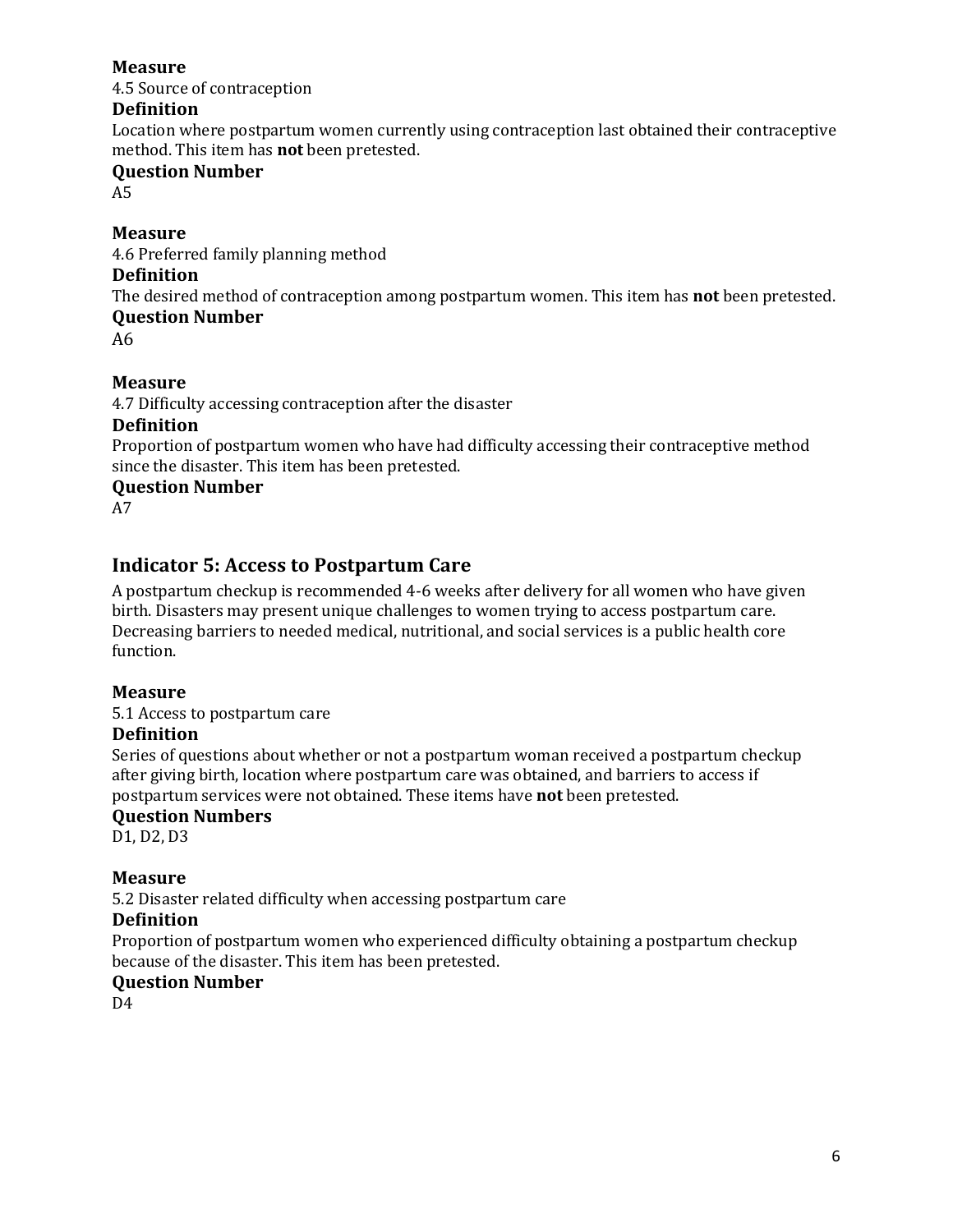## <span id="page-15-0"></span>**Indicator 6: Access to Mental Health Services**

Post-disaster studies have demonstrated that disaster-affected postpartum women may have increased mental health issues but not necessarily psychopathology. Furthermore, access to mental health services may be affected by a variety of system and personal barriers after a disaster.

#### **Measure**

6.1 Access to mental health services since disaster

## **Definition**

Series of questions about perceived need for mental health services, whether the woman could access the service, site where woman obtained mental health services, and barriers if she did not obtain mental health services. These items have **not** been pretested.

#### **Question Numbers**

<span id="page-15-1"></span>C1, C2, C3, C4

## **Indicator 7: Gender-Based Violence**

Disasters have been associated with violence against women. Acts of violence often result in negative physical and emotional heath effects. Disaster-affected women may have a current need for services to meet physical/psychological needs and legal/protective services.

## **Measure**

7.1 Physical intimate partner violence since disaster

#### **Definition**

Proportion of postpartum women reporting physical violence by husband or partner since the disaster. This item has been pretested.

#### **Question Number**

M1

## **Measure**

7.2 Physical violence by persons other than intimate partners since disaster

#### **Definition**

Proportion of postpartum women reporting physical violence by person other than husband or partner since the disaster. This item has **not** been pretested.

#### **Question Number**

M2

## **Measure**

7.3 Sexual violence by anyone, including intimate partners since disaster

#### **Definition**

Proportion of postpartum women reporting sexual violence by anyone including husband or partner since the disaster. This item has **not** been pretested.

#### **Question Number**

M3

#### **Measure**

7.4 Perpetrator of sexual violence since disaster

#### **Definition**

Postpartum woman's relationship to the perpetrator of the sexual violence. This item has **not** been pretested.

## **Question Number**

M4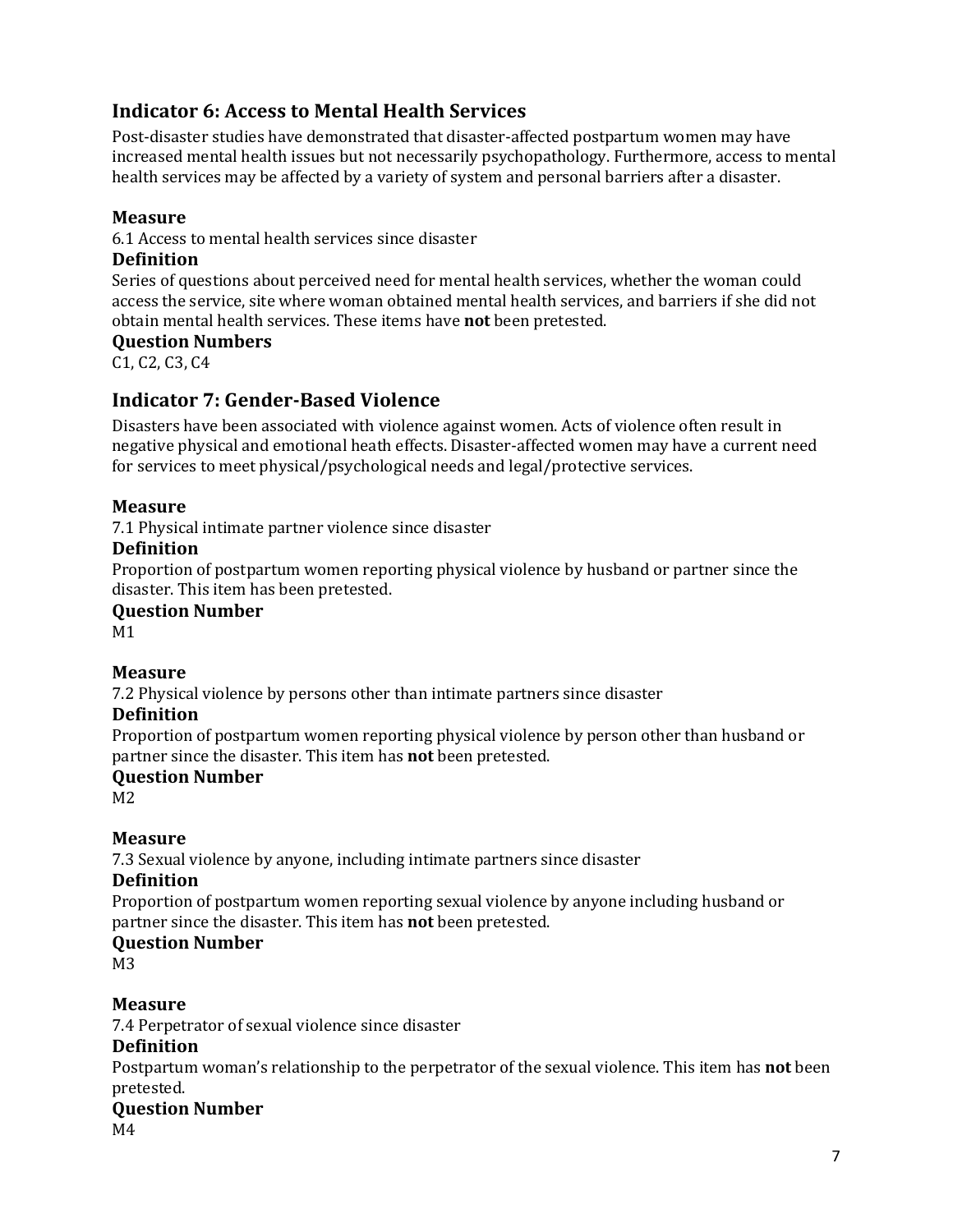7.5 Perceived effect of violence on physical or emotional health

#### **Definition**

Proportion of postpartum women reporting perceived effects of the violence on physical or emotional health. This item has been pretested.

## **Question Number**

M5

## **Measure**

7.6 Sought treatment for effects of violence

#### **Definition**

Proportion of postpartum women who have experienced violence since the disaster and sought treatment from a doctor, counselor, or any other medical care provider for resulting physical and/or emotional problems. This item has been pretested.

#### **Question Number**

M6

## **Measure**

7.7 Current need for services for family violence

#### **Definition**

Proportion of postpartum women reporting current need for services to reduce violence in family. This item has **not** been pretested.

#### **Question Number**

<span id="page-16-0"></span>M7

## **Indicator 8: Substance Use**

Tobacco use leads to disease and disability, and second hand smoke can lead to negative health affects for an infant. Tobacco use may begin or increase after a disaster given the possible increase in stressors. Also, alcohol and drug problems present significant health risks to the user. A selfreported need for help for an alcohol or drug problem can offer a critical window for intervention.

#### **Measure**

8.1 Current number of cigarettes smoked per day

#### **Definition**

Average number of cigarettes currently smoked per day. This item has been pretested.

#### **Question Number**

R2

#### **Measure**

8.2 Change in smoking behavior since disaster

#### **Definition**

Proportion of postpartum women whose smoking behavior increased since the disaster. This item has **not** been pretested.

## **Question Number**

R1

**Measure**

8.3 Need help to quit smoking

## **Definition**

Proportion of postpartum women who report that they currently need services to help them quit smoking. This item has **not** been pretested.

**Question Number:** R3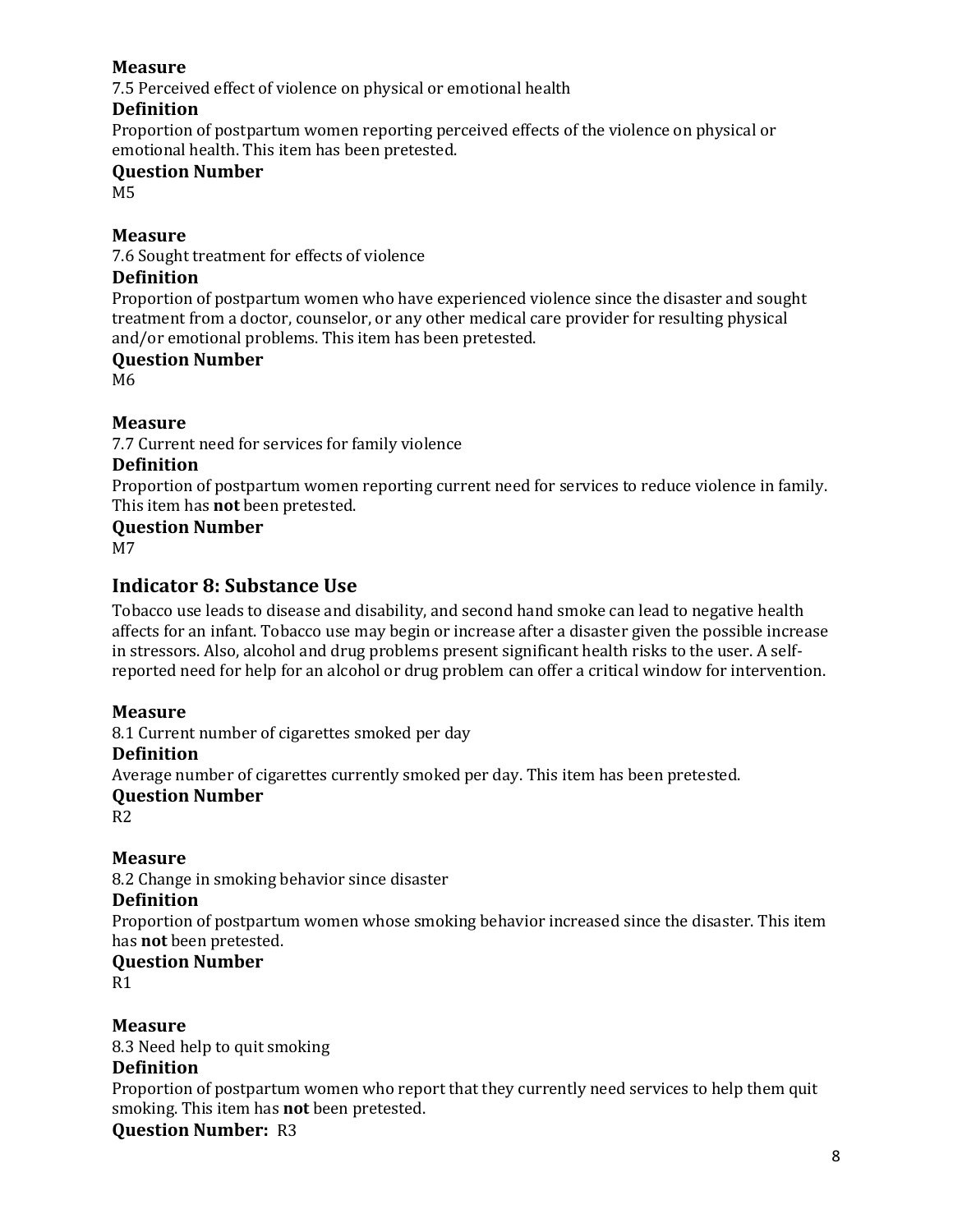8.4 Self-reported need for help for an alcohol or drug problem **Definition**

Proportion of postpartum women who report that they currently need services to help with an alcohol or drug problem. This item has **not** been pretested.

#### **Question Number**

R5

## <span id="page-17-0"></span>**Indicator 9: Family and Social Support**

Family and social support networks are important for postpartum women, especially after a disaster event. Disasters have the potential to disrupt a woman's support network.

## **Measure**

9.1 Effect of disaster on social network

#### **Definition**

Proportion of postpartum women reporting that they were separated from loved ones whom they felt close to because of disaster. This item has **not** been pretested.

## **Question Number**

 $L1$ 

## **Measure**

9.2 Frequency of receipt of social and emotional support since the disaster

## **Definition**

Reported frequency of receipt of social and emotional support since the disaster among postpartum women. This item has **not** been pretested.

#### **Question Number**

 $L2$ 

## **Measure**

9.3 Presence of social support since the disaster

#### **Definition**

Proportion of postpartum women who report that someone would help them if a problem came up since the disaster. This item has **not** been pretested.

#### **Question Number**

 $L<sub>3</sub>$ 

## **Measure**

9.4 Perceived tangible support since the disaster

#### **Definition**

Series of questions that list tangible support that the postpartum woman perceives as available to her since the disaster: someone to loan her \$50, someone to help her if she was sick and needed to be in bed, someone to talk with her about her problems, someone to take care of her baby, and someone to help if she was tired and feeling frustrated with her new baby. These items have **not** been pretested.

## **Question Number**

L5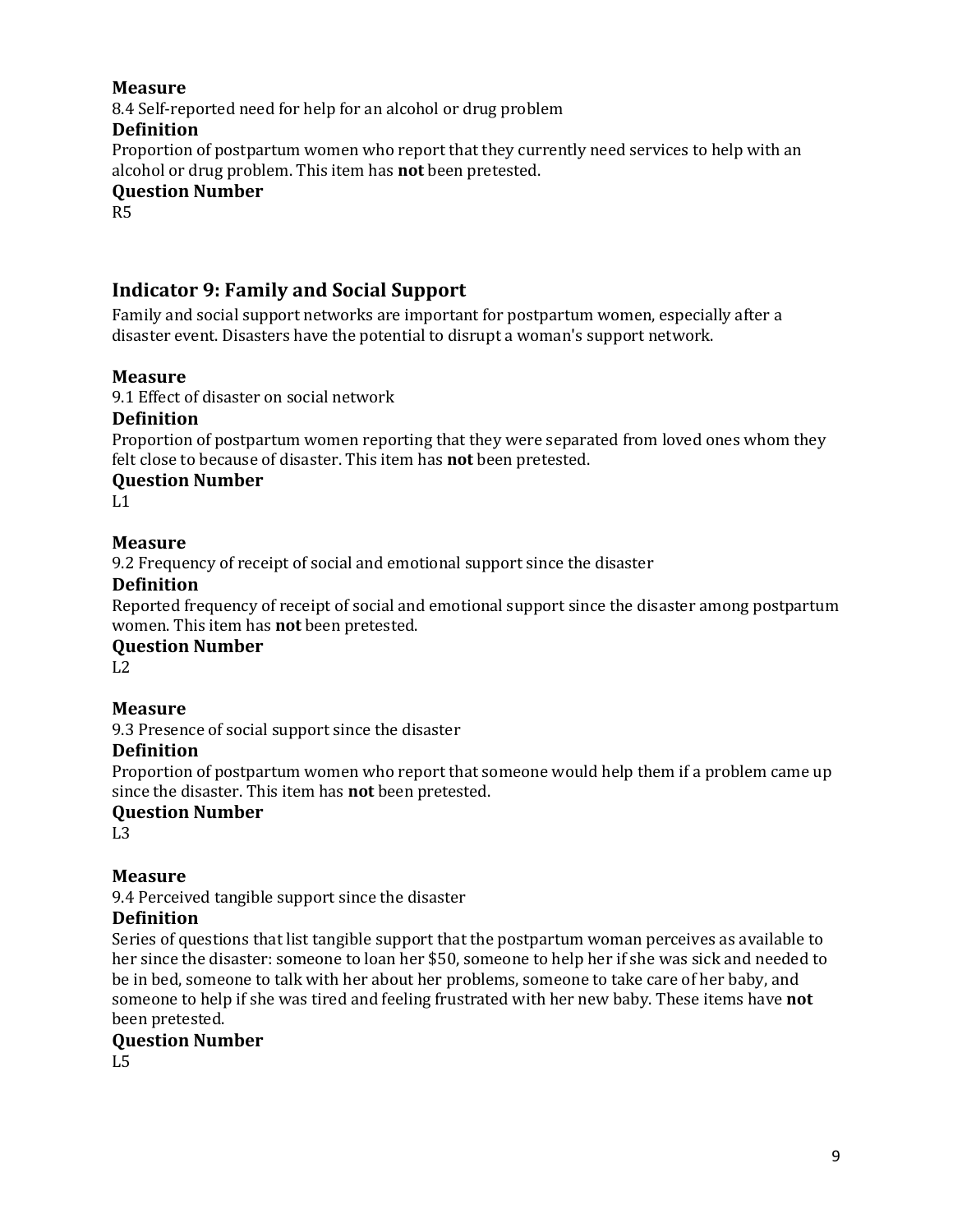## <span id="page-18-0"></span>**Indicator 10: Need for Services**

Postpartum women have unique service needs after a disaster event. Access to many services may be affected by a variety of system and personal barriers.

## **Measure**

10.1 Identified need for services

## **Definition**

Self-reported need for health and social services, including housing, food stamps, school or vocational training, transportation, medical services, dental services, and various social support services. This item has been pretested.

## **Question Number**

P1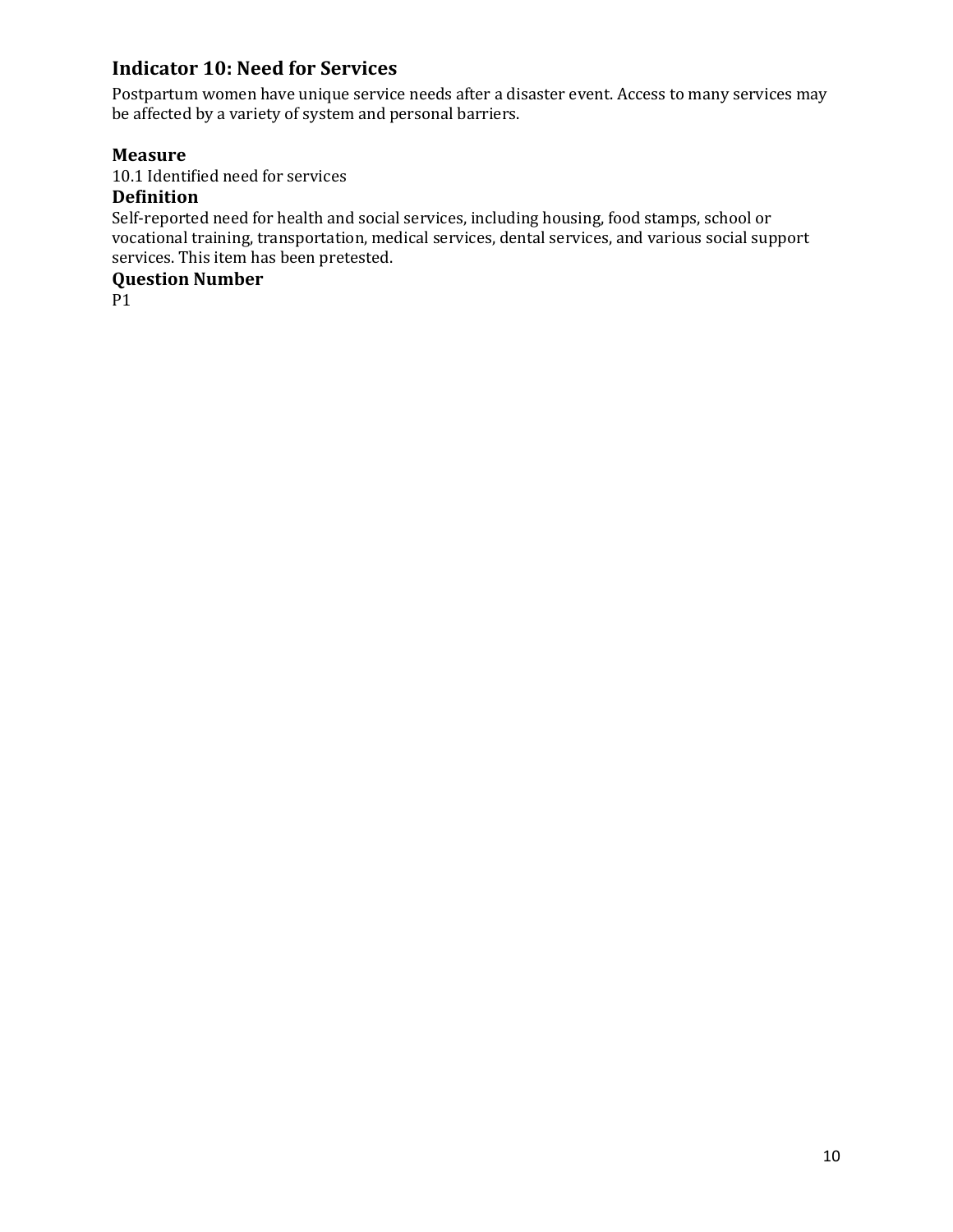## **INFANTS**

<span id="page-19-0"></span>The following 6 indicators are those specific to infants.

## <span id="page-19-1"></span>**Indicator 1: Birth Outcomes**

Birth outcomes measure select aspects of infant health at birth. These outcomes are important measures among disaster affected communities as they are associated with a variety of factors such as maternal health, quality and access to medical care, socioeconomic conditions, and public health practices.

#### **Measure**

1.1 Place of delivery **Definition** Location of delivery. This item has **not** been pretested. **Question Number**  $12<sup>°</sup>$ 

**Measure**

1.2 Full term low birth weight (LBW)

#### **Definition**

Proportion of postpartum women who reported their infants weighed less than 2500 g (5.5 lb.) at birth. This item has been pretested.

**Question Number**  $13<sup>°</sup>$ 

#### **Measure**

1.3 Preterm birth

#### **Definition**

Proportion of postpartum women who reported they delivered a live singleton baby at least 3 weeks before their due date. This item has been pretested.

#### **Question Number**

I4

## <span id="page-19-2"></span>**Indicator 2: Infant Feeding and Access to WIC**

In a disaster event, special consideration must be given to infant nutrition. Breastfeeding is the safest and often the only reliable source of nutrition for infants affected by disasters. Breastmilk alone is sufficient to support optimal growth and development for approximately six months after birth. Disasters may present unique barriers to breastfeeding initiation or continuation. WIC provides federal grants to states for supplemental foods, breastfeeding promotion and support, nutrition education, and health care referrals for low-income pregnant and postpartum women, and to infants and children up to age five who are found to be at nutritional risk. These services are especially important among at-risk disaster-affected populations.

#### **Measure**

2.1 Ever breastfed

## **Definition**

Proportion of postpartum women who breastfed or pumped any amount of breastmilk to feed their infant at any point after delivery. This item has been pretested.

#### **Question Number**

 $11$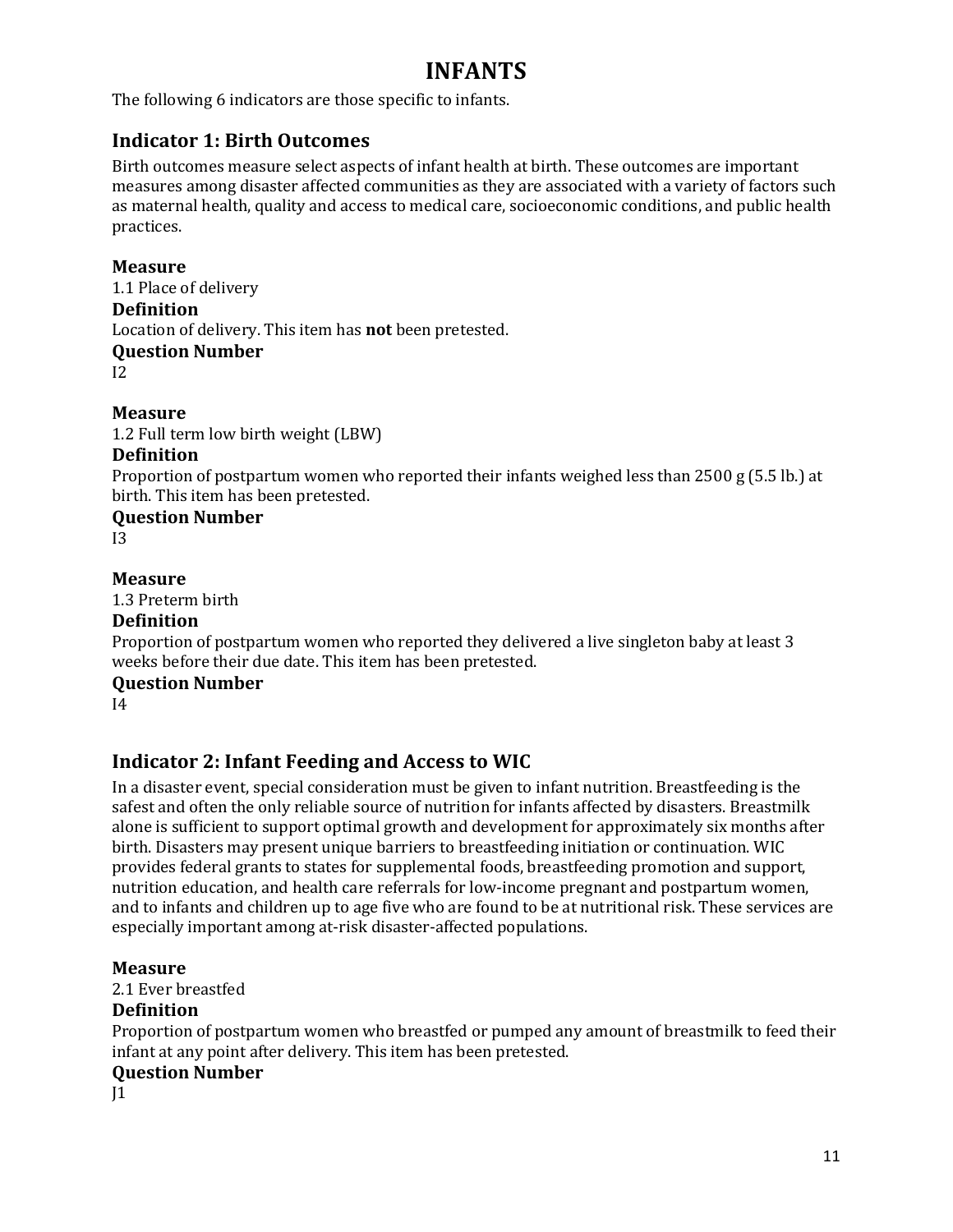2.2 Currently breastfeeding

## **Definition**

Proportion of postpartum women who are currently breastfeeding or feeding any amount of pumped milk to their infant. This item has been pretested.

## **Question Number**

 $12$ 

#### **Measure**

2.3 Relactation because of disaster

#### **Definition**

Proportion of postpartum women who initiated relactation because of the disaster. For some mothers and infants, once breastfeeding has stopped, it may be resumed successfully. This item has **not** been pretested.

## **Question Number**

 $13$ 

## **Measure**

2.4 Disaster impact on breastfeeding

## **Definition**

Proportion of postpartum women who chose not to initiate breastfeeding, to stop breastfeeding, or to supplement breastmilk with formula because of the disaster. This item has **not** been pretested.

## **Question Number**

 $13$ 

## **Measure**

2.5 Reasons for not initiating, adding formula, or stopping breastfeeding completely

## **Definition**

Reasons given for not initiating breastfeeding, stopping breastfeeding, or supplementing breastmilk with formula. This item has **not** been pretested.

## **Question Number**

 $I<sub>4</sub>$ 

## **Measure**

2.6 Access to supplies needed to care for infant

## **Definition**

Series of questions identifying the proportion of postpartum women reporting difficulty accessing supplies to care for their infant because of the disaster, the specific supplies that were difficult to access, location where supplies were sought, and barriers to access if supplies were not obtained. These items have **not** been pretested.

#### **Question Numbers**

G1, G2, G3

## **Measure**

2.7 Use of WIC services before disaster

#### **Definition**

Proportion of postpartum women reporting that they were on WIC before the disaster. This item has **not** been pretested.

#### **Question Number**

H1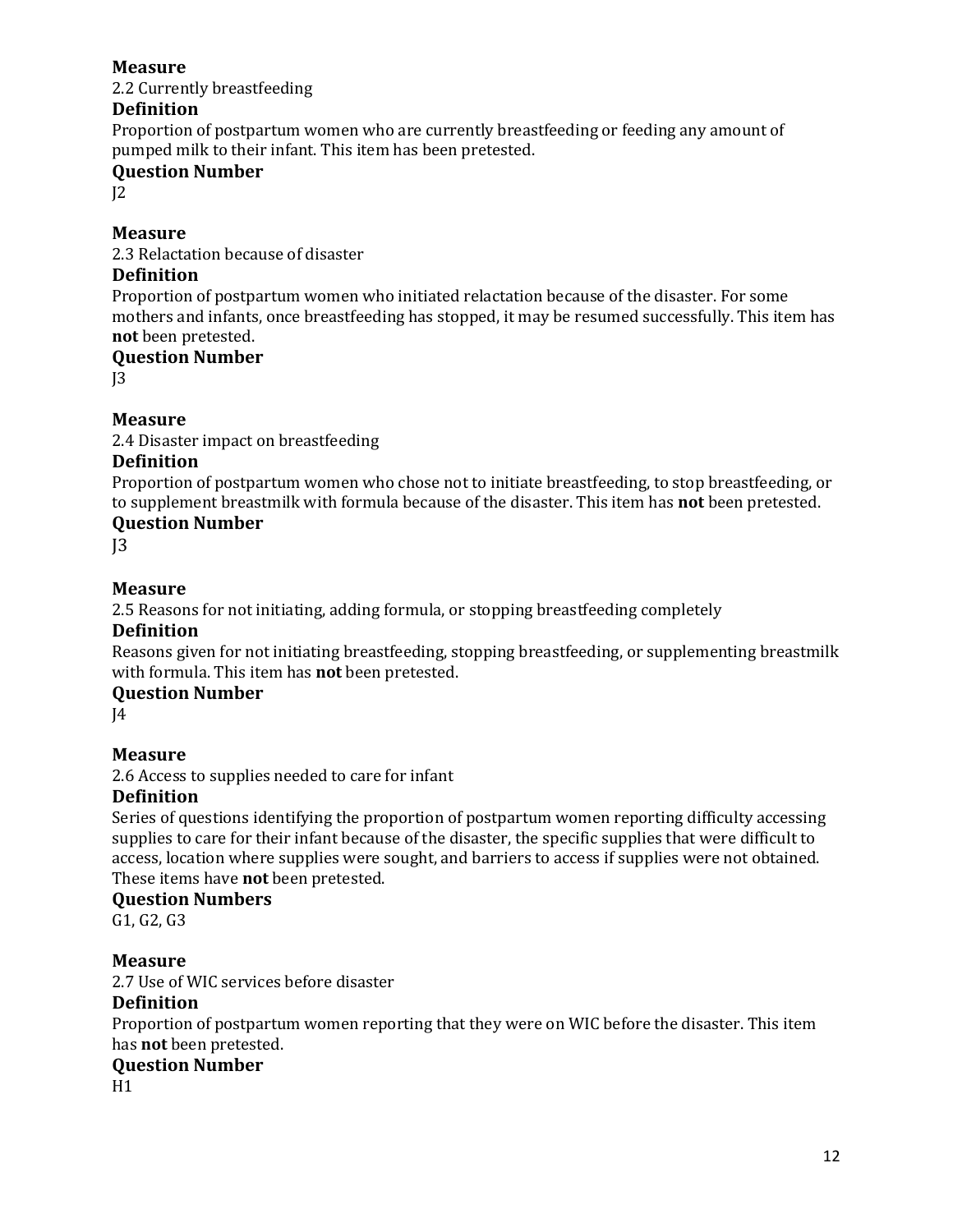2.8 Access to WIC or other nutritional services

#### **Definition**

Series of questions about whether a postpartum woman has used WIC services since the disaster, location where services were obtained, and barriers to access if services were not obtained. These items have **not** been pretested.

#### **Question Numbers**

H2, H3, H4

## <span id="page-21-0"></span>**Indicator 3: Infant Health and Safety Outcomes**

Disaster related injuries and illnesses can exact an enormous toll on population health and wellbeing. The questions below capture protective measures (such as immunizations) as well as illnesses and injuries.

#### **Measure**

3.1 Ever vaccinated

#### **Definition**

Proportion of caregivers who reported infants received immunization in the form of a shot or drops. This item has **not** been pretested.

## **Question Number**

O1

#### **Measure**

3.2 Access to immunization records

#### **Definition**

Proportion of caregivers who had access to infant immunization records. This item has **not** been pretested.

**Question Number** O2

#### **Measure**

3.3 Help seeking for infant medical concerns

#### **Definition**

Proportion of caregivers who sought medical help for infant. This item has **not** been pretested.

#### **Question Number**

O3

#### **Measure**

3.4 Reasons for seeking medical help for infant

#### **Definition**

Reasons why caregiver sought medical help for infant, includes a list of symptoms for acute illness and communicable diseases. This item has **not** been pretested.

#### **Question Number**

 $04$ 

**Measure** 3.5 Type of injury **Definition** Types of injuries reported. This item has **not** been pretested. **Question Number:** O5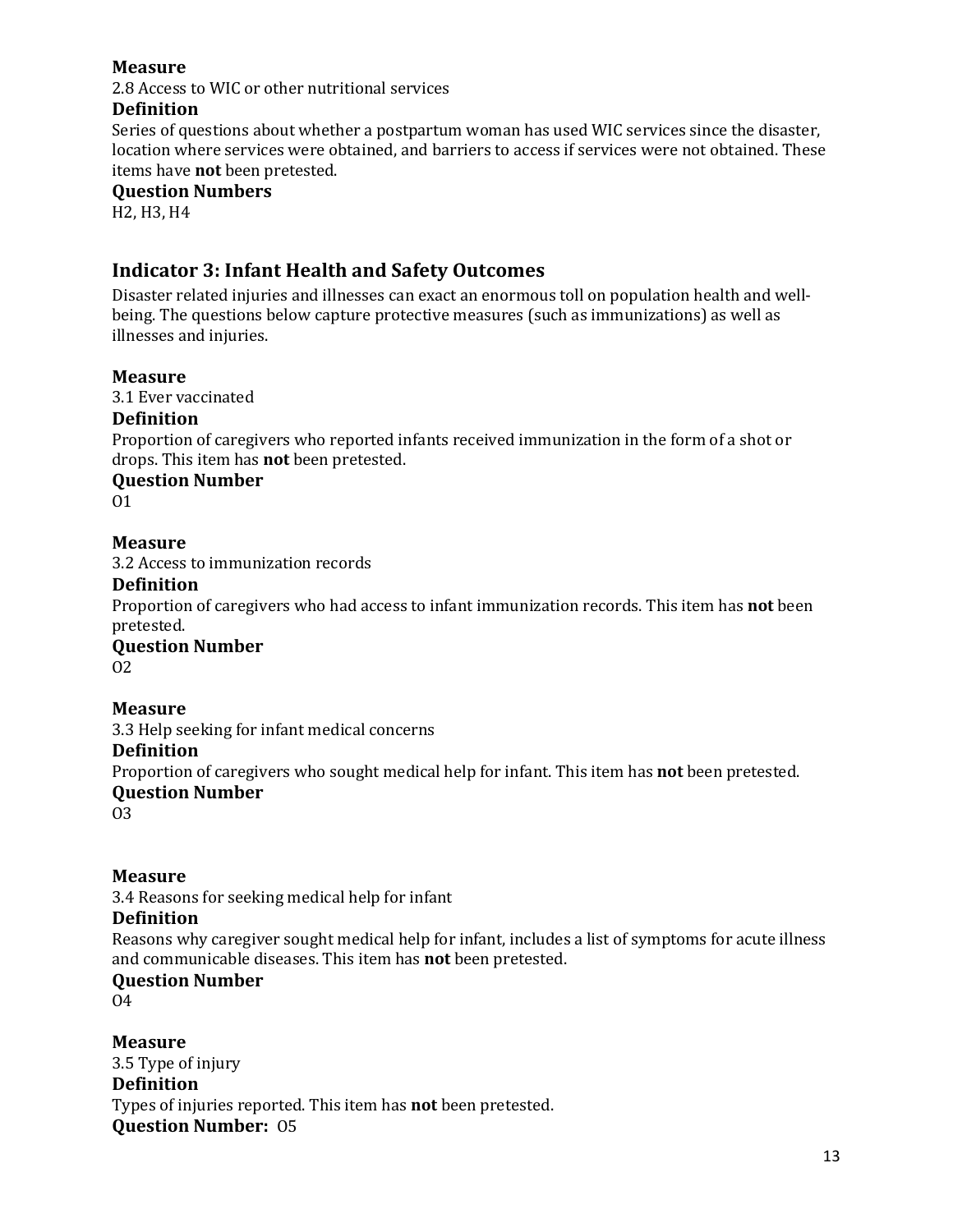3.6 Cause of injury **Definition** Cause of injury reported. This item has **not** been pretested. **Question Number** O6

## <span id="page-22-0"></span>**Indicator 4: Access to Subspecialty Services**

A key component of coordinating healthcare services for disaster affected communities is identifying infants who require subspecialty care and special services and connecting those children to needed services.

#### **Measure**

4.1 Access to subspecialty services

#### **Definition**

Proportion of caregivers who reported that 1) infant required subspecialty care, 2) infant received/did not receive subspecialty care, 3) reasons why infant did not receive subspecialty care. These items have **not** been pretested.

**Question Number**

B1, B2, B3, B4

#### **Measure**

4.2 Infant transferred

#### **Definition**

Proportion of infants transferred before mother's discharge. This item has **not** been pretested. **Question Number**

B5

#### **Measure**

4.3 Mother transferred

#### **Definition**

Proportion of postpartum women who reported that they were transferred prior to delivery. This item has **not** been pretested.

## **Question Number**

B6

#### **Measure**

4.4 Needed assistance in care coordination

#### **Definition**

Proportion of caregivers who reported they needed extra help coordinating care for their infant. This item has **not** been pretested.

#### **Question Number**

B7

#### **Measure**

4.5 Received assistance in care coordination

#### **Definition**

How often caregivers received assistance in coordinating their infant's care. This item has **not** been pretested.

## **Question Number**

B8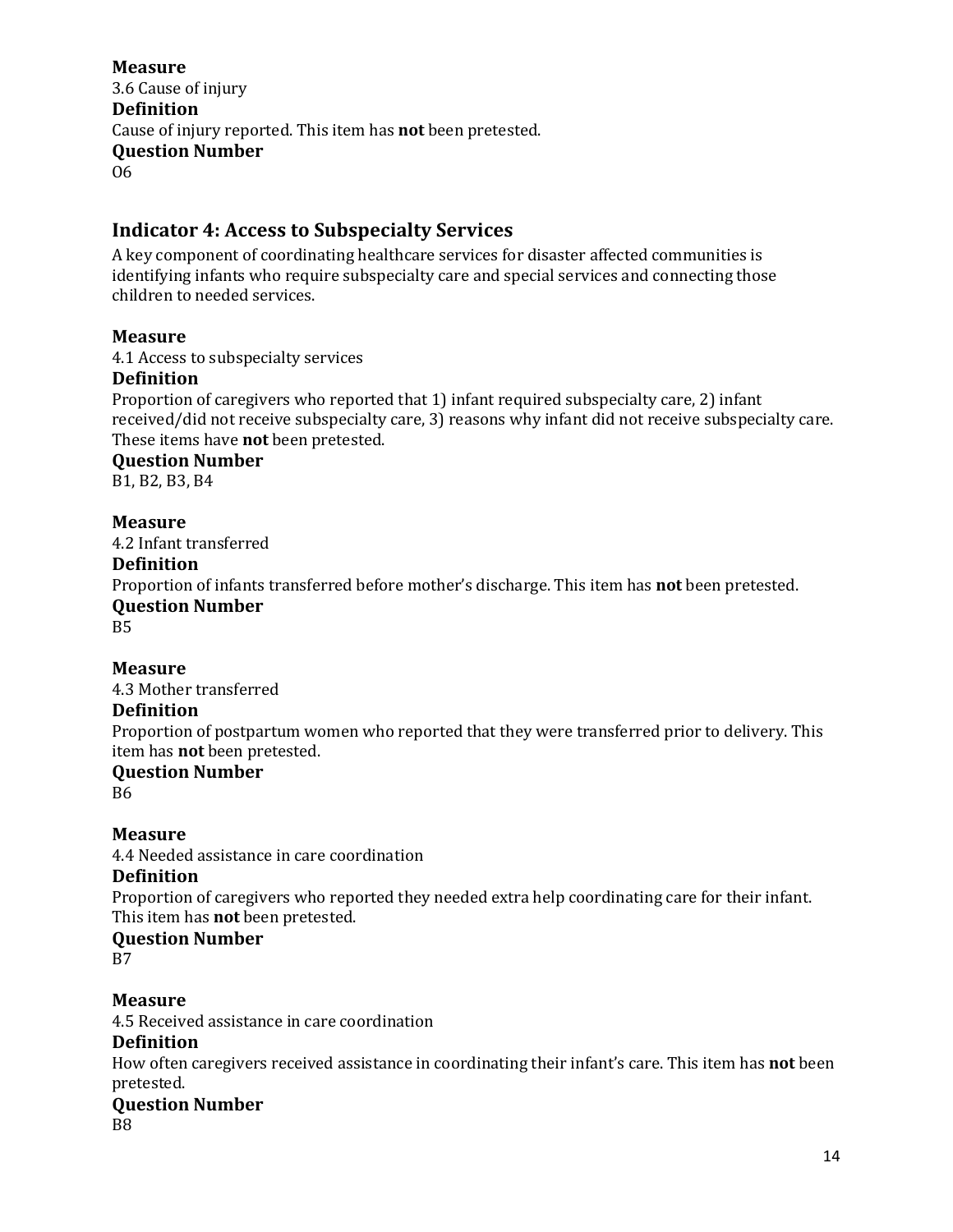## <span id="page-23-0"></span>**Indicator 5: Safe Sleep Environment**

Helping parents and primary caregivers establish a safe sleeping environment for the infant is an important public health function. This is especially important in disaster events when usual sleep space and pattern may be disturbed.

#### **Measure**

5.1 Baby sleeps in a crib

#### **Definition**

Proportion of postpartum women who reported that their infant sleeps in crib or portable crib. This item has been pretested.

**Question Number** Q1

**Measure**

5.2 Bed sharing

#### **Definition**

Proportion of postpartum women who reported that their infant sleeps in the same bed as mother or someone else. This item has been pretested.

## **Question Number**

Q2

## **Measure**

5.3 Sleep position and surface

#### **Definition**

Proportion of postpartum women who reported the position in which their infant sleeps (her/his sides, back, and/or stomach), as well as the surface on which the infant sleeps (firm or hard mattress, with pillows, with pads, with blankets, with stuffed toys, and/or with another person). This item has been pretested.

#### **Question Number**

Q3

## <span id="page-23-1"></span>**Indicator 6: Access to Well Baby Care**

Infants are at increased risk of morbidity and mortality during the first six months following delivery. It is important to assess the type and level of care disaster-affected infants receive.

#### **Measure**

6.1 Ever well-baby checkup

#### **Definition**

Proportion of women reporting their infant had at least one well-baby checkup. This item has been pretested.

#### **Question Number**

S1

**Measure** 6.2 Well-baby visit location **Definition**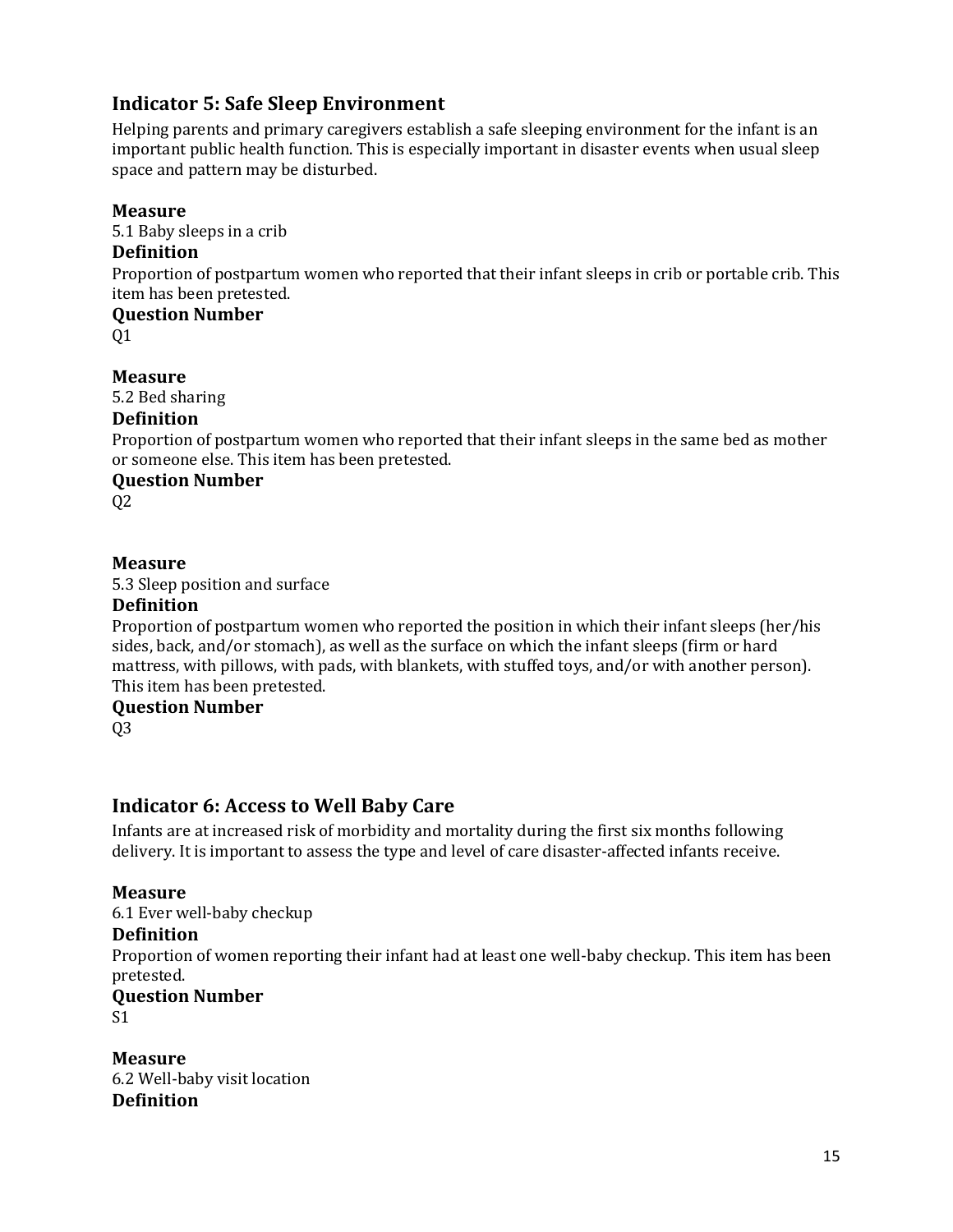Self-reported location of well-baby checkup by postpartum women. This item has **not** been pretested.

## **Question Number**

S2

#### **Measure**

6.3 Type of well-baby checkup

#### **Definition**

The type of care received by infant at a well-baby checkup. This item has **not** been pretested.

#### **Question Number**

S3

## **Measure**

6.4 Well-baby visits impacted by disaster

#### **Definition**

Proportions of women who report it has been more difficult to get well-baby checkups because of a disaster event. This item has been pretested.

#### **Question Number**

S4

## **Measure**

6.5 Barriers to well-baby checkup

#### **Definition**

Proportion of postpartum women who report barriers to attending well-baby checkups. This item has been pretested.

#### **Question Number**

S5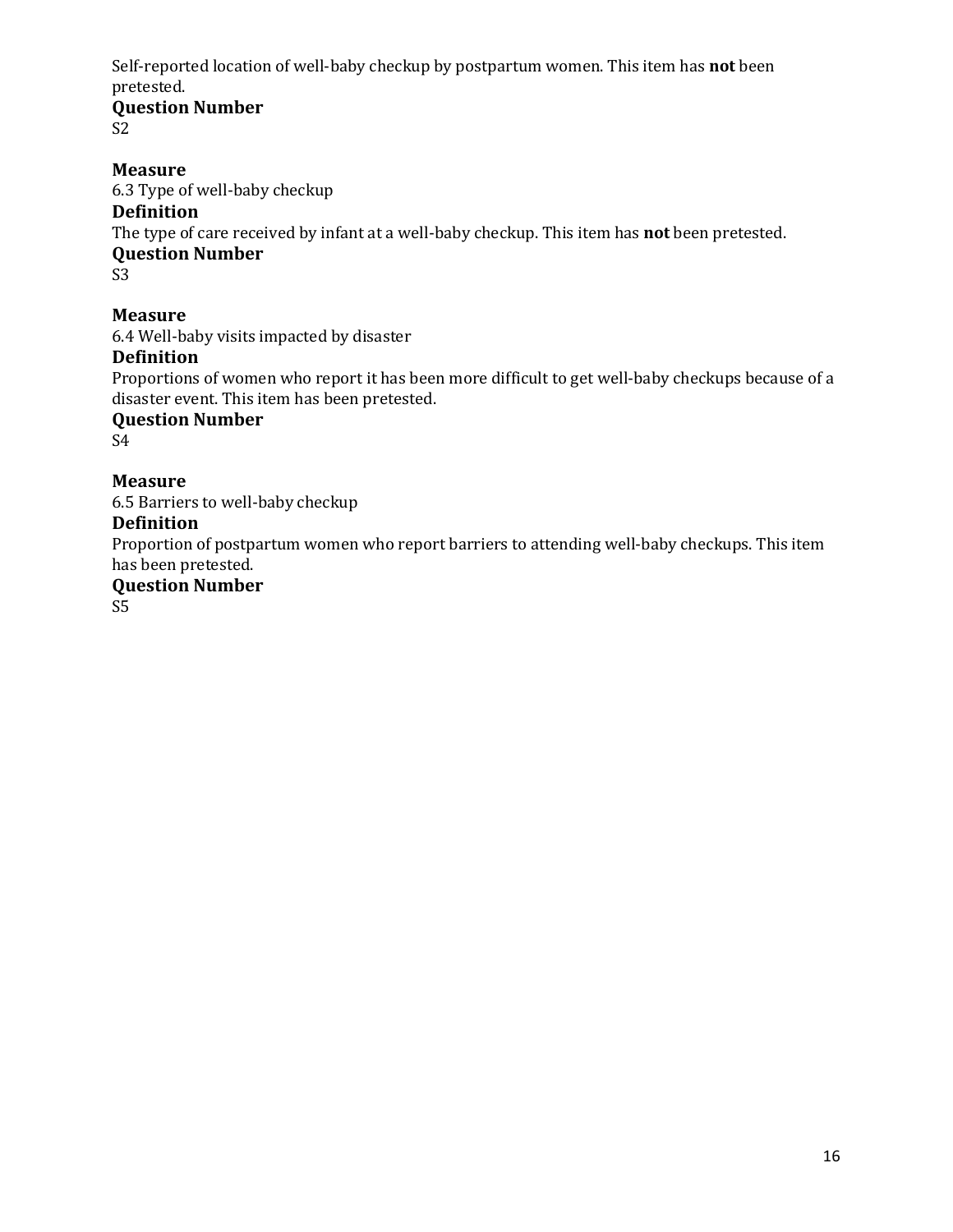## **OTHER MEASURES**

## <span id="page-25-1"></span><span id="page-25-0"></span>**Other Measures for Pregnant and Postpartum Women**

Other nationally recognized measures used to screen for depression, stress, anxiety, disaster exposure, and alcohol dependency.

#### **Measure**

Postpartum Depression **Tool**

Edinburgh Postnatal Depression Scale

#### **Definition**

This scale has 10 questions and is designed to screen women for symptoms of emotional distress during pregnancy and the postnatal period. Each item is scored on a four-point scale from 0-3, with minimum and maximum overall scores ranging 0 to 30. Scores 0-9 may indicate some symptoms, but are not likely to interfere with day to day ability to function. Scores 10-12 indicate presence of symptoms of distress that may be discomforting. Scores 13+ require further assessment and referral to a mental health specialist should be considered.

#### **Public Health Significance**

Exposure to disasters and the subsequent stressors that arise as a result may impact a woman's mental health. Depression can significantly disrupt quality of life and make it difficult to perform daily tasks. Depressed women are at increased risk for poor health outcomes and may have difficulty coping with a disaster event.

#### **Known Application in the United States**

A score  $\geq 12$  has been used to indicate depression among disaster-affected pregnant and postpartum women following Hurricane Katrina.

Xiong, X., Harville, E. W., Mattison, D. R., Elkind-Hirsch, K., Pridjian, G., & Buekens, P. (2008). Exposure to Hurricane Katrina, post-traumatic stress disorder and birth outcomes. *American Journal of the Medical Sciences, 336*(2), 111-115.

Ehrlich, M., Harville, E. W., Xiong, X., Buekens, P., Pridjian, G., & Elkind-Hirsch, K. (2010). Loss of Resources and Hurricane Experience as Predictors of Postpartum Depression Among Women in Southern Louisiana. *Journal of Women's Health, 19*(5), 877-884. doi: 10.189/jwh.2009.1693

#### **Measure**

Depression

#### **Tool**

Beck Depression Inventory (BDI)

#### **Definition**

The BDI is one of the most widely used instruments to measure the severity of depression and consists of 21 questions scored on a scale of 0-3. The severity of depression is scored as follows in the most up-to-date tool (1996): Minimal (0-13), Mild (14-19), Moderate (20-28), Severe (29-63). **Public Health Significance**

Exposure to disasters and the subsequent stressors that arise as a result may impact a woman's mental health. Depression can significantly disrupt quality of life and make it difficult to perform daily tasks. Depressed women are at increased risk for poor health outcomes and may have difficulty coping with a disaster event.

#### **Known Application in the United States**

Application of the BDI among pregnant and postpartum women after the World Trade Center (9/11) disaster used criteria from an older version (BDI-IA, 1978) to determine severity of depression; normal (0-9), mild depression (10-18), moderate depression (19-29), severe depression (≥30).

Engel, S. M., Berkowitz, G. S., Wolff, M. S., & Yehuda, R. (2005). Psychological trauma associated with the World Trade Center attacks and its effect on pregnancy outcome. *Paediatric and Perinatal Epidemiology, 19*(5), 334- 341.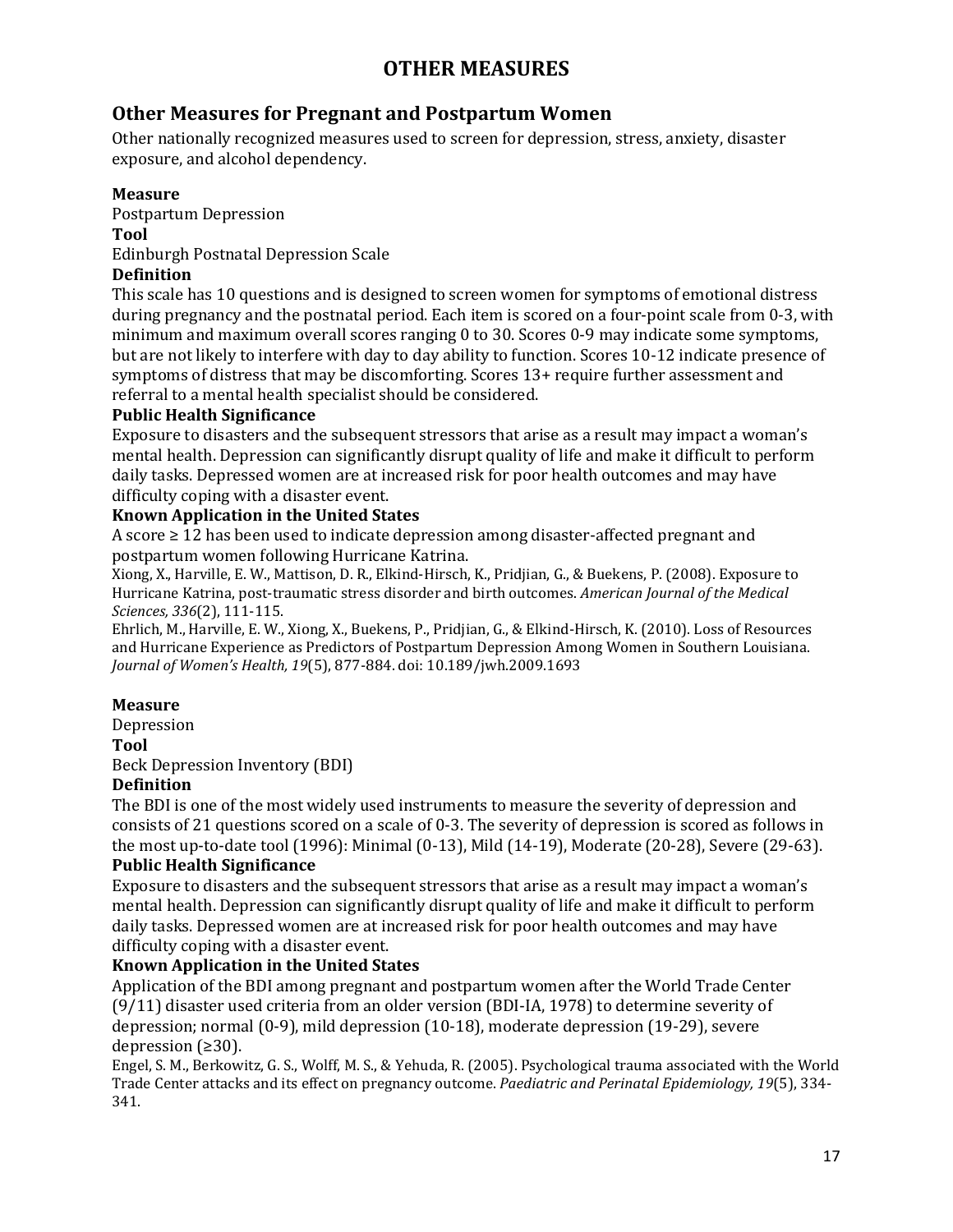Post-Traumatic Stress Disorder (PTSD)/ Post Traumatic Stress Symptoms (PTSS) **Tool**

Post-traumatic Stress Disorder Checklist (PCL)

#### **Definition**

This scale is a commonly used, 17-item inventory of PTSD-like symptoms, with response alternatives ranging from 1 (not at all) to 5 (extremely). This scale performs particularly well when assessing PTSD relative to a specific event.

#### **Public Health Significance**

Disasters may result in significant trauma for the individuals who experience them, and may result in PTSS or PTSD. PTSD can significantly disrupt quality of life and make it difficult to perform daily tasks. People with PTSS or PTSD may be a greater risk for adverse health outcomes and may have difficulty coping with a disaster event. There is some evidence in post-disaster literature that PTSD may be associated with low birth weight and preterm birth.

#### **Known Application in the United States**

There are several variations in cut off scores when applied to disaster-affected pregnant and postpartum women. For example, a post-Hurricane Katrina study used a cut off of 50, a study after the World Trade Center disaster (9/11) used a cut off of ≥44, while a different post-9/11 study used a completely different approach where ≥1 moderately distressing symptom of intrusive thoughts (PCL items 1-5), ≥3 moderately distressing symptoms of avoidance or numbing (PCL items 6-12), and ≥2 moderately distressing symptoms of hyperarousal (PCL 13-17).

Xiong, X., Harville, E. W., Mattison, D. R., Elkind-Hirsch, K., Pridjian, G., & Buekens, P. (2008). Exposure to Hurricane Katrina, post-traumatic stress disorder and birth outcomes. *American Journal of the Medical Sciences, 336*(2), 111-115.

Lipkind, H. S., Curry, A. E., Huynh, M., Thorpe, L. E., & Matte, T. (2010). Birth Outcomes Among Offspring of Women Exposed to the September 11, 2001, Terrorist Attacks. *Obstetrics and Gynecology, 116*(4), 917-925. doi: 10.1097/AOG.0b013e3181f2f6a2

#### **Measure**

Anxiety

**Tool**

State-Trait Anxiety Inventory

#### **Definition**

Measures anxiety through an inventory composed of 40 questions based on a 4-point likert scale. Scores range from 20 to 80, with higher scores correlating with greater anxiety. Engel et al (2005) determined those with "high anxiety" by creating categories and comparing subjects having total scores greater than the 75th percentile with those at or below the 75th percentile.

#### **Public Health Significance**

Experiencing a disaster can exacerbate existing anxiety and result in new stressors, which may facilitate new anxieties for a disaster-affected woman. Anxiety may influence poor mental health outcomes.

#### **Known Application in the United States**

This inventory was applied among pregnant and postpartum women following the World Trade Center disaster. Results were not significant.

Engel, S. M., Berkowitz, G. S., Wolff, M. S., & Yehuda, R. (2005). Psychological trauma associated with the World Trade Center attacks and its effect on pregnancy outcome. *Paediatric and Perinatal Epidemiology, 19*(5), 334- 341.

#### **Measure**

Stress

**Tool**

Perceived Stress Scale (PSS4)

#### **Definition**

Measures the relative severity of perceived stress through four questions based on a 4-point likert scale.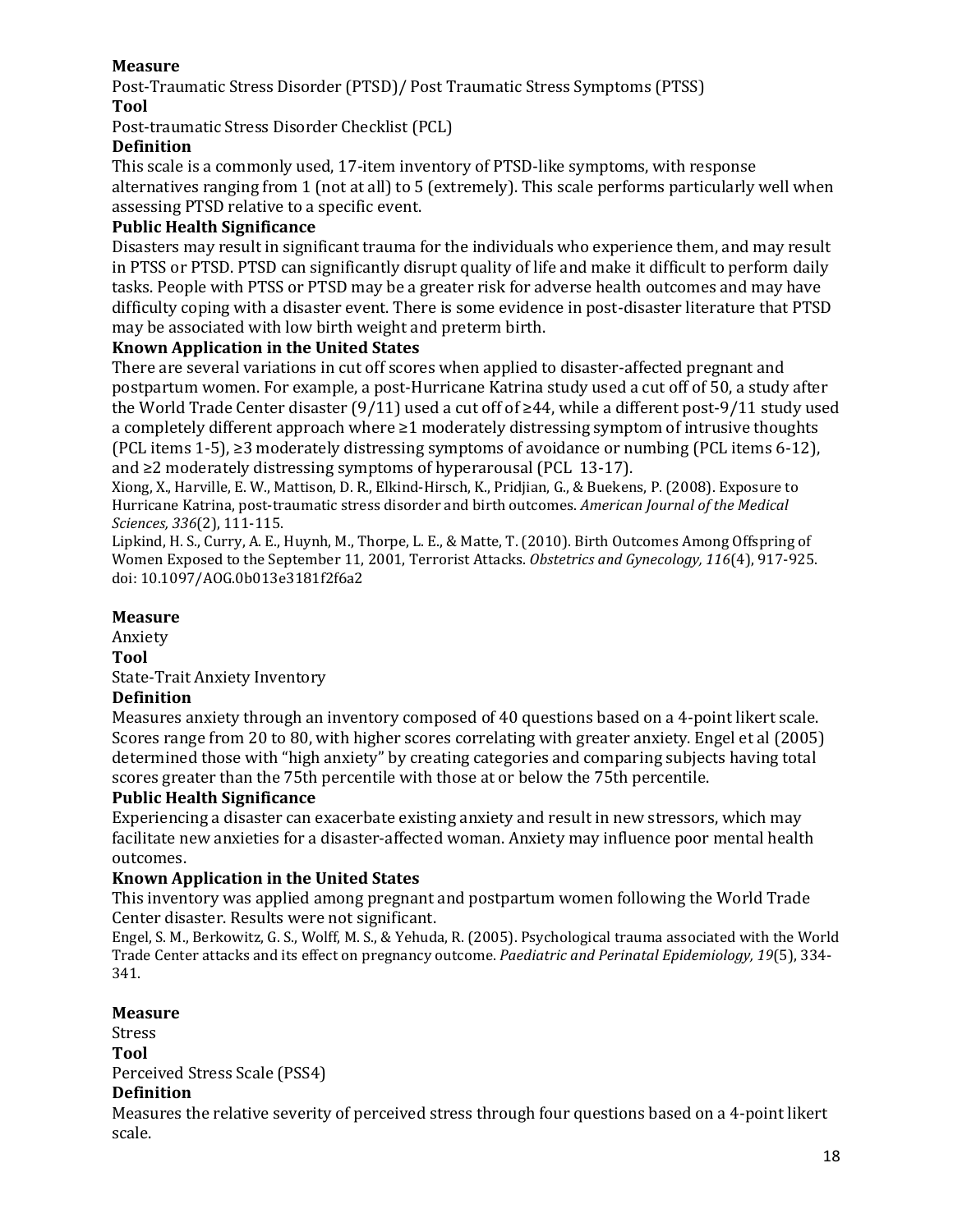#### **Public Health Significance**

Experiencing a disaster can be a major life stressor. Chronic stress can result in negative health consequences and may influence poor mental health outcomes.

#### **Known Application in the United States**

No known application in disaster situations, but is a global measure of perceived stress validated in the US.

Cohen S, Kamarck T, & Mermelstein R. (1983). A global measure of perceived stress. *Journal of Health and Social Behavior, 24*(4), 385-396.

Cohen, S., and Williamson, G. (1988). Perceived stress in a probability sample of the United States. In S. Spacapam and S. Oskamp (Eds.), *The social psychology of health: Claremont Symposium on applied social psychology.* Newbury Park, CA: Sage.

#### **Measure**

Screening for alcohol use and dependence **Tool**

[CAGE and T-ACE screening tests](http://pubs.niaaa.nih.gov/publications/arh28-2/78-79.htm)

#### **Definition**

4 item scales used by clinicians and others to identify patients with alcohol problems. Both scales have been demonstrated as useful in a variety of settings and populations. The T-ACE was designed for use among pregnant women.

#### **Public Health Significance**

Alcohol consumption may begin or increase after a disaster given the subsequent stressors.

#### **Known Application in the United States**

These scales are designed for use by counselors and/or clinicians. To our knowledge they have not been used in population-based surveys.

## <span id="page-27-0"></span>**Other Measures for Infants**

The table below lists other ways to explore infant health outcomes using vital records. The tools identified include the 2003 birth certificate (BC), 1989 BC, and the 2003 death certificate.

#### **Measure**

Place of birth **Tool** 2003 Birth Certificate (BC), Q26 1989 BC, Q6a **Definition** Location of most recent delivery. **Public Health Significance** Disasters may impact access to delivery services, or 24 hour/ 72 hour usual baby check-ups. This measure examines where infant was born. **Known Application in the United States**

Used by all States. Variability in access to data by State.

#### **Measure**

Full term low birth weight

**Tool**

2003 BC, Q49; 1989 BC, Q5

#### **Definition**

Proportion of postpartum women who reported their infants weighed less than 2500 g (5.5 lb.) at birth.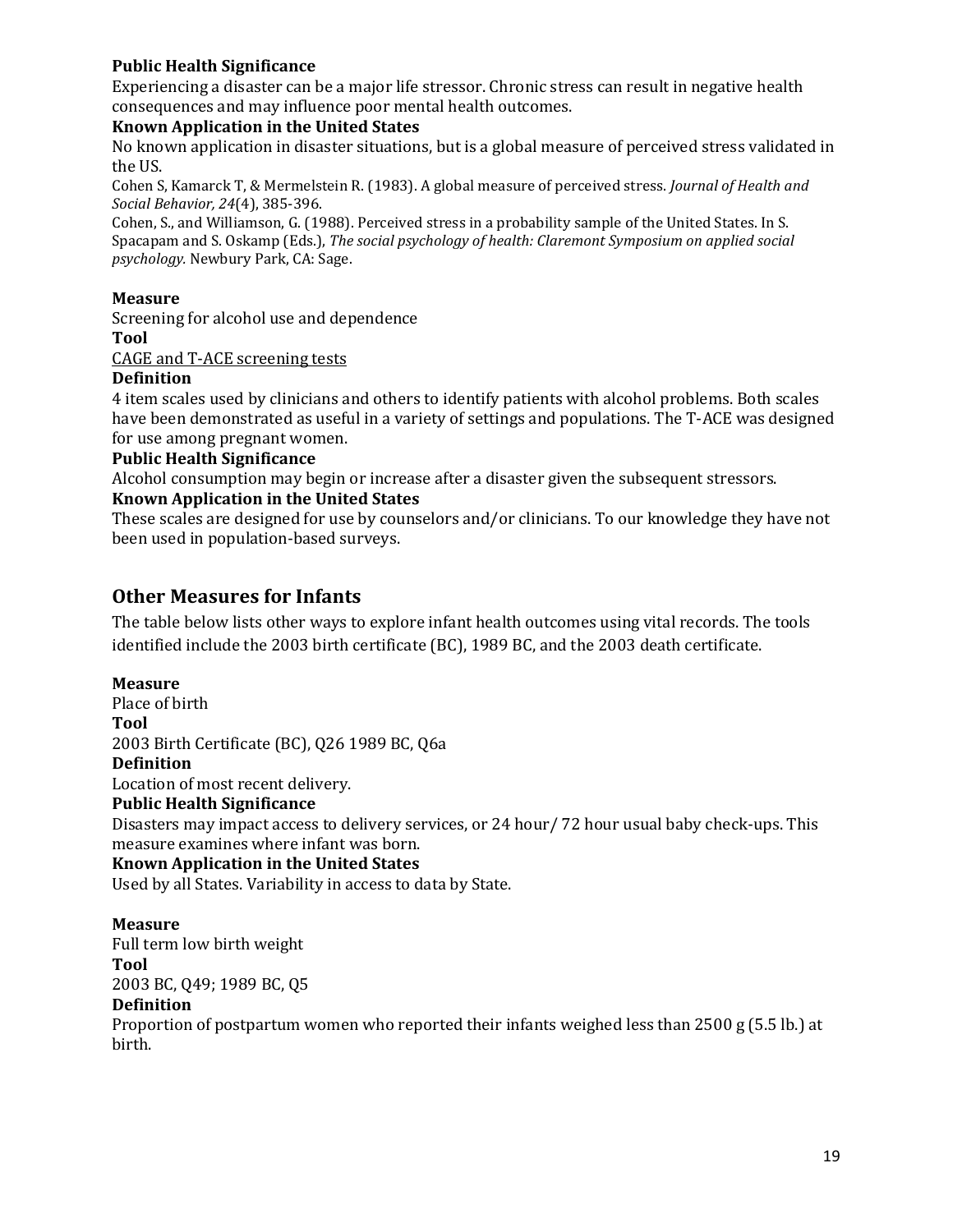#### **Public Health Significance**

Low birth weight is an important indicator of the health and welfare among disaster affected populations, as it may reflect disparities in access to early and continuous maternity care and adequate prenatal nutrition.

#### **Known Application in the United States**

Used by all States. Variability in access to data by State.

#### **Measure**

Preterm birth **Tool** 2003 BC, Q50; 1989 BC,Q20

## **Definition**

Proportion of postpartum women who reported they delivered a live singleton baby 3 weeks before their due date.

#### **Public Health Significance**

Preterm birth is a leading cause of infant mortality and morbidity. Preterm births data are readily available in all state health departments and can be used to examine the contributions of environmental exposures and other modifiable risks.

#### **Known Application in the United States**

Used by all States. Variability in access to data by State.

#### **Measure**

Infant mortality **Tool**

2003 BC, Q57; 1989 BC, Q26

#### **Definition**

Number of postpartum women who reported infant death.

#### **Public Health Significance**

Infant mortality is an important indicator of the health of a nation or community because it is associated with a variety of factors such as maternal health, quality and access to medical care, socioeconomic conditions, and public health practices.

#### **Known Application in the United States**

Used by all States. Variability in access to data by State.

#### **Measure**

Cause of death **Tool** 2003 Death Certificate, Q32 **Definition** 'Cause of death' as stated on death certificate. **Public Health Significance** Infant deaths within disaster-affected local community. **Known Application in the United States** Used by all States. Variability in access to data by State.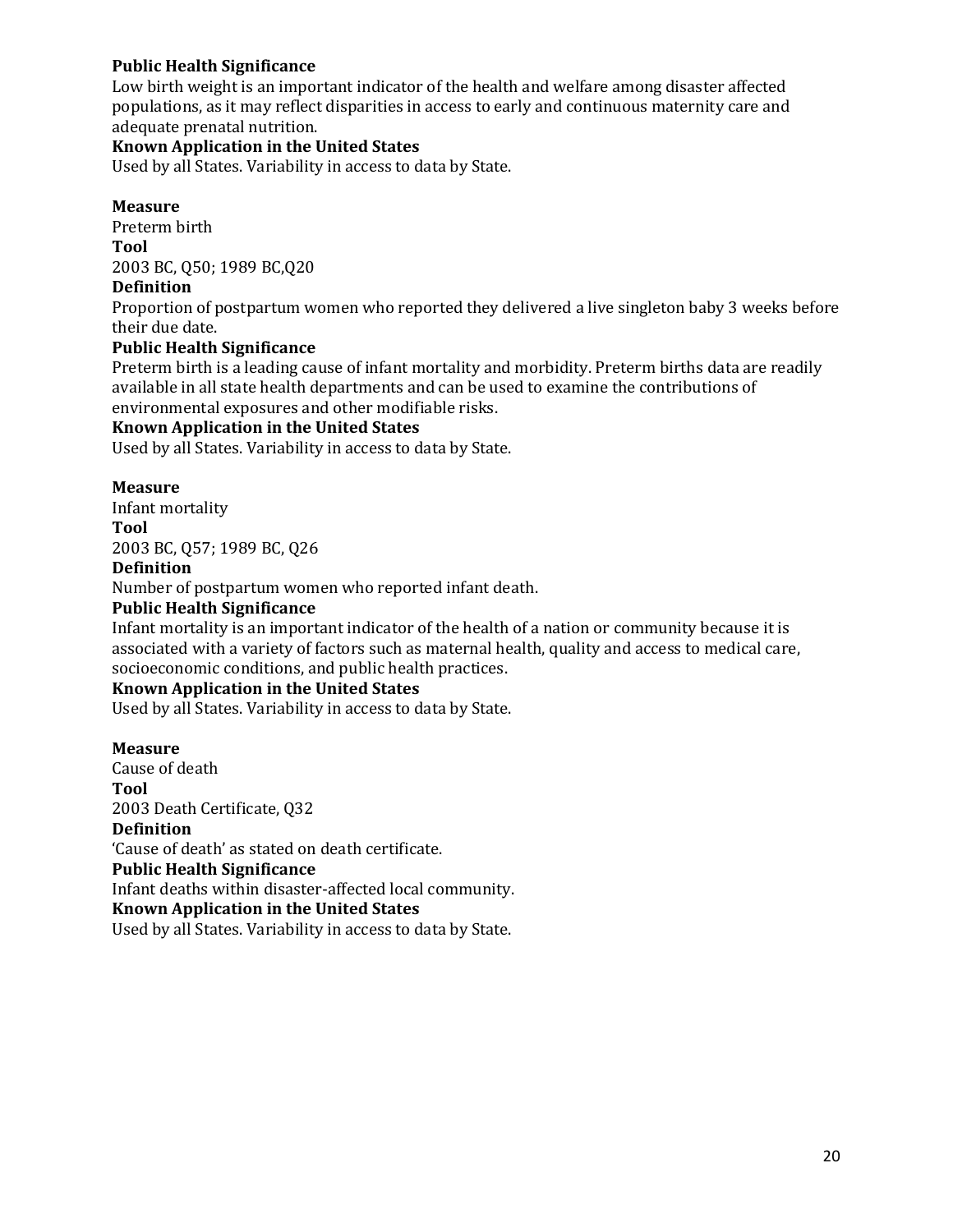# <span id="page-29-0"></span>**Post-Disaster Indicators for Pregnant/Postpartum Women and Infants: Question Index**

\_\_\_\_\_\_\_\_\_\_\_\_\_\_\_\_\_\_\_\_\_\_\_\_\_\_\_\_\_\_\_\_\_\_\_\_\_\_\_\_\_\_\_\_\_\_\_\_\_\_\_\_\_\_\_\_\_\_\_\_\_\_\_\_\_\_\_\_\_\_\_\_\_\_\_\_\_\_\_\_\_\_\_\_\_\_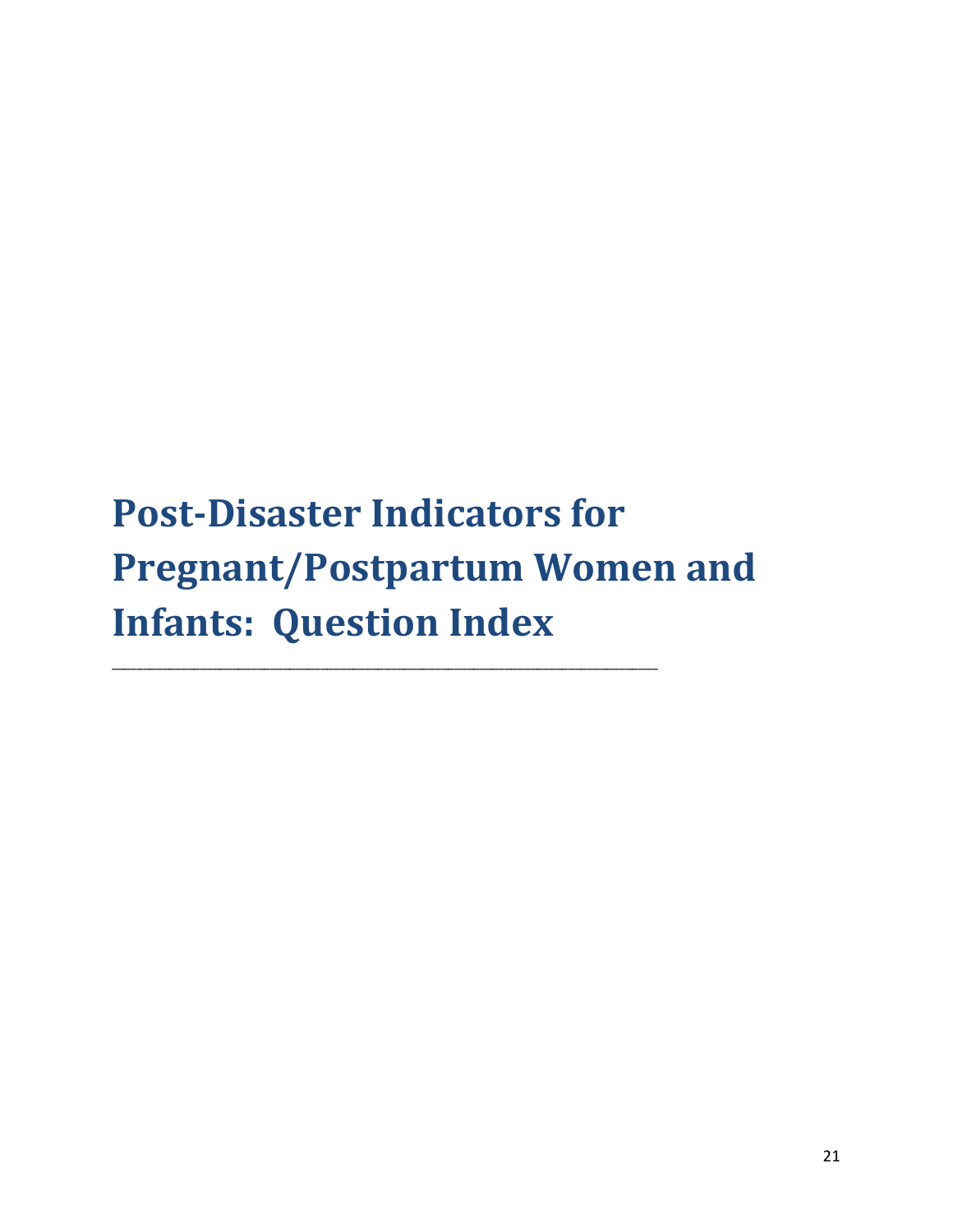## <span id="page-30-0"></span>**A. Access to Contraception**

**A1) Have you had your tubes tied or has your husband or partner had a vasectomy?** {RHAD, 401} (If answer is yes, woman should not be asked any more questions about access to contraception)

Yes No Don't know No Response

**A2)** *Just before the disaster***, were you or your husband or partner using** *any* **birth control method to keep from getting pregnant? Some things people do to keep from getting pregnant include not having sex at certain times [rhythm] or withdrawal, and using birth control methods such as the pill, condoms, vaginal ring, or IUD.** {RHAD, 402}

Yes No Don't know No Response

**A3) Are you or your husband or partner doing anything** *now* **to keep from getting pregnant?** {RHAD, 404}

Yes No Don't know No Response

**A4) What kind of birth control method are you or your husband or partner using** *now* **to keep from getting pregnant?** {RHAD, 406} (Circle all mentioned – if answered 'yes' to A3)

Pill

Condoms Injection once every 3 months (Depo-Provera®) Contraceptive implant (Implanon®) Contraceptive patch (OrthoEvra®) Diaphragm, cervical cap, or sponge Vaginal ring (NuvaRing® or others) IUD (including Mirena®) Rhythm method or natural family planning Withdrawal (pulling out) Not having sex (abstinence) Emergency contraception ("morning after" pill) Other (specify)\_ Don't know No Response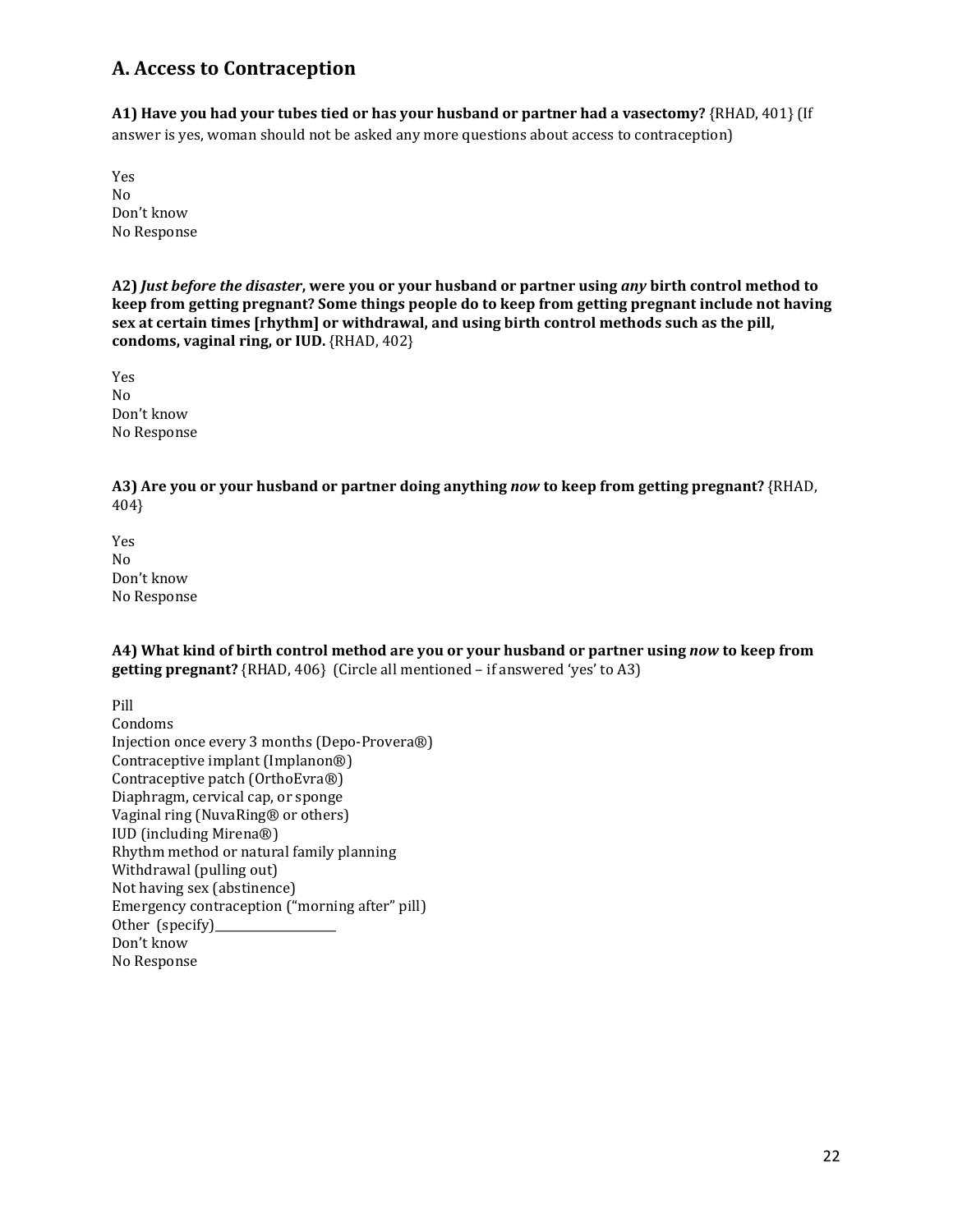**A5) Where did you last obtain your birth control method?** {RHAD, 407 *Adapted*} (if answered 'yes' to A3; except for women who answer "rhythm method", "withdrawal", or "abstinence" in A4 )

Private doctor's office or HMO facility Family planning/Planned Parenthood Community health center Health department clinic Hospital or urgent care center Pharmacy or store Hospital emergency room Medical relief station/tent Local shelter Other (specify) \_\_\_\_\_\_\_\_\_\_\_\_\_\_\_\_\_\_\_ Don't know No Response

#### **A6) Which birth control method would you prefer to use?** {NEW}

Pill Condoms Injection once every 3 months (Depo-Provera®) Contraceptive implant (Implanon®) Contraceptive patch (OrthoEvra®) Diaphragm, cervical cap, or sponge Vaginal ring (NuvaRing® or others) IUD (including Mirena®) Rhythm method or natural family planning Withdrawal (pulling out) Not having sex (abstinence) Emergency contraception ("morning after" pill) Other (specify) Don't know No Response

**A7) At any point in time since the disaster, has it been more difficult to get your birth control method?** {RHAD, 403}

Yes No Don't know No Response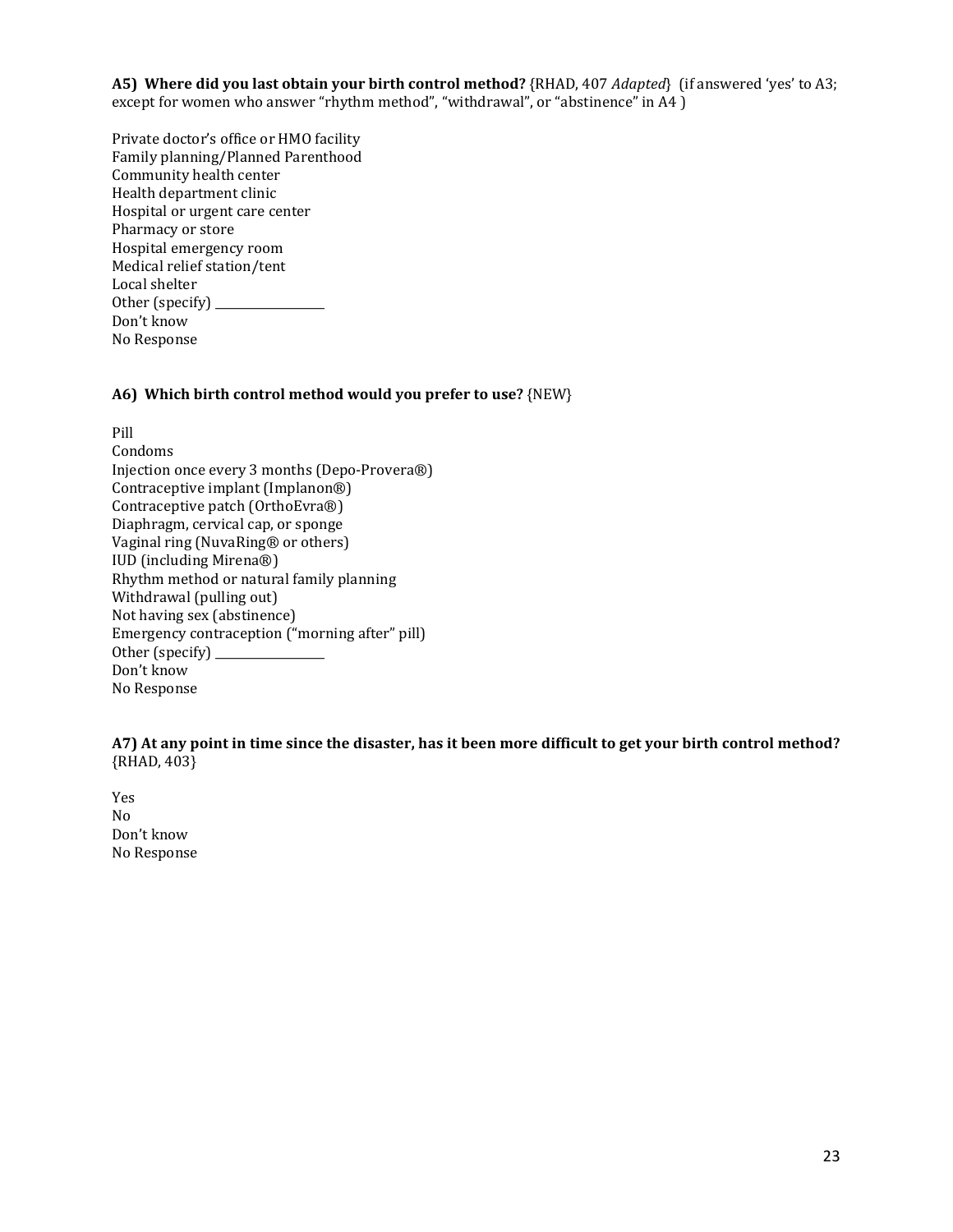## <span id="page-32-0"></span>**B) Access to Infant Subspecialty Care**

**B1) Since the disaster, did you or a doctor think that your infant needed to see a specialist? Specialists are doctors like surgeons, heart doctors, allergy doctors, skin doctors, and others who specialize in one area of health care.** {NCHS K4Q25 *Adapted*}

Yes No Don't know No response

#### **B2) Where did you go to get care from a specialist?** {NEW} (if answered 'yes' to B1)

Private doctor's office or HMO facility Community health center Health department clinic Hospital or urgent care clinic Hospital emergency room Medical relief station/tent Local shelter Home visit Other (specify) Don't know No Response

**B3) How much of a problem, if any, was it to get the care from the specialists that your infant needed? Would you say it was a big problem, a small problem, or not a problem?** {NSCH K4Q26, *Adapted*} (if answered 'yes' to B1)

Big problem Small problem Not a problem Don't know No Response

**B4) Did any of these things keep you from getting the specialty care that your baby needed?** {New} (Read all and circle all that apply – if answered 'big problem' or 'small problem' to B3)

Couldn't get an appointment when you wanted one Not enough money or insurance to pay for visit No transportation to get to the clinic or doctor's office Couldn't take time off from work or school Didn't have your Medicaid (or state Medicaid name) card No one to take care of children or other family members Had too many other things going on Didn't know where to go to receive care The wait time in the office was too long Afraid to leave where I was staying Road conditions made it unsafe to travel Don't know No Response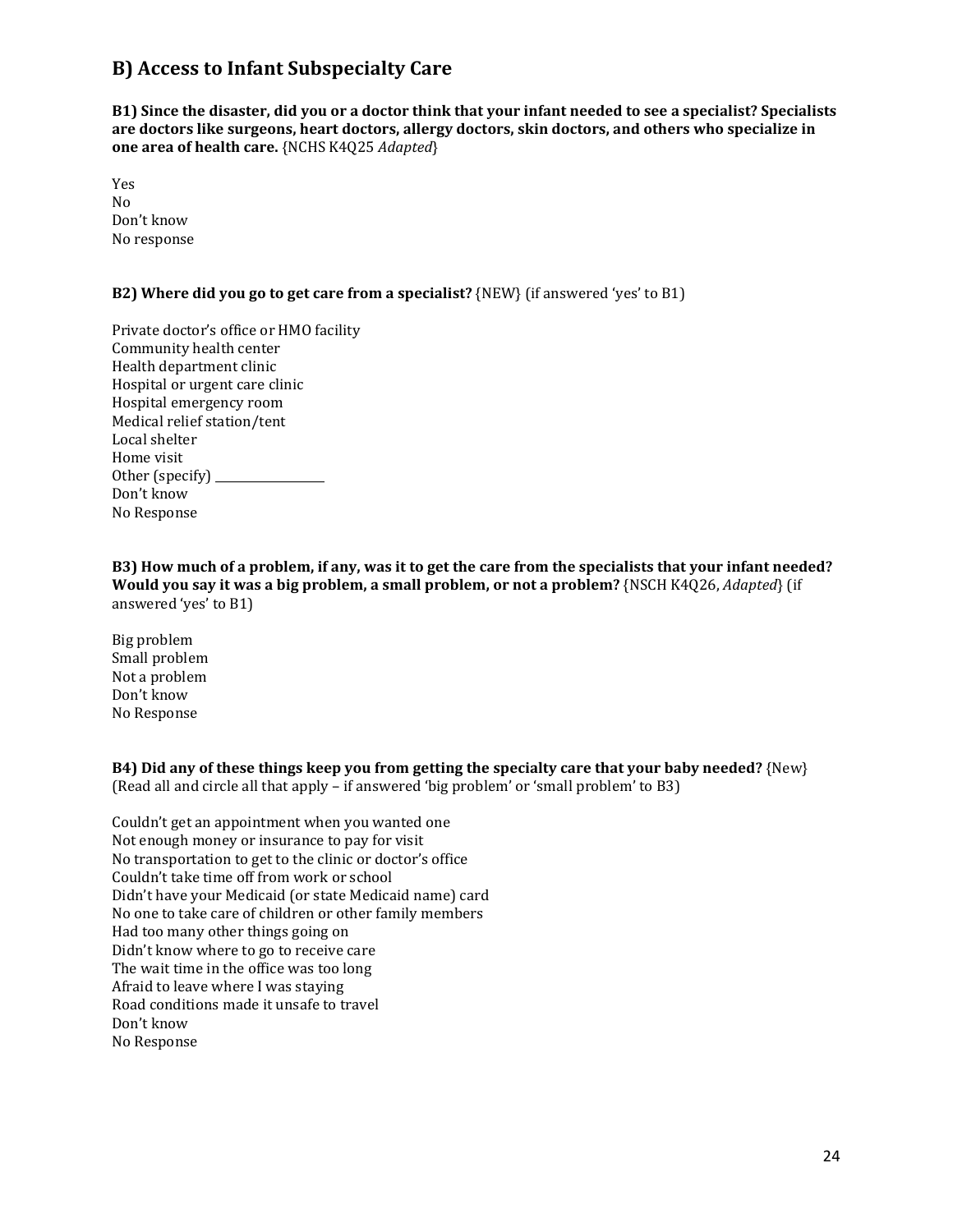#### **B5) After your baby was born, was he or she transferred to another hospital?** {PRAMS, K11, *Adapted*}

No Yes Don't Know No Response

#### **B6) After your baby was born, were you transferred to another hospital?** {PRAMS, K12, *Adapted*}

No Yes Don't Know No Response

**B7) Since the disaster, how often did you need assistance with arranging or coordinating your infant's care? Would you say never, sometimes, or usually?** {NSCH, K5Q21, *Adapted*}

Never Sometimes Usually Don't Know No Response

**B8) Since the disaster, how often did you get as much help as you wanted with arranging or coordinating your infant's care? Would you say never, sometimes, or usually?** {NSCH, K5Q22, *Adapted*}

Never Sometimes Usually Don't know No Response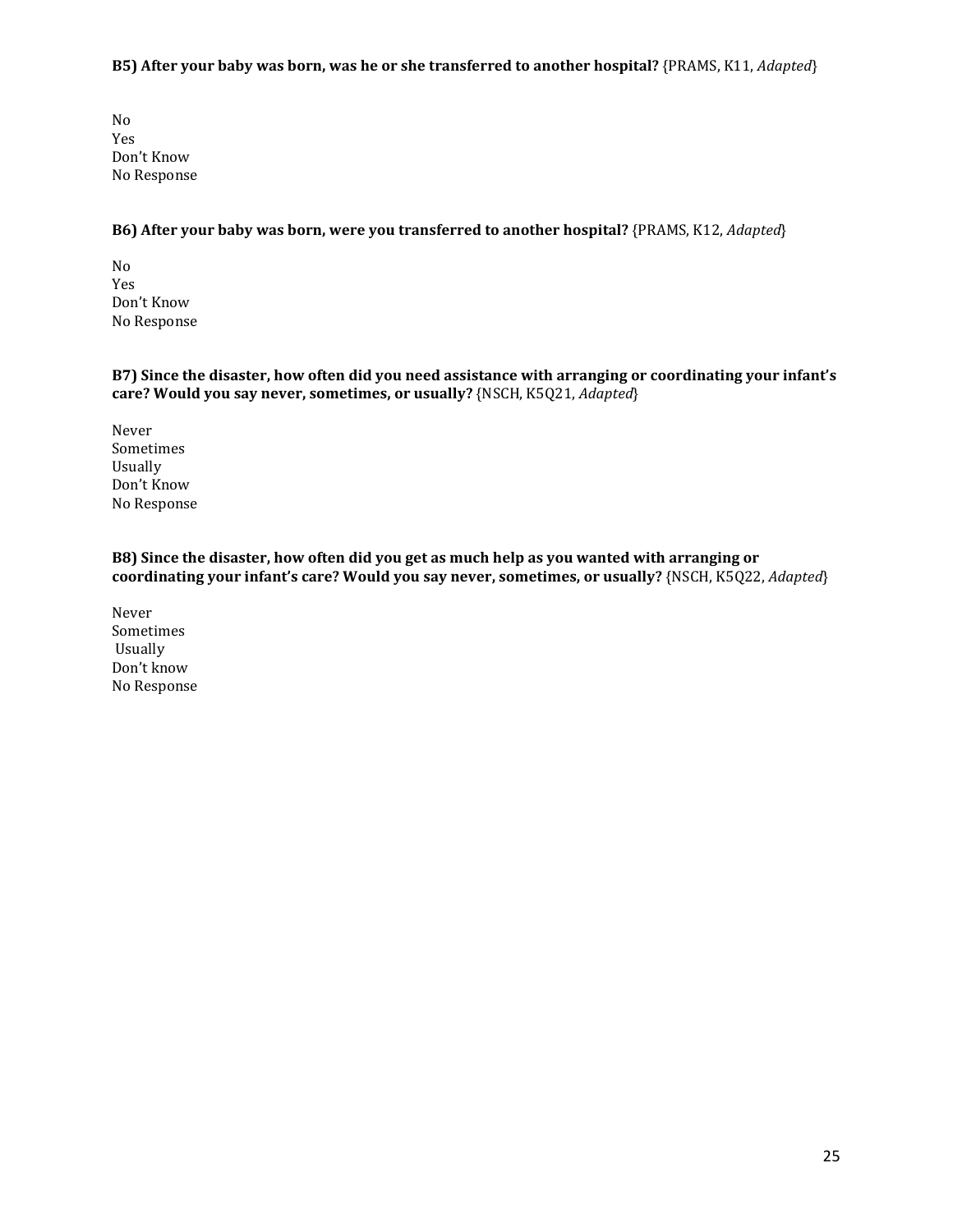## <span id="page-34-0"></span>**C) Access to Mental Health Services**

**C1) Since the disaster, do you feel that you have needed mental health services (counseling, medications, support groups, etc.)?** {NEW} Yes No Don't Know No Response

**C2) Were you able to get the mental health services that you needed?** {NEW} (if answered 'yes' to C1)

Yes No Don't Know No Response

**C3) Where did you receive the mental health services that you needed?** {NEW} (Circle all mentioned – if answered 'yes' to C2)

Private doctor's office or HMO facility Mental health clinic Community health center Health department clinic Hospital or urgent care clinic Hospital emergency room Medical relief station/tent Local shelter Home visit Other (specify)  $\qquad \qquad$ Don't Know No Response

**C4) Did any of these things keep you from getting the mental health services that you needed?** {New} (Read all and circle all that apply – if answered 'no' to C2)

Couldn't get an appointment when you wanted one Not enough money or insurance to pay for visit No transportation to get to the clinic or doctor's office Couldn't take time off from work or school Didn't have your Medicaid (or state Medicaid name) card No one to take care of children or other family members Had too many other things going on Didn't know where to go to receive care The wait time in the office was too long You were worried about what others would think if you sought help You were worried that someone would try to take away your children if you sought help You were afraid to leave where you were staying Road conditions made it unsafe to travel You were sick or injured and could not travel Other (specify) \_ Don't know No Response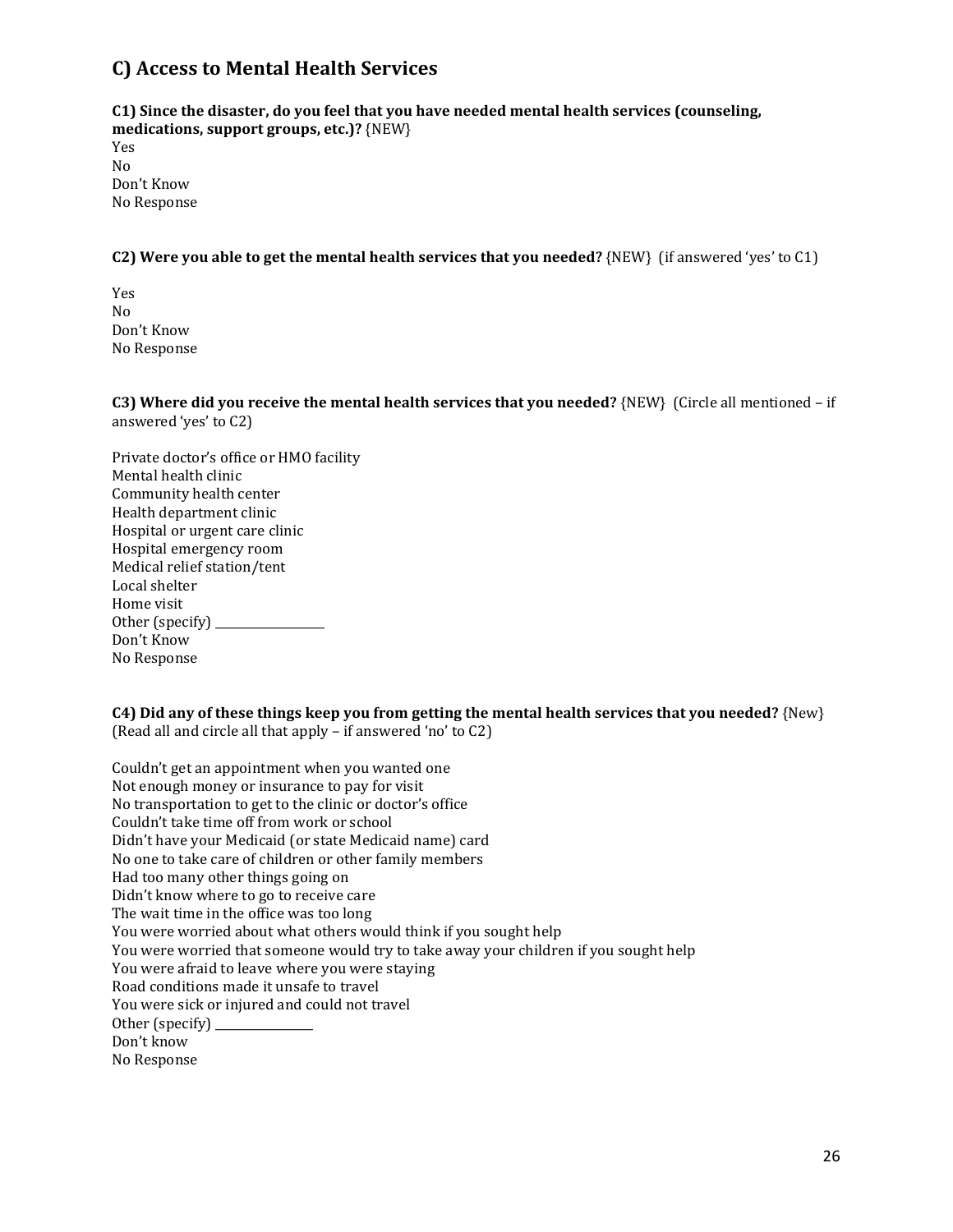## <span id="page-35-0"></span>**D) Access to Postpartum Care**

**D1) Since your baby was born, have you had a postpartum checkup for yourself? (A postpartum checkup is the regular checkup a woman has after she gives birth)** {RHAD, 305}

Yes No Don't know No Response

**D2) Where did you go for your postpartum checkup?** {NEW} (Circle all mentioned – if answered 'yes' to D<sub>1</sub>)

| Private doctor's office or HMO facility |
|-----------------------------------------|
| Community health center                 |
| Health department clinic                |
| Hospital or urgent care clinic          |
| Hospital emergency room                 |
| Medical relief station/tent             |
| Local shelter                           |
| Home visit                              |
| Other (specify) _                       |
| Don't know                              |
| No Response                             |
|                                         |

**D3) Did any of these things keep you from getting your postpartum checkup?** {RHAD, 306 *Adapted*} (Read all and circle all that apply – if answered 'no' to D1)

| Didn't know a postpartum checkup was recommended          |
|-----------------------------------------------------------|
| Couldn't get an appointment when you wanted one           |
| Not enough money or insurance to pay for visit            |
| No transportation to get to the clinic or doctor's office |
| Couldn't take time off from work or school                |
| Didn't have your Medicaid (or state Medicaid name) card   |
| No one to take care of children or other family members   |
| Had too many other things going on                        |
| Didn't know where to go to receive care                   |
| The wait time in the office was too long                  |
| Afraid to leave where you were staying                    |
| Road conditions made it unsafe to travel                  |
| Sick or injured and could not travel                      |
| Other (specify)                                           |
| Don't know                                                |
| No Response                                               |
|                                                           |

#### **D4) Was getting a postpartum checkup more difficult for you because of the disaster?** {RHAD, 307}

| Yes            |  |
|----------------|--|
| If yes, why__  |  |
| N <sub>0</sub> |  |
| Don't know     |  |
| No Response    |  |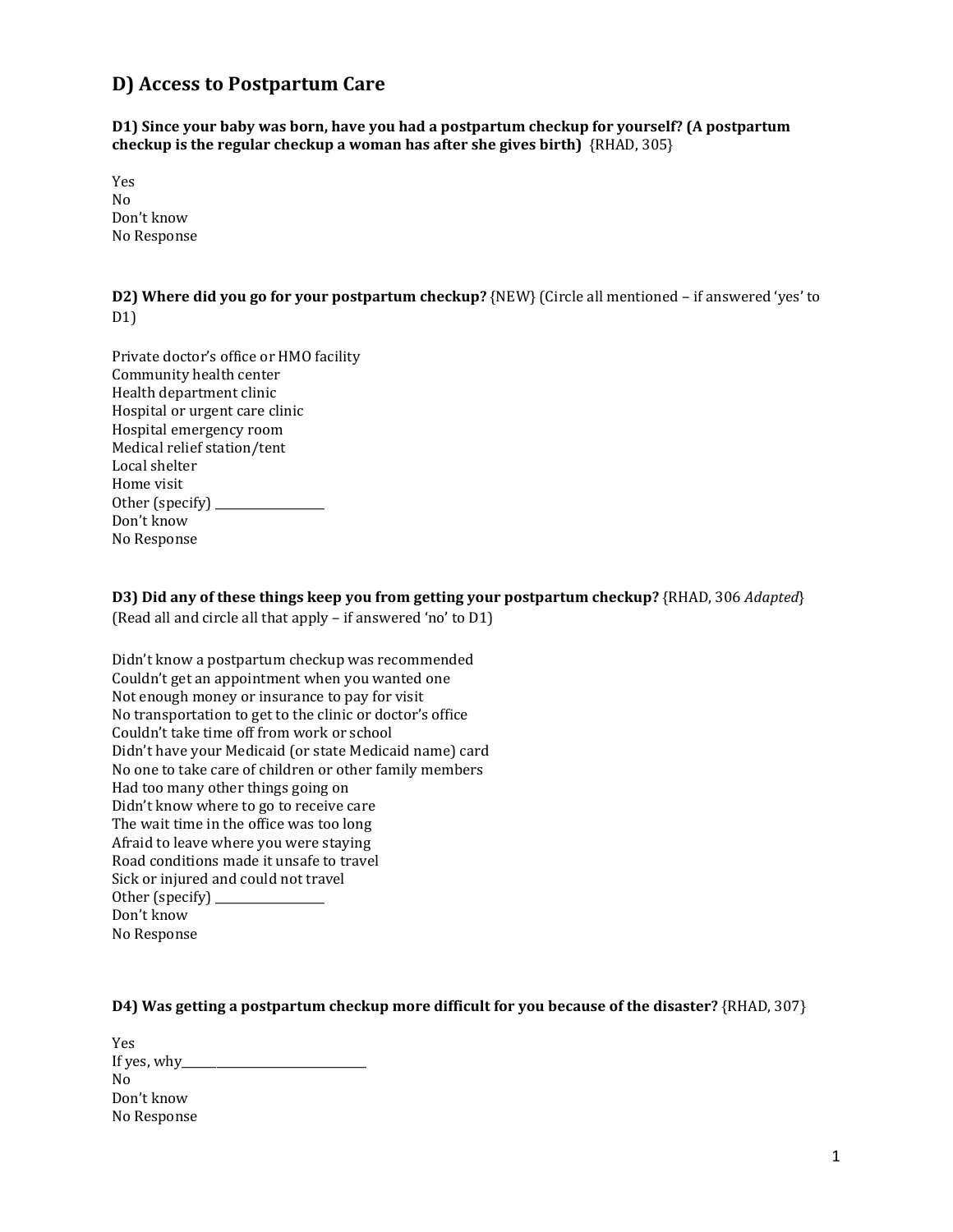## <span id="page-36-0"></span>**E) Access to Prenatal Care**

**E1) How many weeks or months pregnant were you when you had your first visit for prenatal care? Do not count a visit that was only for a pregnancy test or only for WIC. Prenatal care includes visits to a doctor, nurse, or other health care worker before your baby was born to get checkups and advice about pregnancy.** {RHAD, 203} (Enter months and weeks OR weeks)

Months  $\begin{array}{|c|c|c|c|c|}\n\hline\n\end{array}$  and Weeks  $\begin{array}{|c|c|c|c|}\n\hline\n\end{array}$ **OR** Weeks [\_\_|\_\_] I have not seen anyone for prenatal care Don't know No Response

**E2) Since the disaster, have you had any prenatal care visits?** {NEW} (if women reports prenatal care in E1)

Yes No Don't Know No Response

**E3) Where did you go for your prenatal care visits?** {NEW} (Circle all mentioned - if answered 'yes' to E2)

Private doctor's office or HMO facility Community health center Health department clinic Hospital or urgent care clinic Hospital emergency room Medical relief station/tent Local shelter Home visit Other (specify) \_\_\_\_\_\_\_\_\_\_\_\_\_\_\_\_\_\_\_ Don't Know No Response

**E4) What kept you from getting your prenatal care visits?** {RHAD, 205; *Adapted*} (Read all and circle all that apply – if answered 'no' to E2)

It was not time for my next visit Couldn't get an appointment when you wanted one Not enough money or insurance to pay for visit No transportation to get to the clinic or doctor's office Couldn't take time off from work or school Didn't have your Medicaid (or state Medicaid name) card No one to take care of children or other family members Had too many other things going on Didn't know where to go to receive care The wait time in the office was too long You were afraid to leave where you were staying Road conditions made it unsafe to travel You were sick or injured and could not travel Other (specify) \_ Don't know No Response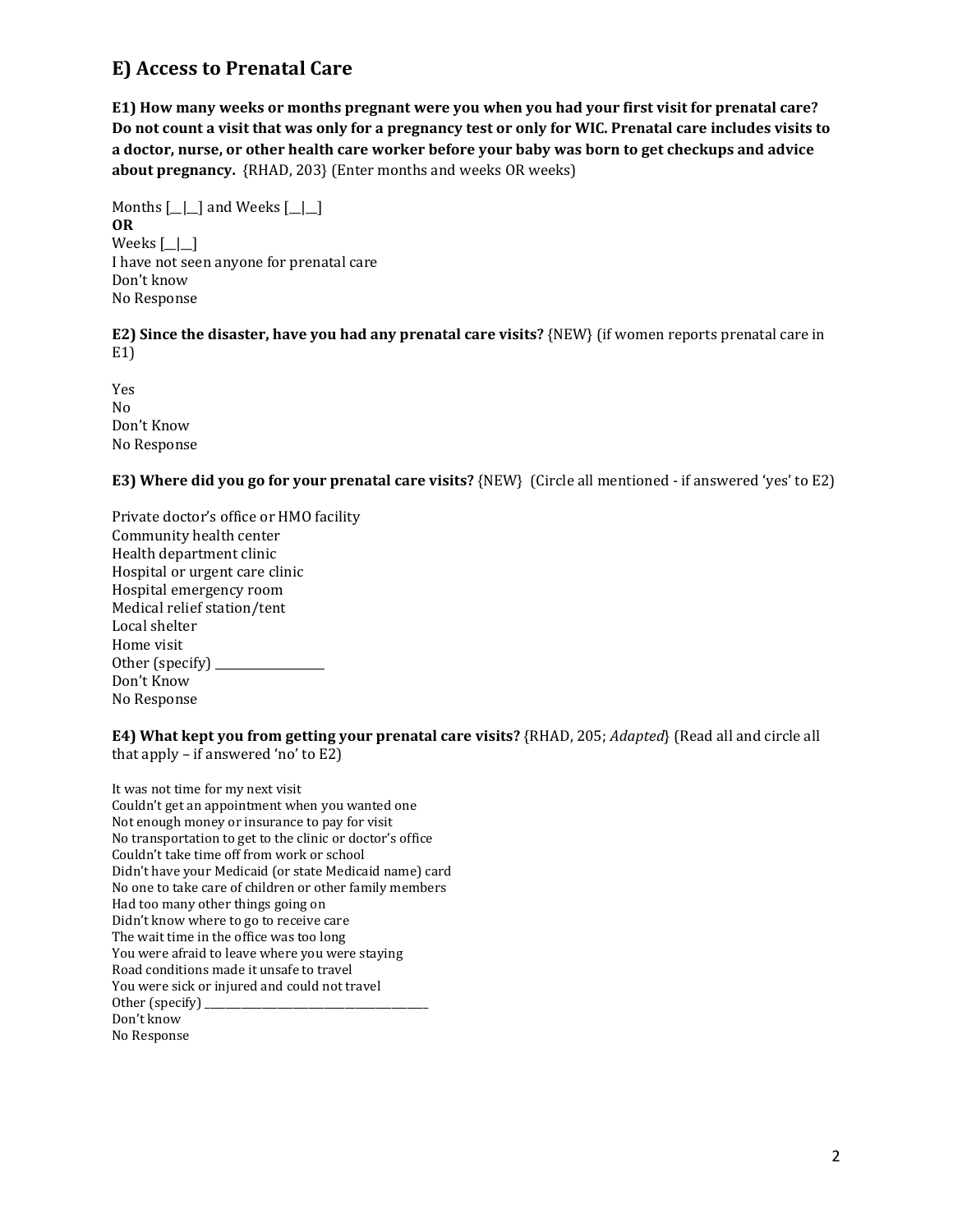## <span id="page-37-0"></span>**F) Access to Sexually Transmitted Infections (STI) Services**

**F1) Since the disaster, do you feel that you have needed treatment for any sexually transmitted infection (Chlamydia, Gonorrhea, genital warts, HPV, HIV, etc.)?** {New}

Yes No Don't Know No Response

**F2) Were you able to get the treatment that you needed for the sexually transmitted infection?** {New} (if answered 'yes' to F1)

Yes No Don't Know No Response

**F3) Where did you get the treatment that you needed for the sexually transmitted infection**? {New} (Circle all mentioned – if answered 'yes' to F2)

| Private doctor's office or HMO facility |
|-----------------------------------------|
| Community health center                 |
| Health department clinic                |
| Hospital or urgent care clinic          |
| Hospital emergency room                 |
| Medical relief station/tent             |
| Local shelter                           |
| Home visit                              |
| Other (specify) ____                    |
| Don't Know                              |
| No Response                             |
|                                         |

**F4) What kept you from getting the treatment that you needed for the sexually transmitted infection?** {New} (Read all and circle all that apply – if answered 'no' to F2)

Couldn't get an appointment when you wanted one Not enough money or insurance to pay for visit No transportation to get to the clinic or doctor's office Couldn't take time off from work or school Didn't have your Medicaid (or state Medicaid name) card No one to take care of children or other family members Had too many other things going on Didn't know where to go to receive care The wait time in the office was too long You were worried about what others would think if you sought help You were worried that someone would try to take away your children if you sought help You were afraid to leave where you were staying Road conditions made it unsafe to travel You were sick or injured and could not travel Other (specify)  $\Box$ Don't know No Response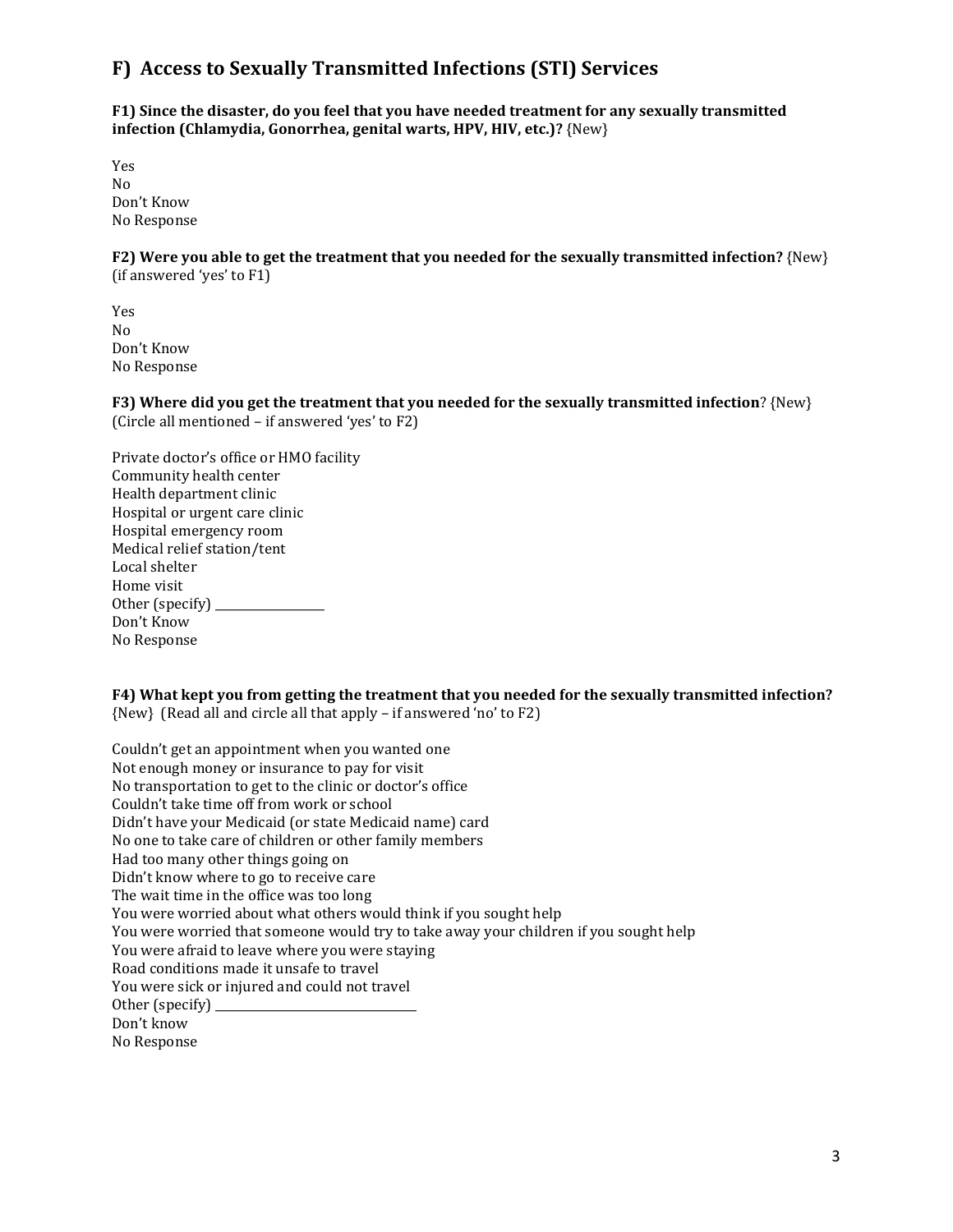## <span id="page-38-0"></span>**G) Access to Supplies to Care for Infant**

**G1) Did you have difficulty getting any of the following items to take care of your baby because of the** 

**disaster?** {NEW} (Read all - circle all that apply)

| Infant formula        |
|-----------------------|
| <b>Bottles</b>        |
| Breast pump           |
| <b>Diapers</b>        |
| Crib or portable crib |
| Other (specify) _     |
| Don't know            |
| No Response           |
|                       |

**G2) What made it difficult for you to get the items you needed to take care of your baby after the disaster?** {NEW} (Circle all mentioned – if any supplies are mentioned in G1)

| I was afraid to leave where I was staying in search of supplies          |
|--------------------------------------------------------------------------|
| I did not have any transportation                                        |
| Road conditions made it unsafe to travel                                 |
| I was sick or injured and could not travel to get supplies               |
| No one to take care of children or other family members while I went out |
| The wait time for supplies was too long                                  |
| I did not know where to go                                               |
| I did not have any way to pay                                            |
|                                                                          |
| Don't know                                                               |
| No Response                                                              |

**G3) Where did you go to get the items you needed to take care of your baby?** {NEW} (Circle all mentioned)

| Store                                          |
|------------------------------------------------|
| A local shelter                                |
| Place of worship (church, temple, mosque, etc) |
| Local health department                        |
| Disaster relief station/tent                   |
| <b>Extended family members</b>                 |
| Friends                                        |
| Other (specify) _____                          |
| Don't know                                     |
| No Response                                    |

#### **G4) Did you have difficulty getting clean water to mix formula or clean bottles for feeding because of the disaster?** {RHAD, 313}

I did not use formula or bottles No, I did not have difficulty Yes, I needed water for formula Yes, I needed water to clean bottles Don't know No Response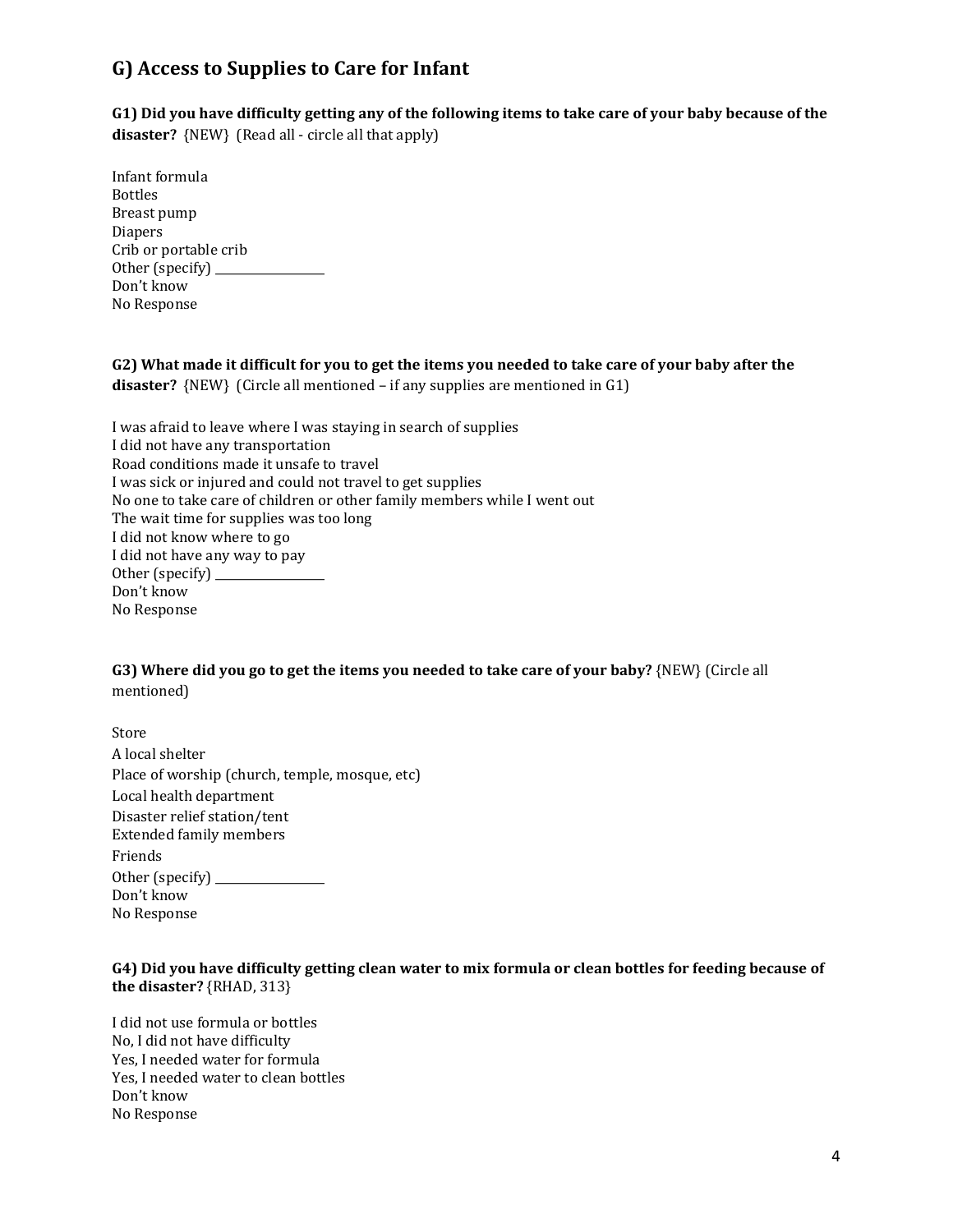#### **G5) Did you have difficulty finding refrigerated storage or ways to heat pumped milk or formula for your baby because of the disaster?** {NEW} (Read all - circle all that apply)

No, I did not experience these difficulties Yes, I had difficulty finding refrigerated storage for pumped milk or mixed formula Yes, I had difficulty finding ways to heat up pumped milk or formula Don't know No Response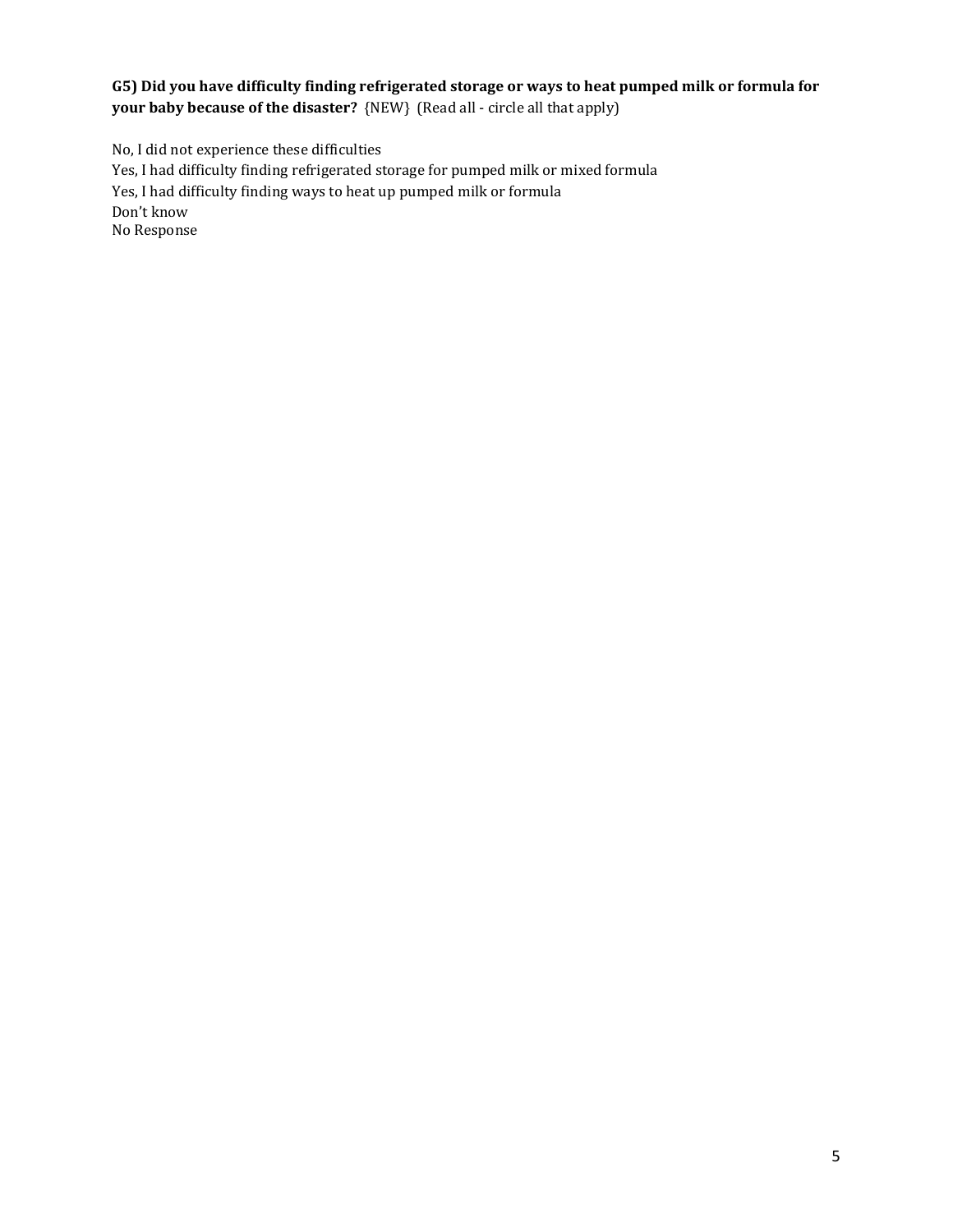## <span id="page-40-0"></span>**H) Access to WIC**

#### **H1) Before the disaster, were you on WIC (the Special Supplemental Nutrition Program for Women, Infants, and Children)?** {PRAMS Core 22; *Adapted*)

Yes No Don't Know No Response

#### **H2) Since the disaster, have you used WIC services?** {NEW}

Yes No Don't Know No Response

#### **H3) Where did you get WIC services?** {NEW} (Circle all mentioned – if answered 'yes' to H2)

WIC clinic Local health department Place of worship (church, temple, mosque, etc.) Private doctor's office or HMO facility Community health center Hospital or urgent care clinic Medical relief station/tent Local shelter Local store Home visit Other (specify) \_\_ Don't Know No Response

**H4) What are the reasons that you have not used WIC services since the disaster?** {NEW} (Circle all mentioned – if answered 'no' to H2) I have not needed WIC or nutritional services I do not think I am eligible for WIC or nutritional services I crossed state lines and am no longer eligible for WIC or nutritional services WIC clinics were closed because of the disaster Road conditions made it unsafe to travel I did not have any transportation I was afraid to leave where I was staying I was sick or injured and could not travel No one to take care of children or other family members while I went out The wait time was too long I did not know where to go Other (specify) Don't Know No Response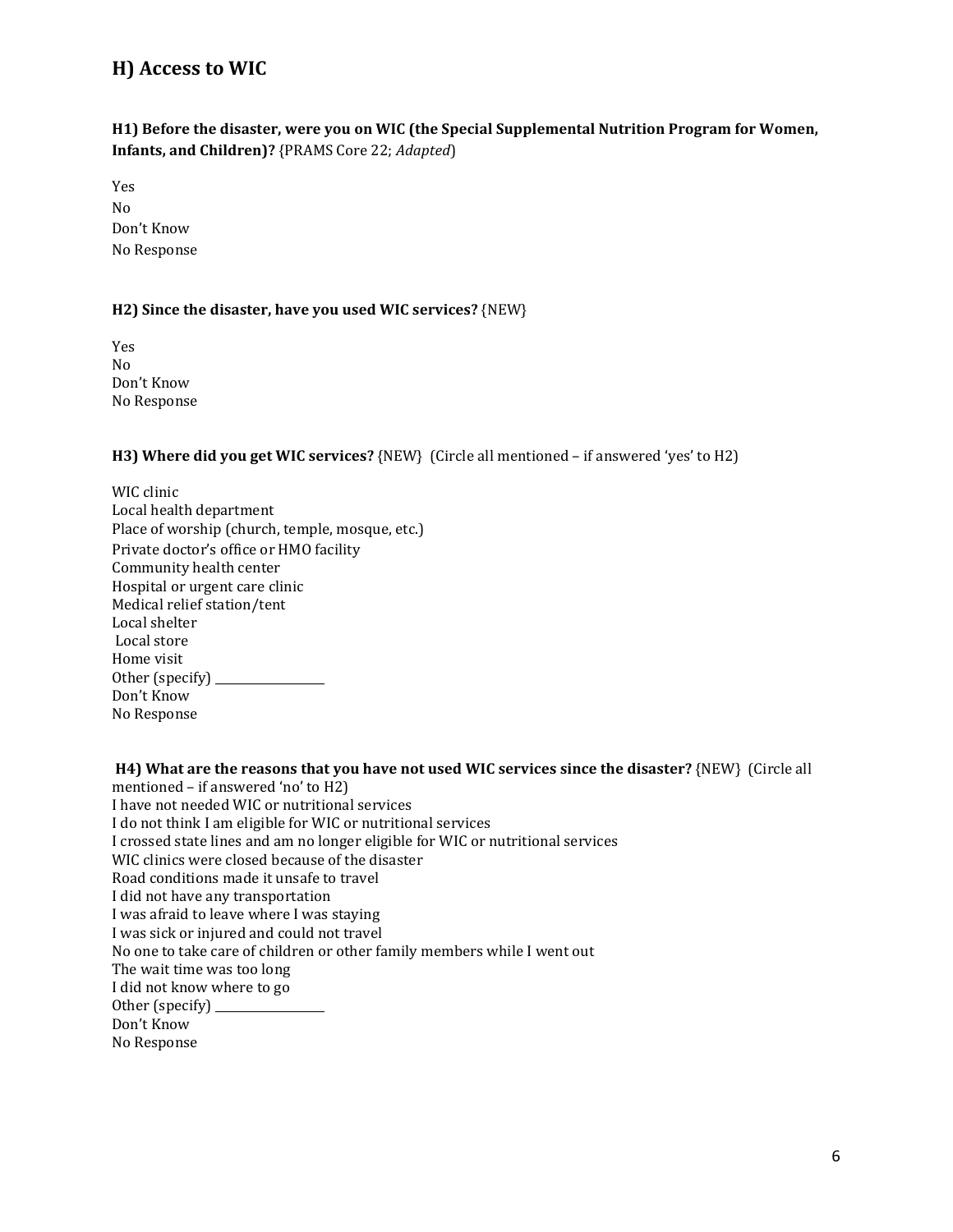## <span id="page-41-0"></span>**I) Birth Outcomes**

**I1) Have you given birth to a baby who is currently six months old or younger? {**RHAD, 301**}** (Women who answer 'no' to I1 should not be asked any other questions in this section)

Yes No Don't know No Response

#### **I2) Where did you deliver your baby?** {PRAMS, WY56, *Adapted*}

Hospital Freestanding birth center Clinic/doctor's office Residence (at home) Other\_ Unknown Did not answer

#### **I3) How much did the baby weigh at birth?** {RHAD, 303}

| Pounds $[\_]\_$ |
|-----------------|
| Ounces $[\_]\_$ |
| Don't know      |
| No Response     |

#### **I4) Was the baby born more than 3 weeks before his or her due date?** {RHAD, 304}

Yes No Don't know No Response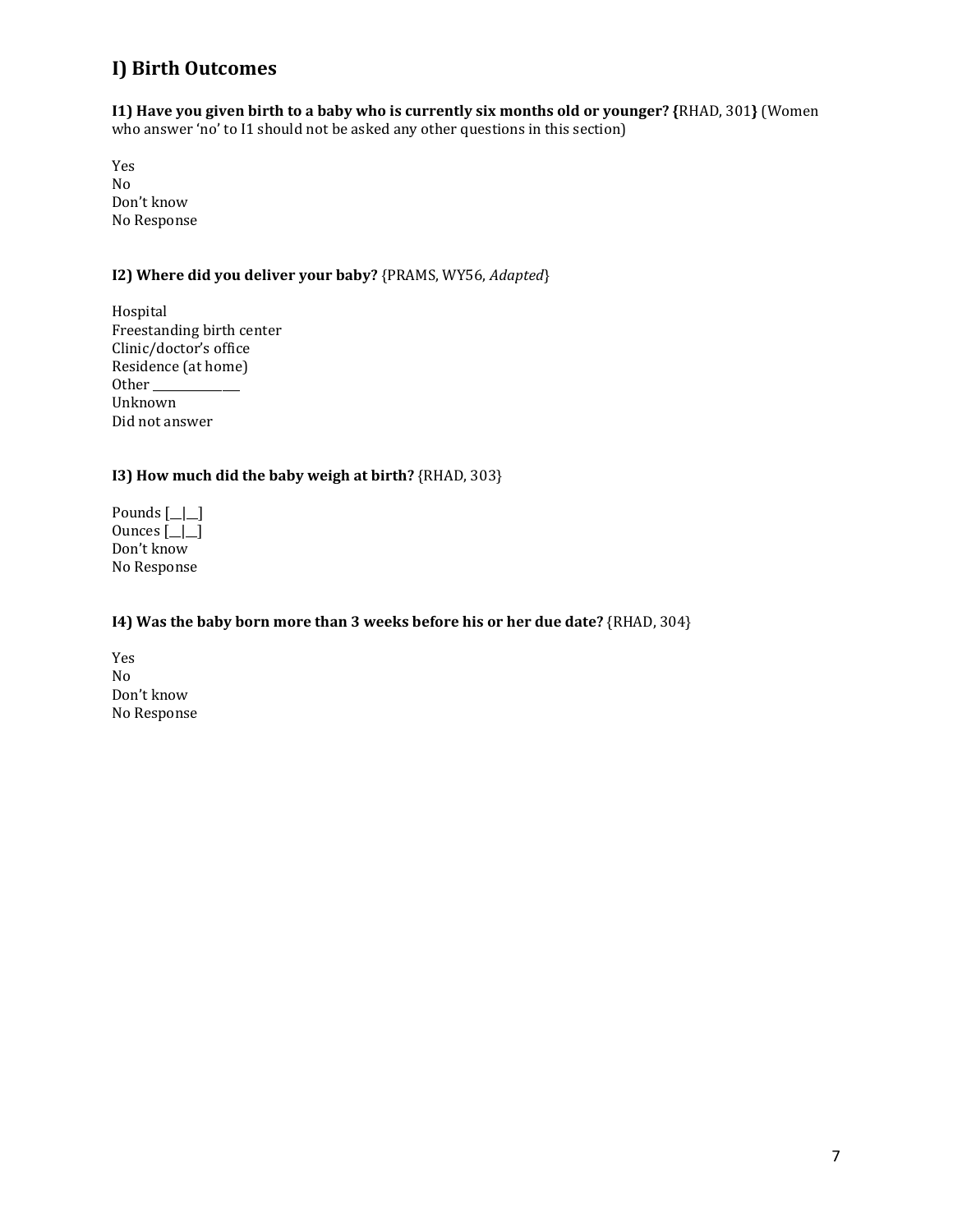## <span id="page-42-0"></span>**J) Breastfeeding**

**J1) Did you ever breastfeed or pump breast milk to feed your new baby after delivery, even for a short period of time?** {PRAMS, 45, core}

No Yes Don't know No Response

**J2) Are you currently breastfeeding or feeding pumped milk to your baby?** {RHAD, 311} (if answered 'yes' to J1)

No Yes Don't know No Response

**J3) Did the disaster impact your choice or ability to breasted your baby in any of the following ways?**  {NEW} (Read all)

I chose not to start breastfeeding my baby when he/she was born I stopped breastfeeding my baby I started breastfeeding my baby I continued to breastfeed, but I added formula Don't know No Response

**J4) Why did you stop breastfeeding, reduce breastfeeding, or choose not to breastfeed your baby?**  {NIS; 39 C, D - *Adapted*} (Circle all mentioned - if answered 'chose not to start,' 'stopped 'or 'added formula' to J3)

#### **HEALTH ITEMS**

Baby had difficulty nursing Not producing enough breast milk Baby not gaining enough weight Nipples sore, cracked or bleeding Mother or baby became sick **TIME/DUTY ITEMS** Other children to take care of Went back to work or school Wanted my body back to myself Wanted/needed someone else to feed the baby Too many household duties **PREFERENCE ITEMS** Did not like breastfeeding Did not want to be tied down Embarrassment Husband/partner did not want me to breastfeed Felt it was the right time to stop Other (specify) Don't know No Response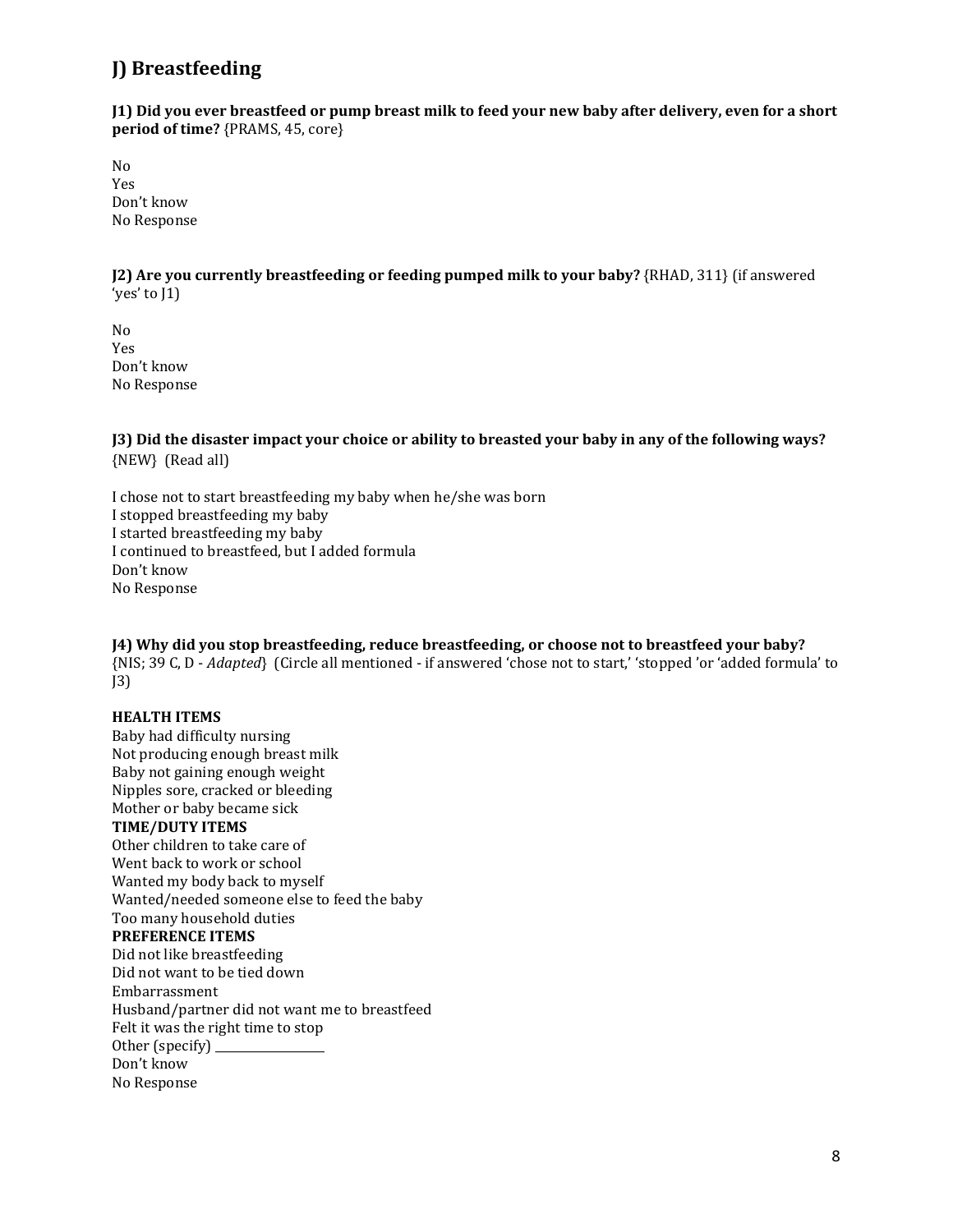## <span id="page-43-0"></span>**K) Disaster Exposure**

#### **K1 How damaged was your home by the disaster?** (RHAD Toolkit Q106)

My home was not damaged

Minor (Living areas of dwelling still livable Major (Living areas of dwelling are not livable) Destroyed Don't know No Response

#### **K2. Did you experience any of the following because of the disaster?** (Read all. Circle all that apply) (RHAD Toolkit Q502)

You felt like your life was in danger when the disaster struck You had an illness or an injury A member of your household had an illness or an injury You walked through floodwater or debris You were without electricity for one week or longer Someone close to you died in the disaster You saw someone die in the disaster You were living in temporary housing or in conditions that you were not accustomed to before You lost personal belongings You were separated from loved ones who you feel close to You had difficulty getting services or aid from the government and/or insurance Your husband or partner lost his/her job You lost your job even though you wanted to go on working You argued with your husband or partner more than usual You had a lot of bills you couldn't pay You were in a physical fight Your husband or partner or you went to jail Someone very close to you had a problem with drinking or drugs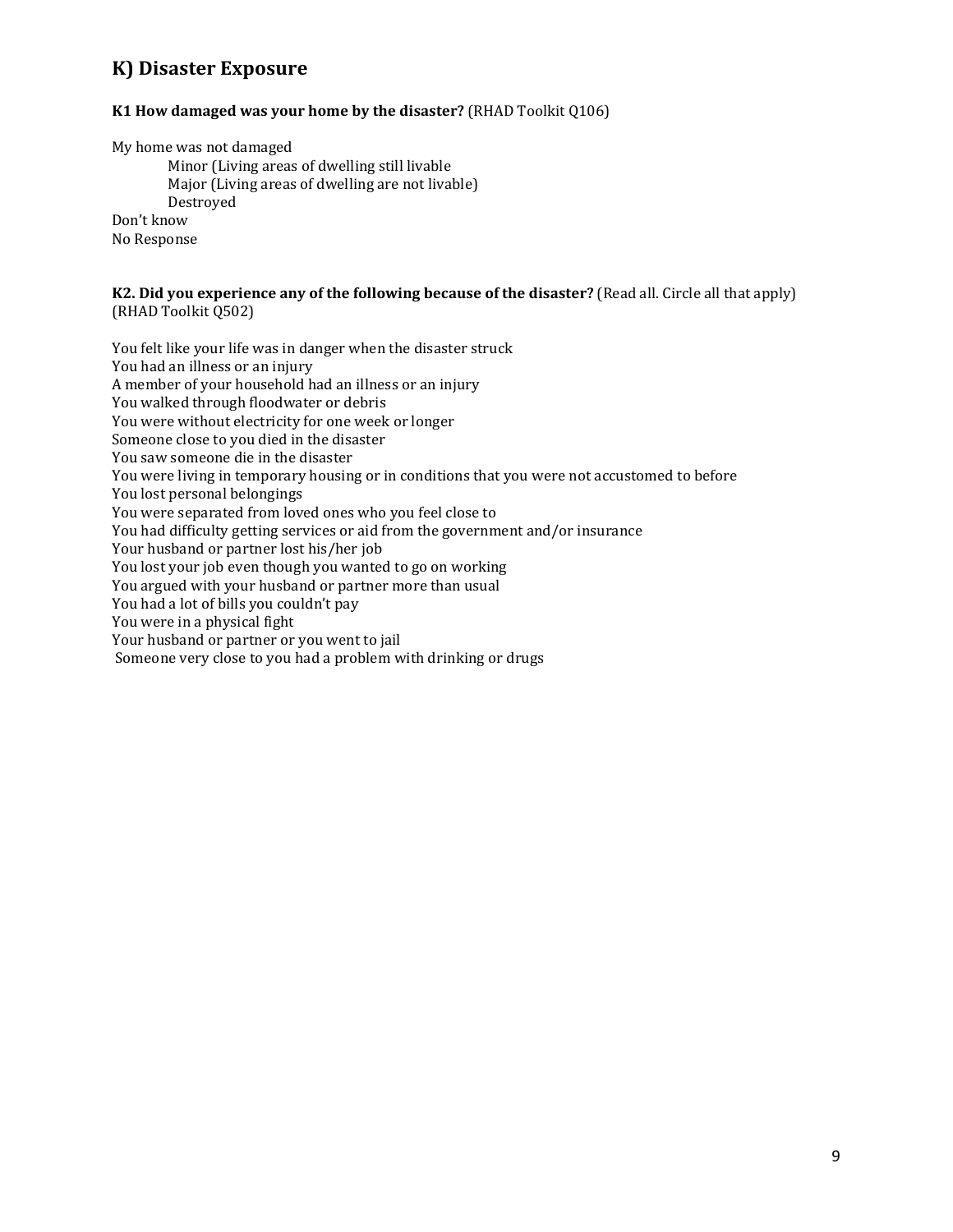## <span id="page-44-0"></span>**L) Family and Social Support**

**L1) Were you separated from loved ones who you feel close to because of the disaster?** {RHAD 502 (J); *Adapted*}

Yes No Don't Know No Response

**L2) Since the disaster, how often do you get the social and emotional support you need? Please include support from any source.** {BRFSS, 2011, Module 30, Item 1, *Adapted*} (Read all – choose only one response)

Always Usually Sometimes Rarely Never Don't Know No Response

**L3) Since the disaster, who would help you if a problem come up? (For example, who would have helped you if you needed to borrow \$50 or if you got sick and had to be in bed for several weeks**?**)** {PRAMS standard W1, *Adapted*} (Circle all mentioned)

My husband or partner My mother, father, or in-laws Other family member or relative A friend Religious community Someone else (specify) No one would have helped me Don't Know No Response

#### **L4) Since the disaster, would you have the kinds of help listed below if you needed them?** {PRAMS

standard W2, *Adapted*} (For each one, circle **Y** (Yes) if you would have had it or circle **N** (No) if not.)

#### **No Yes**

| Someone to take me to the clinic or doctor's office if I needed a ride $\ldots$ $\ldots$ $\ldots$ $\ldots$ $\ldots$ $\ldots$ $\ldots$ $\ldots$ $\ldots$ $\ldots$ $\ldots$ $\ldots$ $\ldots$ $\ldots$ $\ldots$ $\ldots$ |  |
|------------------------------------------------------------------------------------------------------------------------------------------------------------------------------------------------------------------------|--|
|                                                                                                                                                                                                                        |  |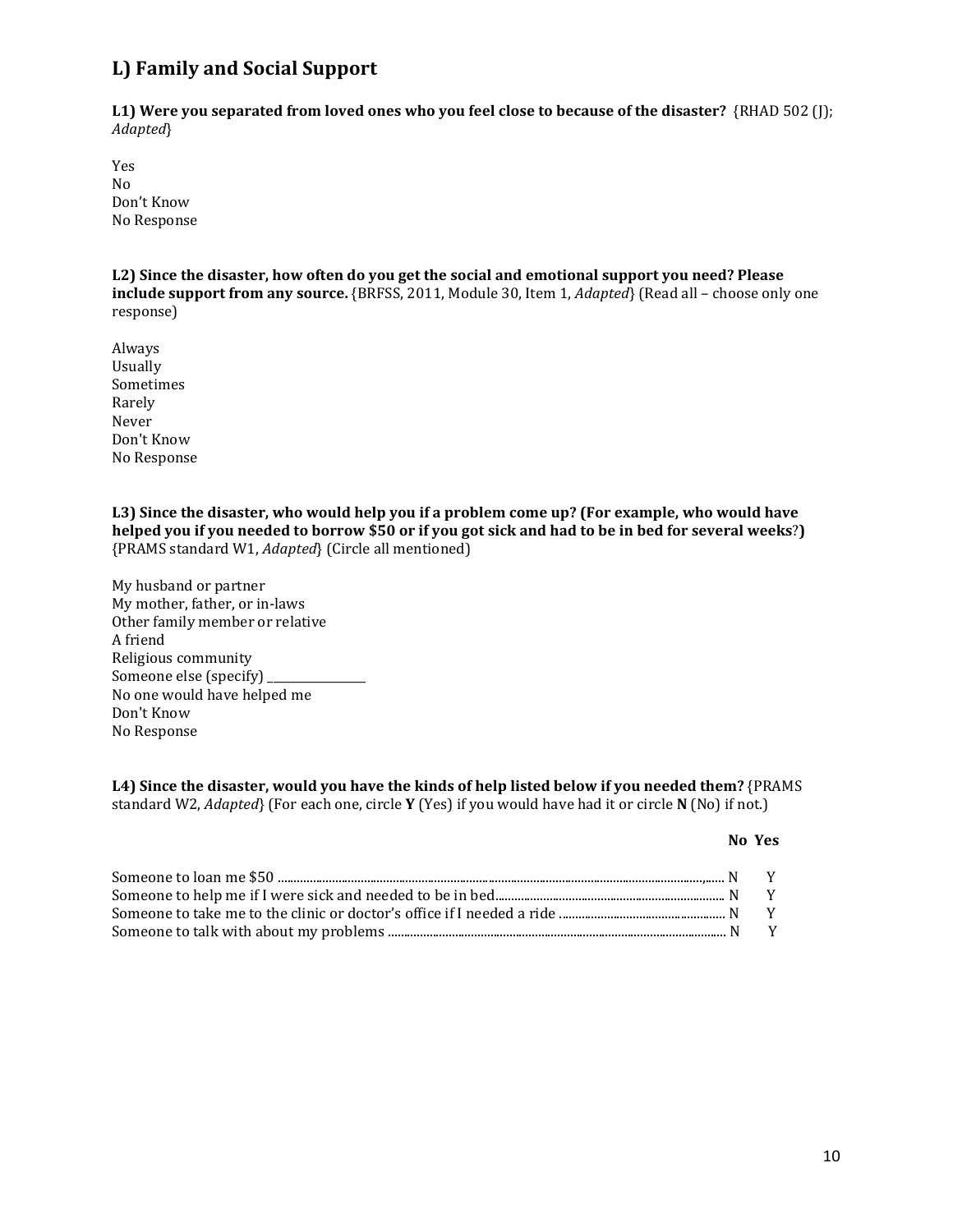#### **L5) Since the disaster, would you have the kinds of help listed below if you needed them?** {PRAMS standard, W4, *Adapted*} (For each one, circle **Y** (Yes) if you would have it or circle **N** (No) if not.)

#### **No Yes**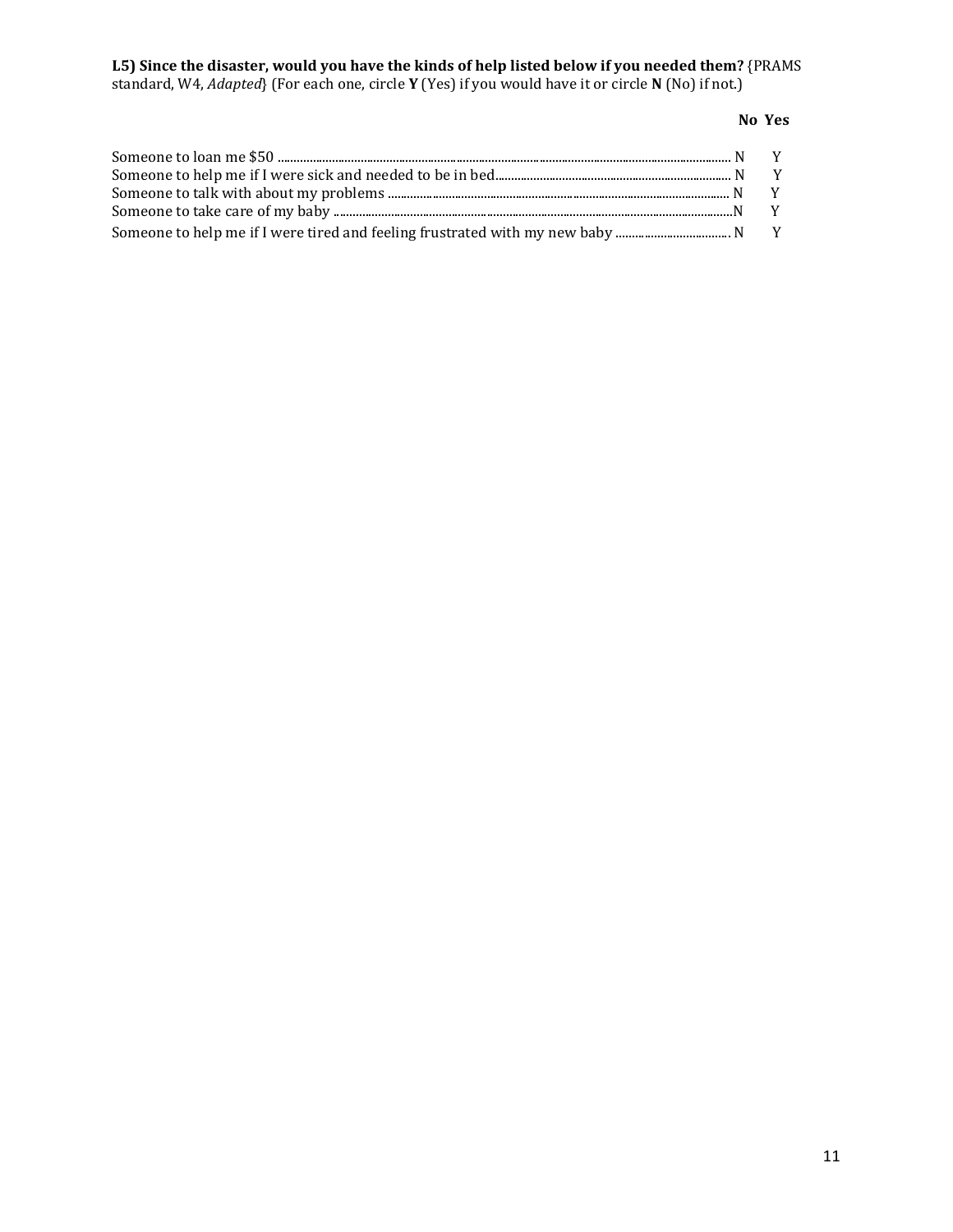## <span id="page-46-0"></span>**M) Gender Based Violence**

**M1) Since the disaster, has your current or ex romantic or sexual partner pushed, hit, slapped, kicked, choked or physically hurt you in any other way?** {RHAD, 601; Adapted & NISVS, PV; Adapted} Yes No Don't Know No Response

**M2) Since the disaster, has anyone else pushed, hit, slapped, kicked, choked or physically hurt you in any other way?** {RHAD, 602 Adapted & NISVS, PV; Adapted} Yes No Don't Know No Response

**M3) Since the disaster, did anyone, including your current or ex romantic or sexual partner, force or coerce you to take part in kissing, touching or any sexual activity when you did not want to?** {RHAD, 603 Adapted & NISVS, PV; Adapted} Yes No Don't Know No Response

#### **M4) Who did this to you?** {NEW} (if answered 'yes' to L3) (Circle all mentioned)

A current romantic or sexual partner A ex romantic or sexual partner A family member Someone else that I was living with after the disaster Other (specify)  $\frac{1}{\sqrt{1-\frac{1}{2}}}\left| \frac{1}{\sqrt{1-\frac{1}{2}}}\right|$ Don't know No Response

**M5) Do you believe that these incidents of violence affected your physical or emotional health?** {RHAD, 604} (if answered 'yes' to L1 OR L2 OR L3) Yes No Don't Know No Response

| M6) Did you see a doctor, counselor, or any other medical care provider for treatment of these |  |
|------------------------------------------------------------------------------------------------|--|
| <b>problems?</b> $\{RHAD, 605\}$ (if answered 'yes' to L1 OR L2 OR L3)                         |  |
| Yes                                                                                            |  |
| Nο                                                                                             |  |
| Don't Know                                                                                     |  |
| No Response                                                                                    |  |

#### **M7) Do you feel that you need help to reduce violence in your home?** {RHAD, 514 (I); Adapted}

Yes No Don't Know No Response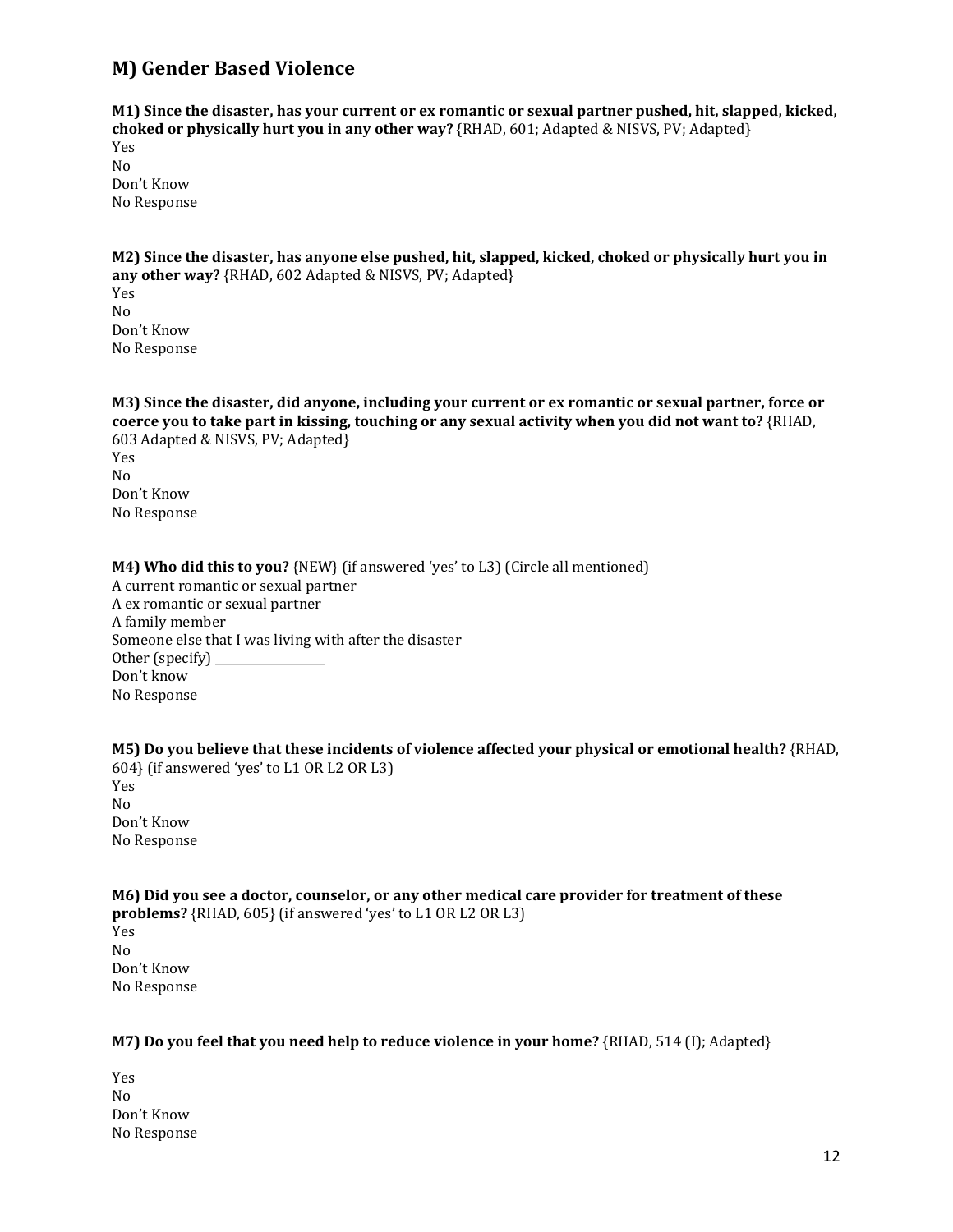## <span id="page-47-0"></span>**N) Health Problems During Pregnancy**

**N1) Do you have any of the following health problems that require ongoing care which started before or during this pregnancy?** {RHAD, 207} (Read all – circle all that apply)

High blood sugar (diabetes or gestational diabetes) Vaginal bleeding Asthma Kidney or bladder (urinary tract) infection Severe nausea, vomiting or dehydration High blood pressure, hypertension (including pregnancy- induced hypertension) preeclampsia or toxemia Heart problems Other (specify) \_ Don't know No Response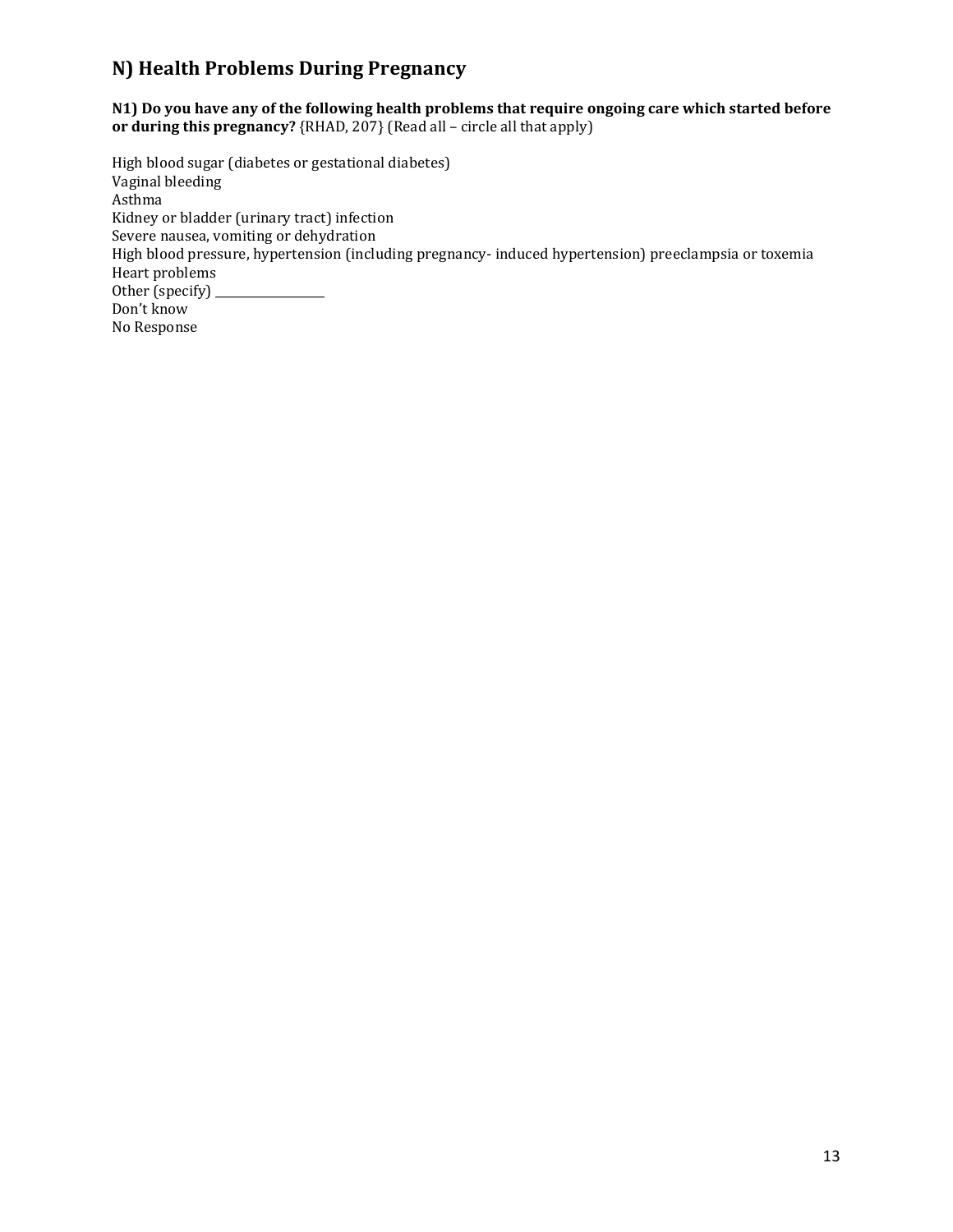## <span id="page-48-0"></span>**O) Infant Health and Safety Outcomes**

**O1) Has your infant ever received an immunization or vaccination that is a shot or drops?** {NIS B1\_X, *Adapted*}

Yes No Don't know No Response

#### **O2) Do you have a copy of your child's immunization (vaccine) records?** {NEW}

Yes No Don't know No Response

**O3) Since the disaster, has your baby had any medical problem that caused you to go to the hospital or seek medical help?** {PRAM O1, Adapted}

Yes No Don't know No Response

**O4) What kind of medical problem caused you to go into the hospital or seek medical help?** {PRAMS O3, NDMMF; *Adapted*}(Circle all mentioned - If yes to question N3)

Eye irritation Dehydration Skin rash and infection (including, lice, scabies) Fever (100°F or 37.8°C) Cough Diarrhea Nausea or vomiting Jaundice Meningitis/encephalitis Other\_

**O5) Since the disaster, has your baby had any of the following injuries?** {NDMMF, *Adapted*} (Read all circle all that apply)

No Injuries Cut, abrasion, laceration Amputation, Head injury Fracture Sprain/strain Other\_\_\_\_\_\_\_\_\_\_\_\_\_\_\_\_\_\_\_\_\_ Don't know No Response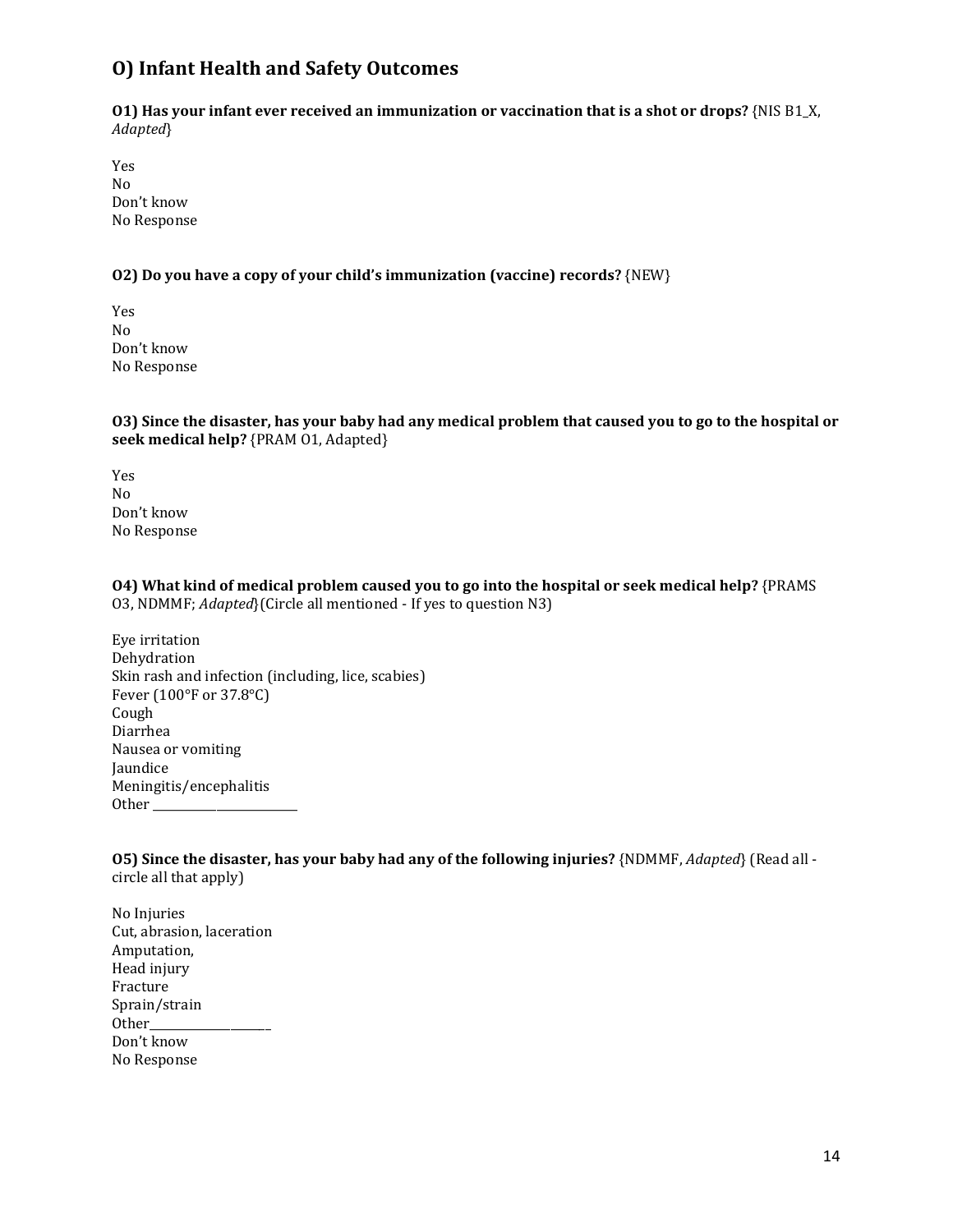**O6) How was your baby injured?** {NDMMF, *Adapted*} (Circle all mentioned - If injury was reported in question N5)

Bite, sting Burn Cold or heat exposure Electric shock Fall, slip, trip, Hit by or against an object Motor vehicle crash Non-fatal drowning Poisoning Violence/assault Other\_\_\_\_\_\_\_\_\_\_\_\_\_\_\_ Don't know No Response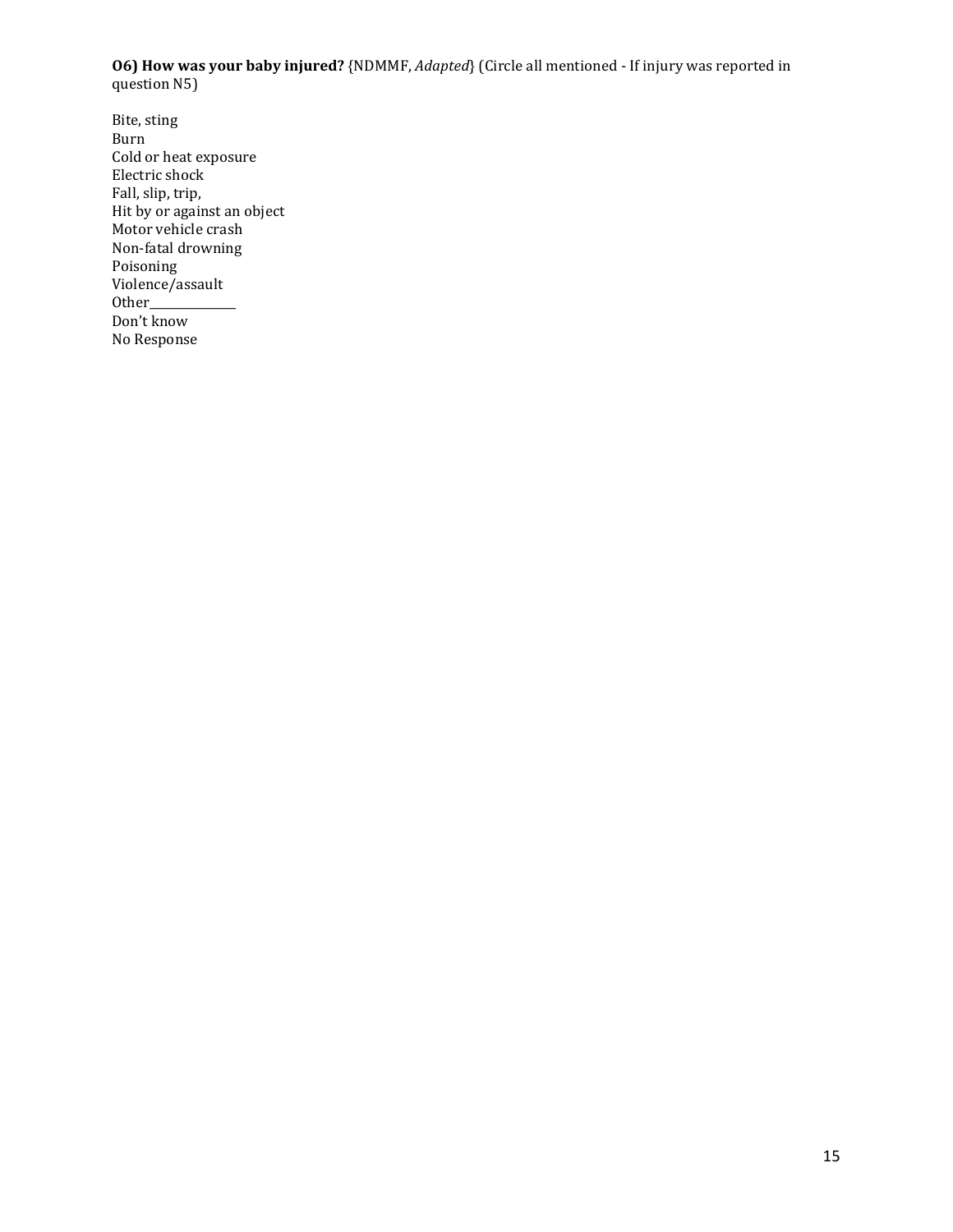## <span id="page-50-0"></span>**P) Need for Services**

#### **P1) Do you feel you currently need any of the following services?** {RHAD, 514} (Read all – circle all that

apply) Housing Food stamps, WIC vouchers, or money to buy food School or vocational training Transportation Dental services Medical services Help to quit smoking Help with alcohol or drug problem Help to reduce violence in your home Counseling information for family and/or personal problems Help with or information about breastfeeding Other (specify)\_ Don't know No Response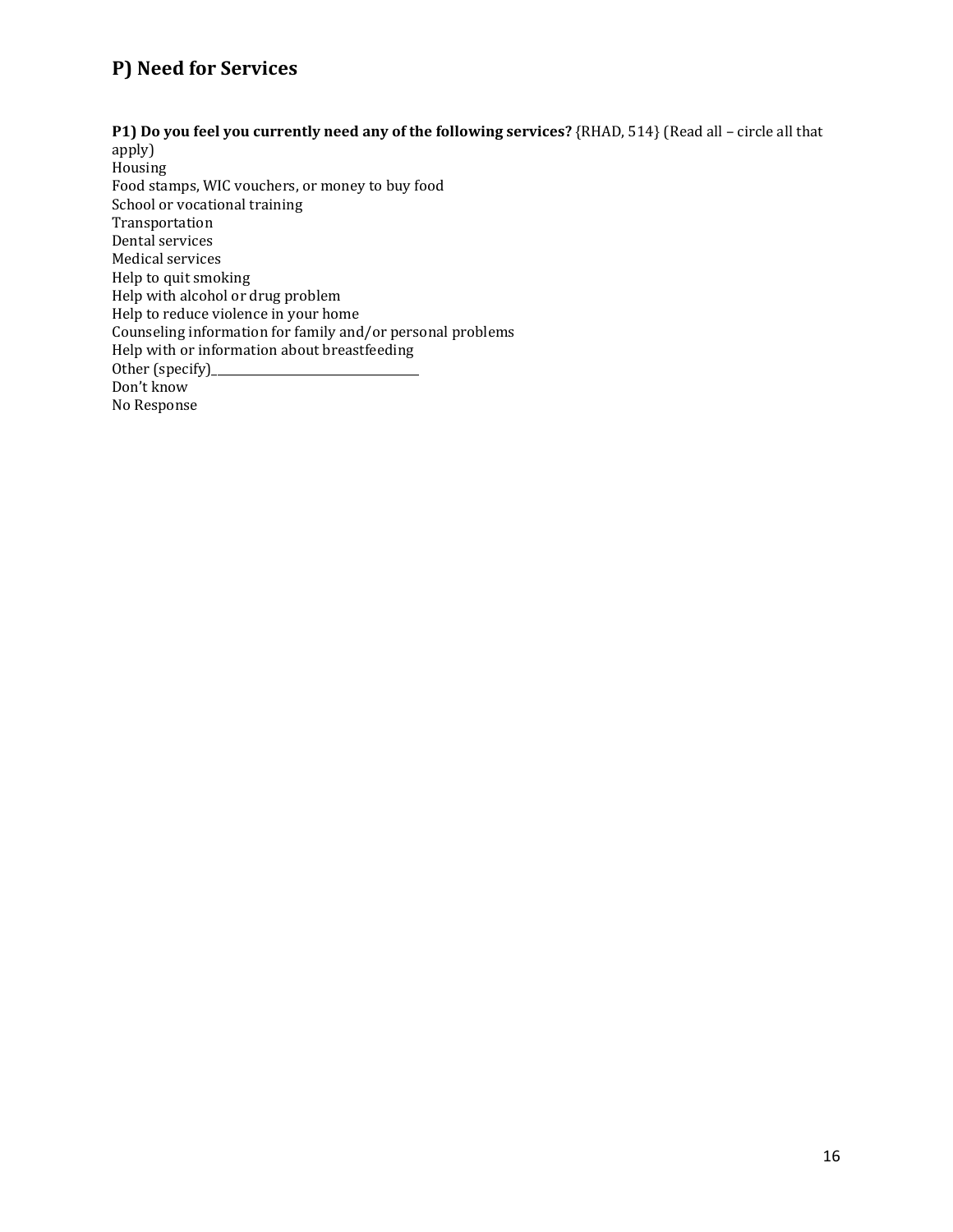## <span id="page-51-0"></span>**Q) Safe Sleep Environment**

**Q1) Listed below are some things that describe how your new baby usually sleeps.** {PRAMS, F3} (Read all - For each item, circle T (True) if it usually applies to the baby or F (False) if it doesn't usually apply to the baby.)

#### **True False**

| E  |
|----|
| F  |
| F  |
| F  |
| F  |
| F  |
| F. |
|    |

#### **Q2) How often does your new baby sleep in the same bed with you or anyone else?** {PRAMS, F2}

Always Often Sometimes Rarely Never Don't know No Response

#### **Q3) In which one position do you most often lay your baby down to sleep now?** {PRAMS, 49 core}

On his or her side On his or her back On his or her stomach Don't know No Response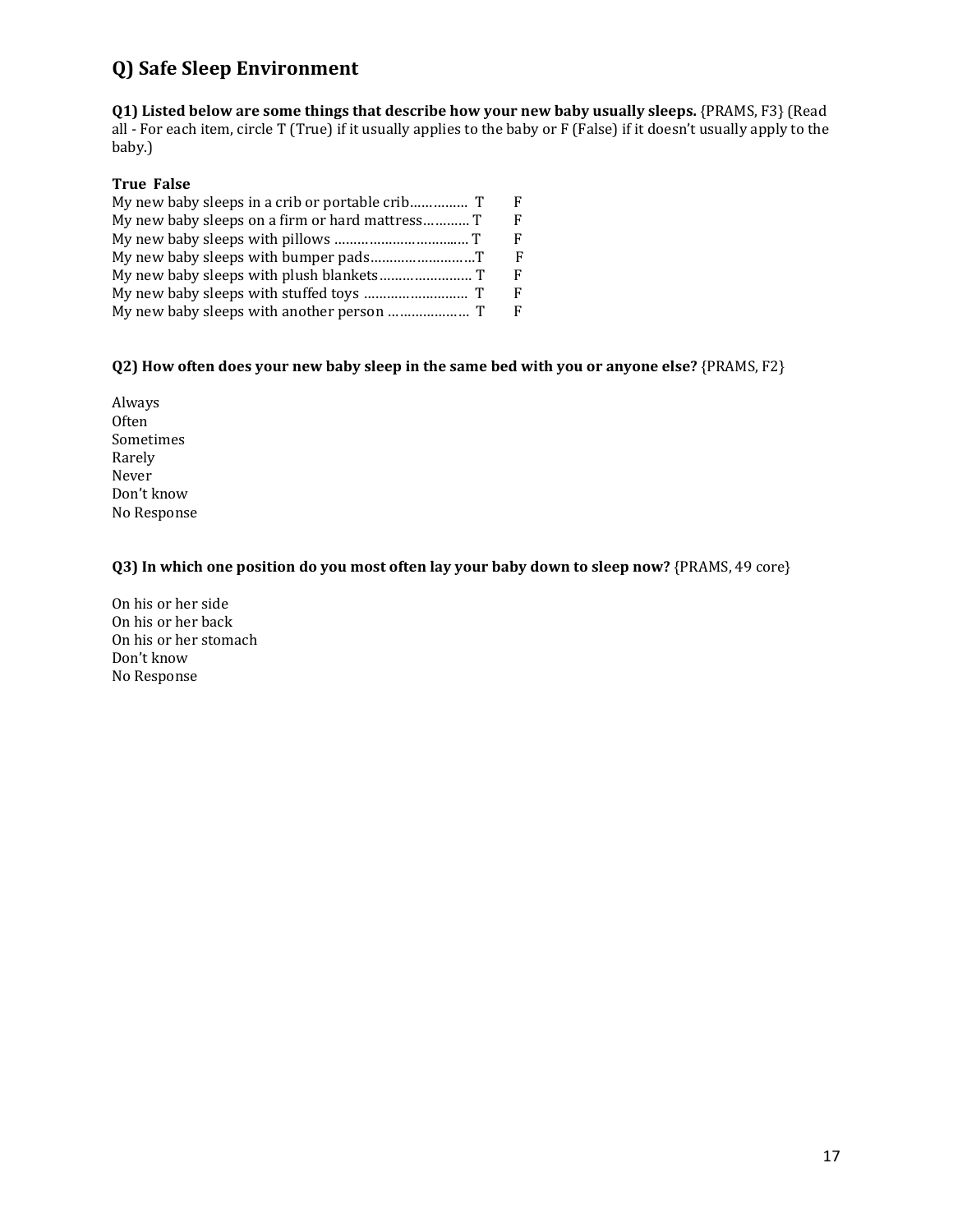## <span id="page-52-0"></span>**R) Substance Use**

#### **R1) Has your smoking behavior changed since the disaster?** {NEW}

No, it has remained the same Yes, it has increased Yes, it has decreased Don't know No Response

**R2) How many cigarettes do you smoke on an average day now? (A pack has 20 cigarettes)** {PRAMS Core 28}

41 cigarettes or more 21 to 40 cigarettes 11 to 20 cigarettes 6 to 10 cigarettes 1 to 5 cigarettes Less than 1 cigarette I don't smoke now Don't know No Response

**R3) Do you feel that you need help to quit smoking?** {RHAD, 514 (G); Adapted} (if woman reports smoking in Q2)

Yes No Don't Know No Response

**R4) Since the disaster**, **how many alcoholic drinks have you had in an average week? (One alcoholic drink is a 12 oz beer, a 5 oz glass of wine, or a drink with 1 shot of liquor)** {RHAD, 510}

14 drinks or more a week 7 to 13 drinks a week 4 to 6 drinks a week 1 to 3 drinks a week Less than 1 drink a week I have not had an alcoholic drink since then Don't know No Response

#### **R5) Do you feel that you need help for an alcohol or drug problem?** {RHAD, 514 (H); *Adapted*}

Yes No Don't Know No Response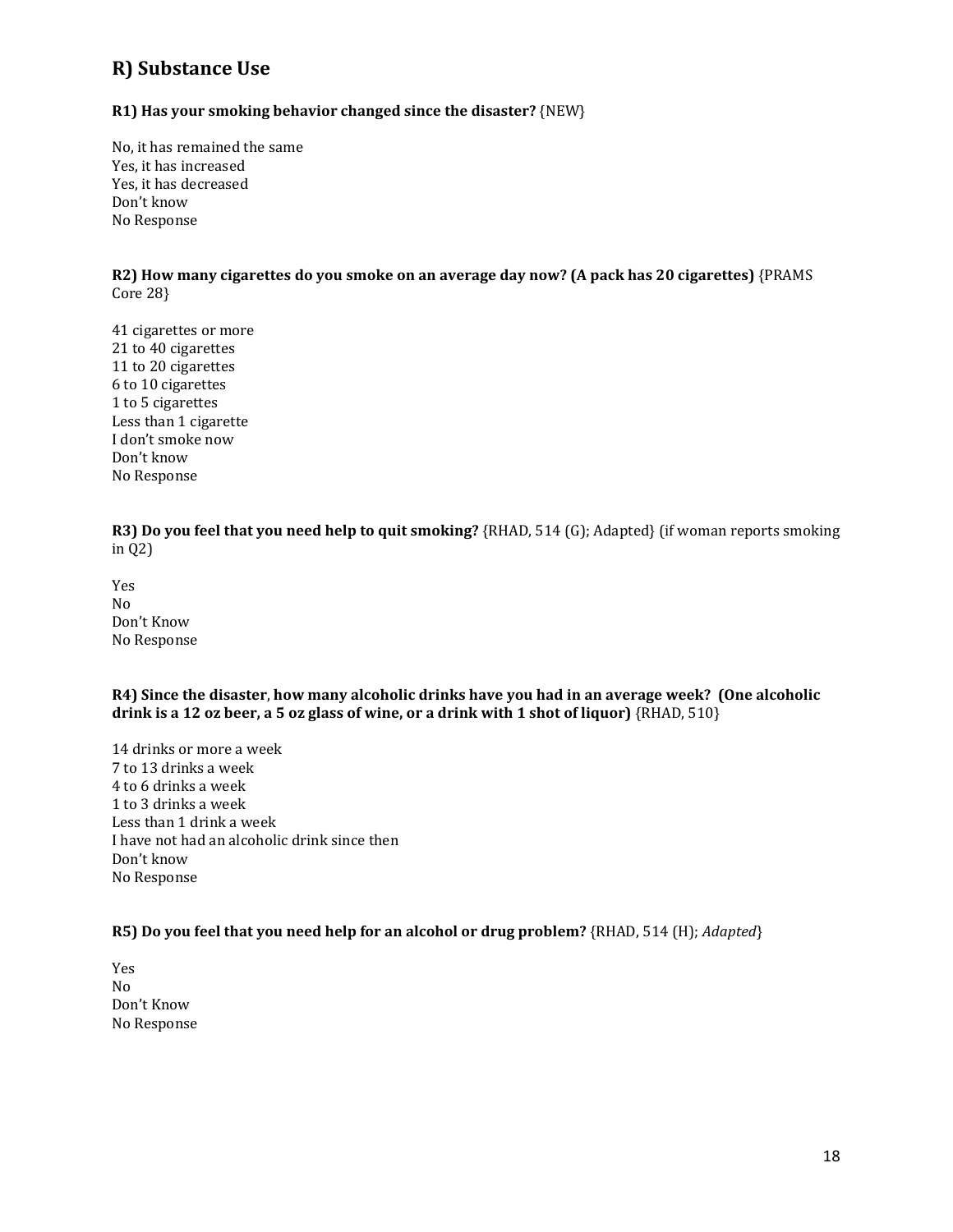## <span id="page-53-0"></span>**S) Well Baby Care**

**S1) Has your baby had a checkup with a doctor since he or she was born?** {RHAD, 308}

Yes No Don't know No Response

**S2) Where did you take your new baby for well-baby checkups?** {PRAMS, X8- A*dapted*} (Circle all mentioned - if answered 'yes' to R1)

Private doctor's office or HMO facility Community health center Health department clinic Hospital or urgent care clinic Hospital emergency room Medical relief station/tent Local shelter Home visit Other (specify) \_\_\_\_\_\_\_\_\_\_\_\_\_\_\_\_\_\_\_ Don't know

**S3) During your most recent well-baby checkup, did the care provider do any of the following?** {NEW} (Circle all mentioned- if answered 'yes' to R1)

Measure the size and growth of baby's head Watch for soft spots and flat spots on baby's head Check for fluid in the ears Screen for hearing and vision Examine the eyes, mouth, and skin for signs of problems Listen to your baby's heart and lungs Check for the development of movement, hearing, vision, and other normal progress Ask about lead poisoning Give baby shots/immunization Discussed newborn screening results Don't know No Response

**S4) Was it more difficult for you to get a checkup with a doctor for your baby because of the disaster?**  {RHAD, 310}

Yes If yes, why \_\_\_\_\_\_\_\_\_\_\_\_\_\_\_\_\_\_\_\_\_\_\_\_\_\_\_\_\_\_\_\_\_\_\_\_\_\_ No Don't know No Response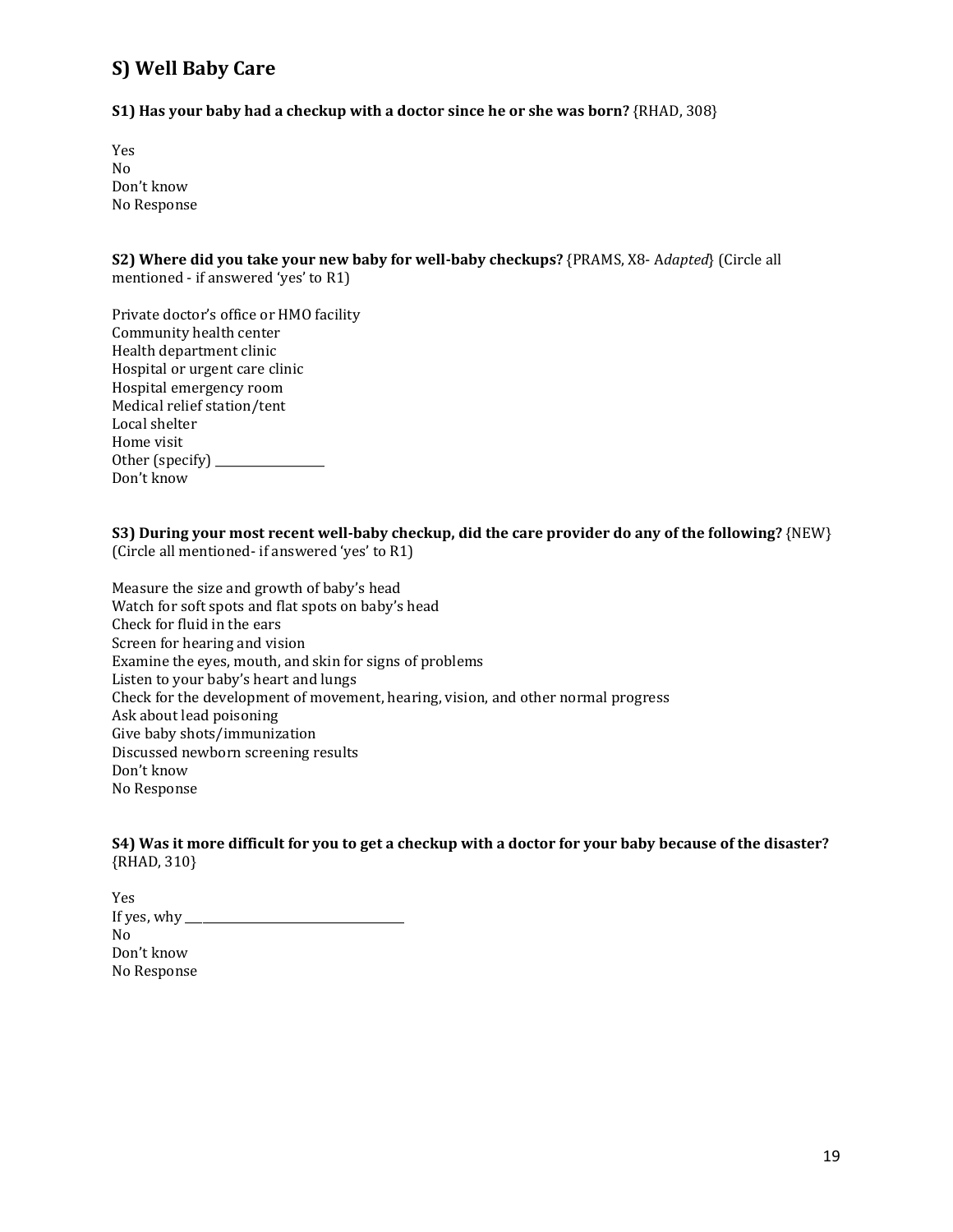**S5) Did any of these things keep your baby from having a checkup with a doctor when you wanted one?** {RHAD, 309} (Read all - circle T (True) if it was applies or F (False) if it does not apply - if answered 'no' to R1)

#### **True False**

|                                                           | F |
|-----------------------------------------------------------|---|
|                                                           | F |
| No one to take care of children or other family members T | F |
|                                                           | F |
|                                                           | F |
|                                                           | F |
|                                                           | F |
|                                                           | F |
|                                                           | F |
|                                                           | F |
|                                                           | F |
|                                                           | F |
|                                                           | F |
| Other (specify) $\frac{ }{ }$                             |   |
| Don't know                                                |   |
| No Response                                               |   |
|                                                           |   |